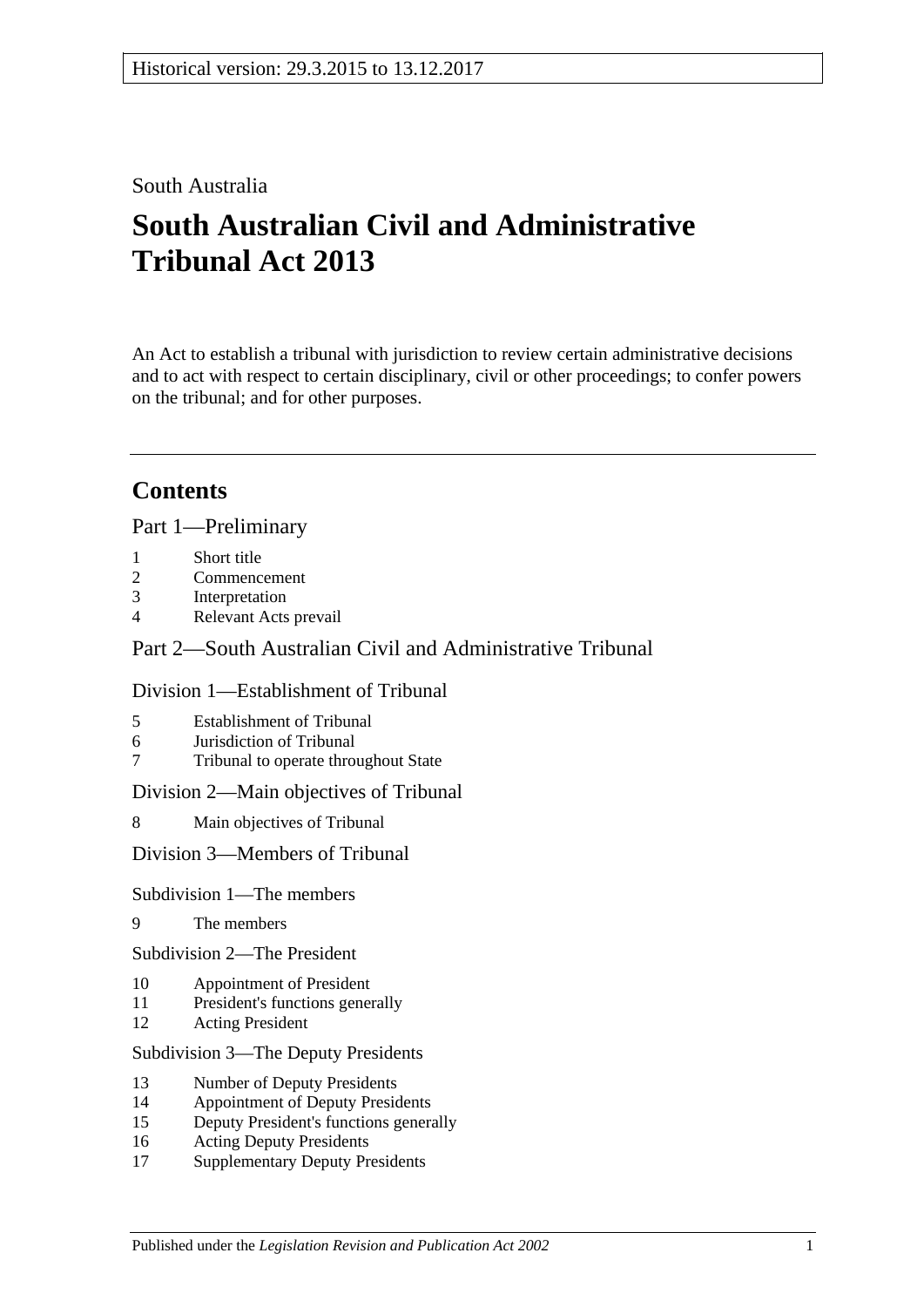Subdivision [4—Magistrates](#page-13-0)

[Magistrates](#page-13-1)

Subdivision [5—Senior members and ordinary members](#page-14-0)

- [Appointment of senior members and ordinary members](#page-14-1)
- [Member ceasing to hold office and suspension](#page-15-0)
- [Supplementary members](#page-16-0)

Subdivision [6—Assessors](#page-16-1)

[Assessors](#page-16-2)

Division [4—Constitution of Tribunal and its decision-making processes](#page-17-0)

- [Constitution of Tribunal](#page-17-1)
- [Who presides at proceedings of Tribunal](#page-18-0)
- [Decision if 2 or more members constitute Tribunal](#page-19-0)
- [Determination of questions of law](#page-19-1)

#### Division [5—Related matters](#page-19-2)

- [Streams](#page-19-3)
- [Validity of acts of Tribunal](#page-19-4)
- [Disclosure of interest by members of Tribunal](#page-19-5)
- [Delegation](#page-20-0)

### Part [3—Jurisdiction](#page-20-1)

#### Division [1—Preliminary](#page-20-2)

- [Sources of jurisdiction](#page-20-3)
- [Kinds of jurisdiction](#page-20-4)

#### Division [2—Original jurisdiction](#page-21-0)

[Original jurisdiction](#page-21-1)

#### Division [3—Review jurisdiction](#page-21-2)

- [Decisions within review jurisdiction](#page-21-3)<br>35 Decision-maker must assist Tribunal
- [Decision-maker must assist Tribunal](#page-22-0)
- [Effect of review proceedings on decision being reviewed](#page-23-0)
- [Decision on review](#page-23-1)
- [Tribunal may invite decision-maker to reconsider decision](#page-24-0)
- Part [4—Principles, powers and procedures](#page-24-1)

#### Division [1—Principles governing hearings](#page-24-2)

[Principles governing hearings](#page-24-3)

#### Division [2—Evidentiary powers](#page-25-0)

- [Power to require person to give evidence or to produce evidentiary material](#page-25-1)
- [Entry and inspection of property](#page-26-0)
- [Expert reports](#page-26-1)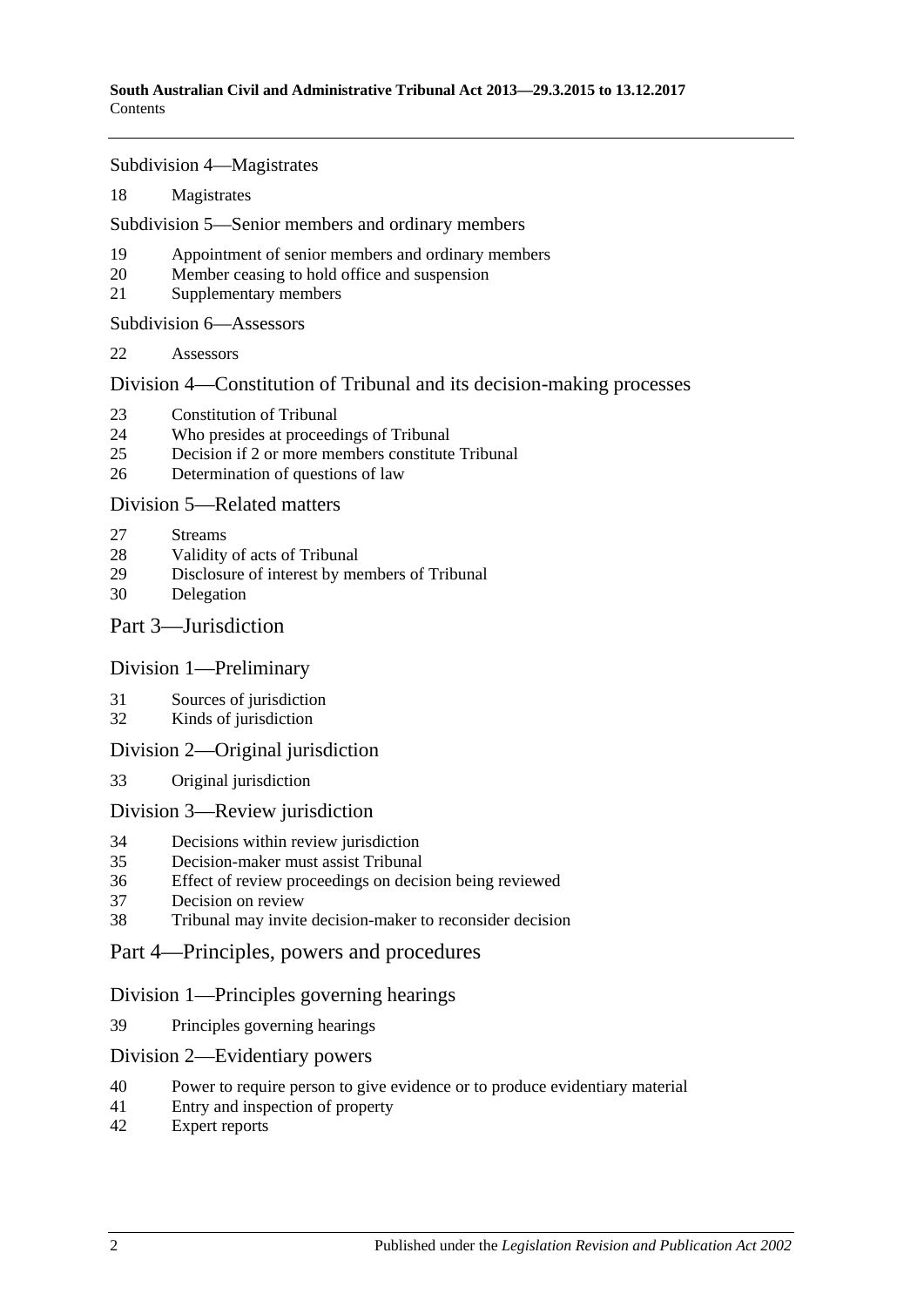## Division [3—Procedures](#page-26-2)

- [Practice and procedure generally](#page-26-3)<br>44 Directions for conduct of proceed
- [Directions for conduct of proceedings](#page-27-0)
- [Consolidating and splitting proceedings](#page-27-1)
- [More appropriate forum](#page-28-0)
- [Dismissing proceedings on withdrawal or for want of prosecution](#page-28-1)
- [Frivolous, vexatious or improper proceedings](#page-28-2)
- [Proceedings being conducted to cause disadvantage](#page-28-3)

#### Division [4—Conferences, mediation and settlement](#page-29-0)

- [Conferences](#page-29-1)
- [Mediation](#page-31-0)
- [Settling proceedings](#page-31-1)

#### Division [5—Parties](#page-32-0)

- [Parties](#page-32-1)
- [Person may be joined as party](#page-32-2)
- [Intervening](#page-32-3)

#### Division [6—Representation](#page-33-0)

[Representation](#page-33-1)

#### Division [7—Costs](#page-33-2)

- [Costs](#page-33-3)
- [Costs—related matters](#page-34-0)

#### Division [8—Other procedural and related provisions](#page-34-1)

- [Sittings](#page-34-2)
- [Hearings in public](#page-34-3)
- [Preserving subject matter of proceedings](#page-35-0)
- [Security as to costs etc](#page-36-0)
- [Interlocutory orders](#page-36-1)
- [Conditional, alternative and ancillary orders and directions](#page-36-2)
- [Special referees](#page-36-3)
- [Relief from time limits](#page-37-0)
- [Electronic hearings and proceedings without hearings](#page-37-1)
- [Completion of part-heard matters](#page-37-2)
- [Other claims of privilege](#page-37-3)

#### Part [5—Reviews and appeals](#page-37-4)

#### Division [1—Internal reviews](#page-37-5)

[Internal reviews](#page-37-6)

#### Division [2—Appeals](#page-38-0)

[Appeals](#page-38-1)

#### Division [3—Related matters](#page-39-0)

- [Reservation of questions of law](#page-39-1)
- [Effect of review or appeal on decision](#page-40-0)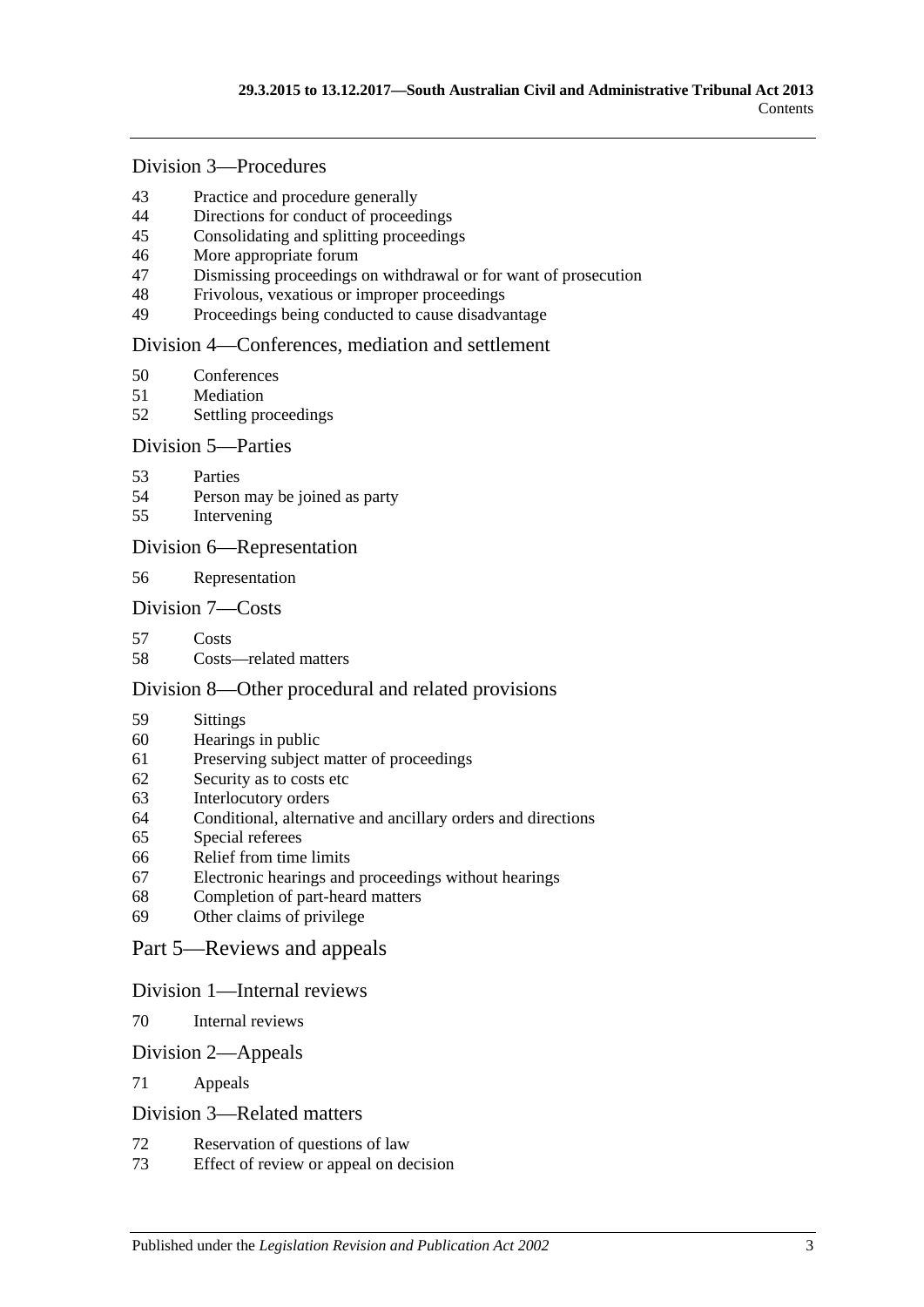## Part [6—Staff](#page-40-1)

#### Division [1—Registrars](#page-40-2)

- 74 [Registrars](#page-40-3)
- 75 [Functions of registrars](#page-41-0)
- 76 [Delegation](#page-41-1)

Division [2—Other staff of Tribunal](#page-41-2)

77 [Other staff of Tribunal](#page-41-3)

#### Division [3—Use of services or staff](#page-42-0)

78 [Use of services or staff](#page-42-1)

#### Part [7—Miscellaneous](#page-42-2)

- 79 [Immunities](#page-42-3)
- 80 [Protection from liability for torts](#page-42-4)
- 81 [Protection for compliance with Act](#page-42-5)
- 82 [Alternative orders and relief](#page-43-0)
- 83 [Power to cure irregularities](#page-43-1)
- 84 [Correcting mistakes](#page-43-2)
- 85 [Tribunal may review its decision if person was absent](#page-43-3)
- 86 [Tribunal may authorise person to take evidence](#page-44-0)
- 87 [Miscellaneous provisions relating to legal process and service](#page-44-1)
- 88 [Proof of decisions and orders of Tribunal](#page-45-0)
- 89 [Enforcement of decisions and orders of Tribunal](#page-45-1)
- 89A [Bailiffs](#page-45-2)
- 90 [Accessibility of evidence](#page-45-3)
- 91 [Costs of proceedings](#page-46-0)
- 92 [Annual report](#page-46-1)
- 93 [Additional reports](#page-46-2)
- 93A [Disrupting proceedings of Tribunal](#page-47-0)
- 94 [Rules](#page-47-1)
- 95 [Regulations](#page-48-0)
- 96 [Review](#page-48-1)

[Legislative history](#page-50-0)

## <span id="page-3-0"></span>**The Parliament of South Australia enacts as follows:**

## **Part 1—Preliminary**

#### <span id="page-3-1"></span>**1—Short title**

This Act may be cited as the *South Australian Civil and Administrative Tribunal Act 2013*.

#### <span id="page-3-2"></span>**2—Commencement**

This Act will come into operation on a day to be fixed by proclamation.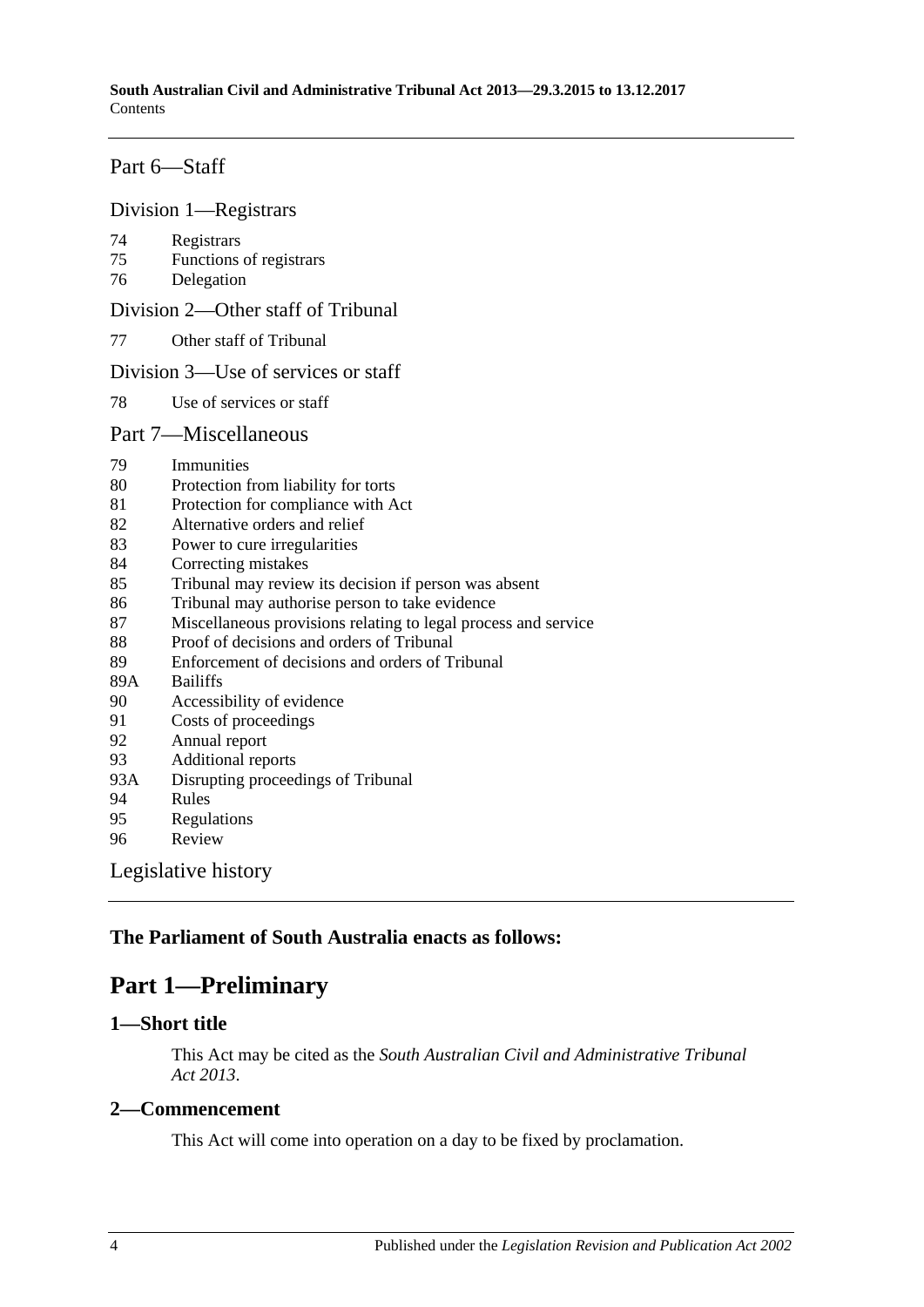## <span id="page-4-0"></span>**3—Interpretation**

(1) In this Act, unless the contrary intention appears—

*appear*, at a hearing, means to appear in person or participate in a way allowed under this Act or a relevant Act;

#### *applicant* means—

- (a) in the context of the Tribunal's review jurisdiction, the person who—
	- (i) applies to the Tribunal for a review; or
	- (ii) otherwise brings a matter before the Tribunal; or
	- (iii) requests, requires, or otherwise seeks that a matter be referred to, or otherwise be brought before, the Tribunal; and
- (b) in any other context, the person who—
	- (i) brings a matter before the Tribunal; or
	- (ii) requests, requires, or otherwise seeks that a matter be referred to, or otherwise brought before, the Tribunal,

except that, unless and to the extent that the rules otherwise provide, it does not include a person who is required by this Act or a relevant Act to refer a matter to the Tribunal, or otherwise bring a matter before the Tribunal, as sought by another person;

*decision*, of the Tribunal, includes a direction, determination or order of the Tribunal but, in prescribed circumstances, does not include an interlocutory direction, determination or order;

*decision-maker*—see [section](#page-21-4) 34(2a);

*Department* means the administrative unit of the Public Service that is, under the Minister, responsible for the administration of this Act;

*Deputy President* means a Deputy President of the Tribunal;

*District Court* means the District Court of South Australia:

*evidentiary material* includes any document, object or substance of evidentiary value in proceedings before the Tribunal and includes any other document, object or substance that should, in the opinion of the Tribunal, be produced for the purpose of enabling the Tribunal to determine whether or not it has evidentiary value;

#### *legally qualified member* means—

- (a) a Presidential member; or
- (b) a magistrate who is a member of the Tribunal; or
- (c) another member of the Tribunal who is a legal practitioner of at least 5 years standing;

*Magistrates Court* means the Magistrates Court of South Australia;

*monetary order* means an order of the Tribunal requiring the payment of money and includes—

- (a) an order made for the payment of a fine or other pecuniary penalty; and
- (b) an order as to the payment of any costs; and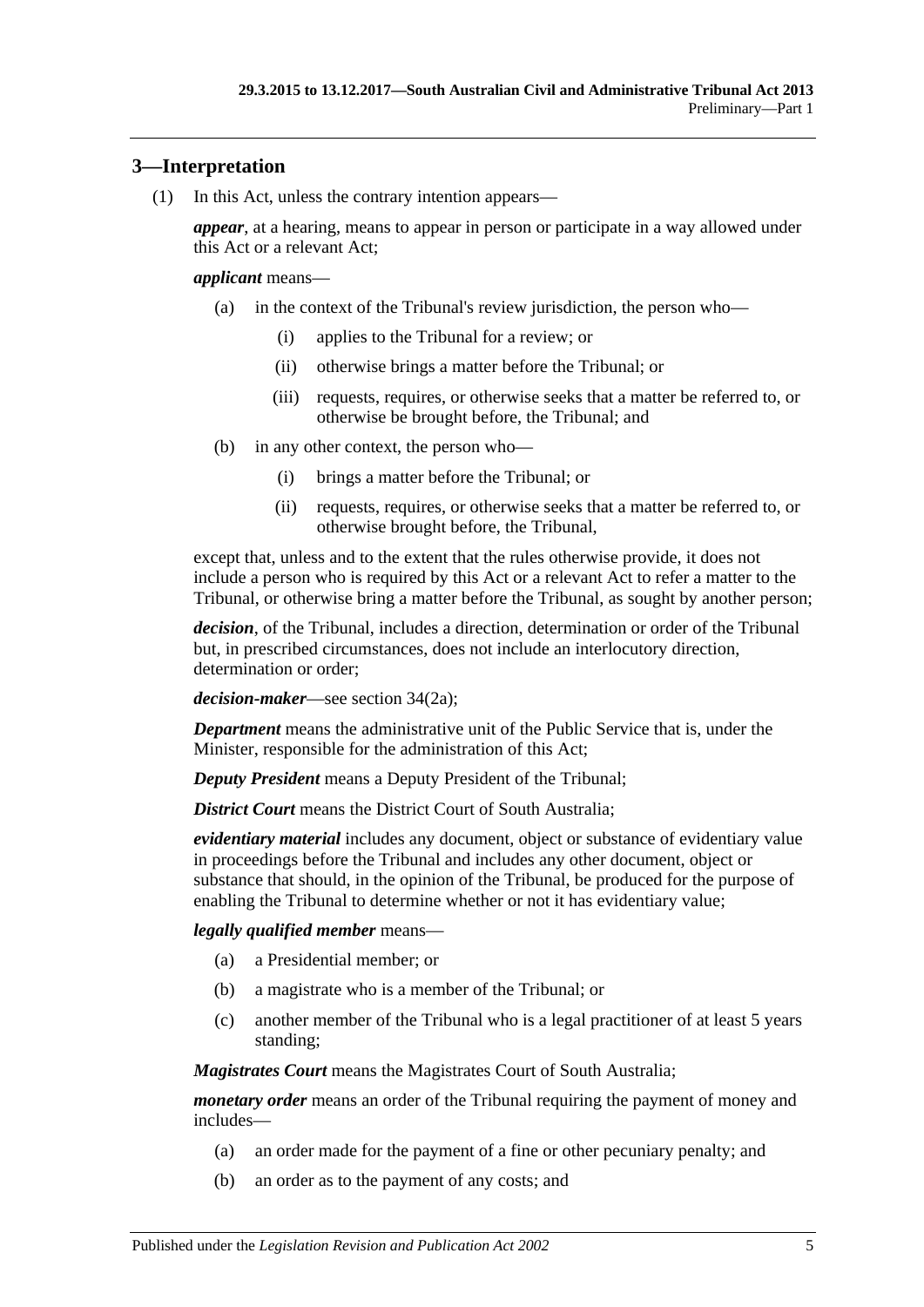(c) an order for the payment of compensation for breach of an Act;

*ordinary member* means a person holding office as an ordinary member of the Tribunal;

*original jurisdiction* of the Tribunal—see Part [3 Division](#page-21-0) 2;

*President* means the President of the Tribunal;

*Presidential member* means the President or a Deputy President of the Tribunal;

*registrar* means the Registrar or a Deputy Registrar of the Tribunal;

*relevant Act* means an Act which confers jurisdiction on the Tribunal;

*reviewable decision*—see section 34(2);

*review jurisdiction* of the Tribunal—see Part [3 Division](#page-21-2) 3;

*rules* means the rules of the Tribunal in force under this Act;

*senior member* means a person holding office as a senior member of the Tribunal;

*Tribunal* means the South Australian Civil and Administrative Tribunal established by this Act.

#### (2) If under a relevant Act a person's failure or omission to do something is reviewable under this Act as a decision—

- (a) this Act applies as if that person had made that decision; and
- (b) any provision of the relevant Act as to when the decision is taken to have been made has effect.
- (3) The members of the staff of the Tribunal are—
	- (a) the registrars; and
	- (b) the other members of staff appointed or made available for the purposes of the Tribunal under this Act.
- (4) The officers of the Tribunal are—
	- (a) the registrars; and
	- (b) members of the staff of the Tribunal who are designated as officers of the Tribunal by the Registrar of the Tribunal; and
	- (c) other persons who are designated as officers of the Tribunal under this Act.

#### <span id="page-5-0"></span>**4—Relevant Acts prevail**

If there is an inconsistency between this Act and a relevant Act, the relevant Act prevails to the extent of the inconsistency.

# <span id="page-5-2"></span><span id="page-5-1"></span>**Part 2—South Australian Civil and Administrative Tribunal**

## **Division 1—Establishment of Tribunal**

## <span id="page-5-3"></span>**5—Establishment of Tribunal**

The *South Australian Civil and Administrative Tribunal* is established.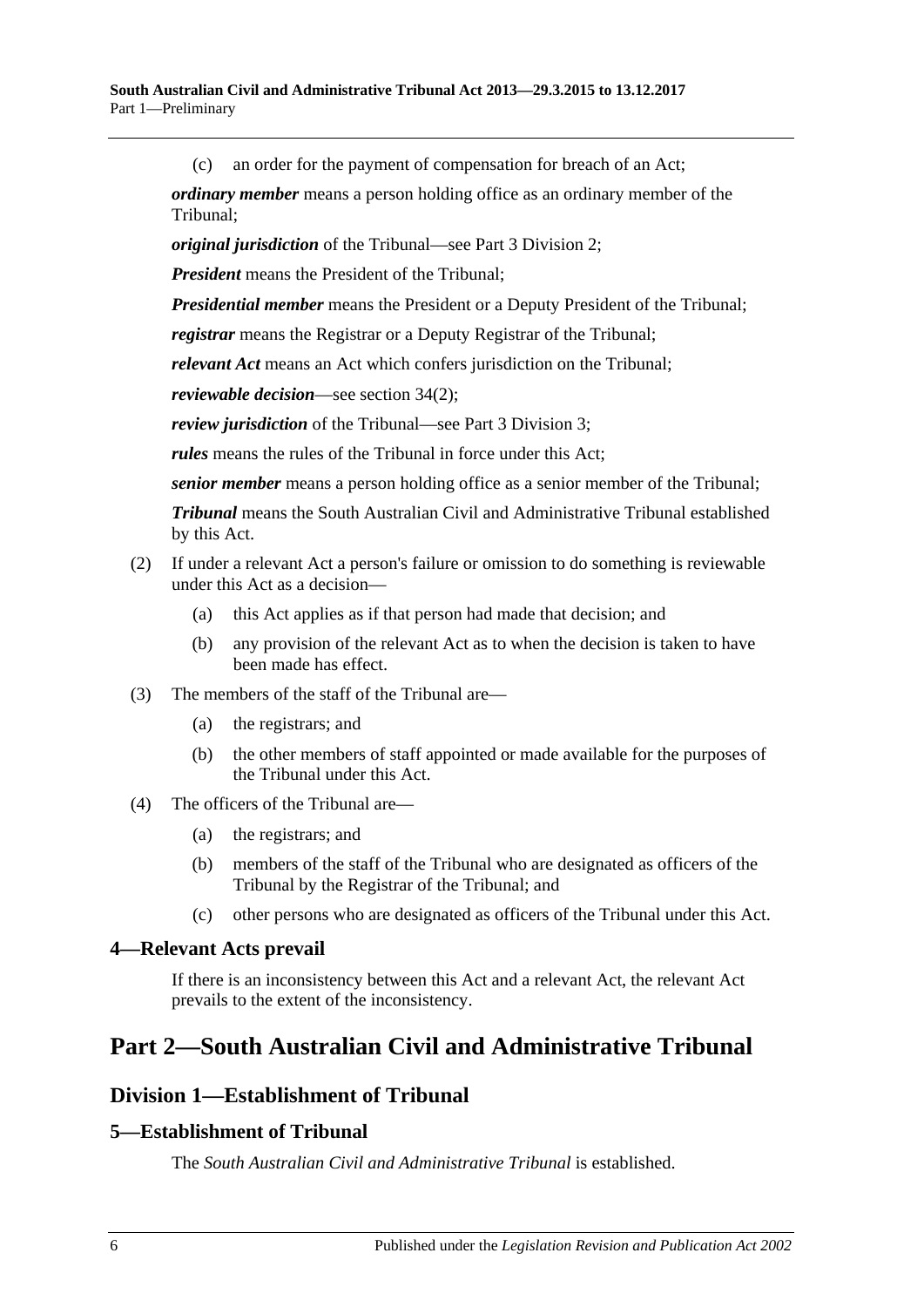## <span id="page-6-0"></span>**6—Jurisdiction of Tribunal**

The Tribunal has the jurisdiction described in [Part](#page-20-1) 3.

### <span id="page-6-1"></span>**7—Tribunal to operate throughout State**

- (1) The Tribunal is to facilitate access to its services throughout the State and may sit at any place (either within or outside the State).
- (2) Registries of the Tribunal will be at the places determined by the President after consultation with the Minister.

## <span id="page-6-2"></span>**Division 2—Main objectives of Tribunal**

## <span id="page-6-3"></span>**8—Main objectives of Tribunal**

- (1) The main objectives of the Tribunal in dealing with matters within its jurisdiction are—
	- (a) in the exercise of its jurisdiction, to promote the best principles of public administration, including—
		- (i) independence in decision-making; and
		- (ii) natural justice and procedural fairness; and
		- (iii) high-quality, consistent decision-making; and
		- (iv) transparency and accountability in the exercise of statutory functions, powers and duties; and
	- (b) to be accessible by being easy to find and easy to access, and to be responsive to parties, especially people with special needs; and
	- (c) to ensure that applications are processed and resolved as quickly as possible while achieving a just outcome, including by resolving disputes through high-quality processes and the use of mediation and alternative dispute resolution procedures wherever appropriate; and
	- (d) to keep costs to parties involved in proceedings before the Tribunal to a minimum insofar as is just and appropriate; and
	- (e) to use straightforward language and procedures (including, insofar as is reasonably practicable and appropriate, by using simple and standardised forms); and
	- (f) to act with as little formality and technicality as possible, including by informing itself in such manner as the Tribunal thinks fit; and
	- (g) to be flexible in the way in which the Tribunal conducts its business and to adjust its procedures to best fit the circumstances of a particular case or a particular jurisdiction.
- (2) In connection with the conferral and exercise of its jurisdiction the Tribunal should, in relation to these objectives, consult from time to time with such agencies, organisations or bodies as it thinks appropriate.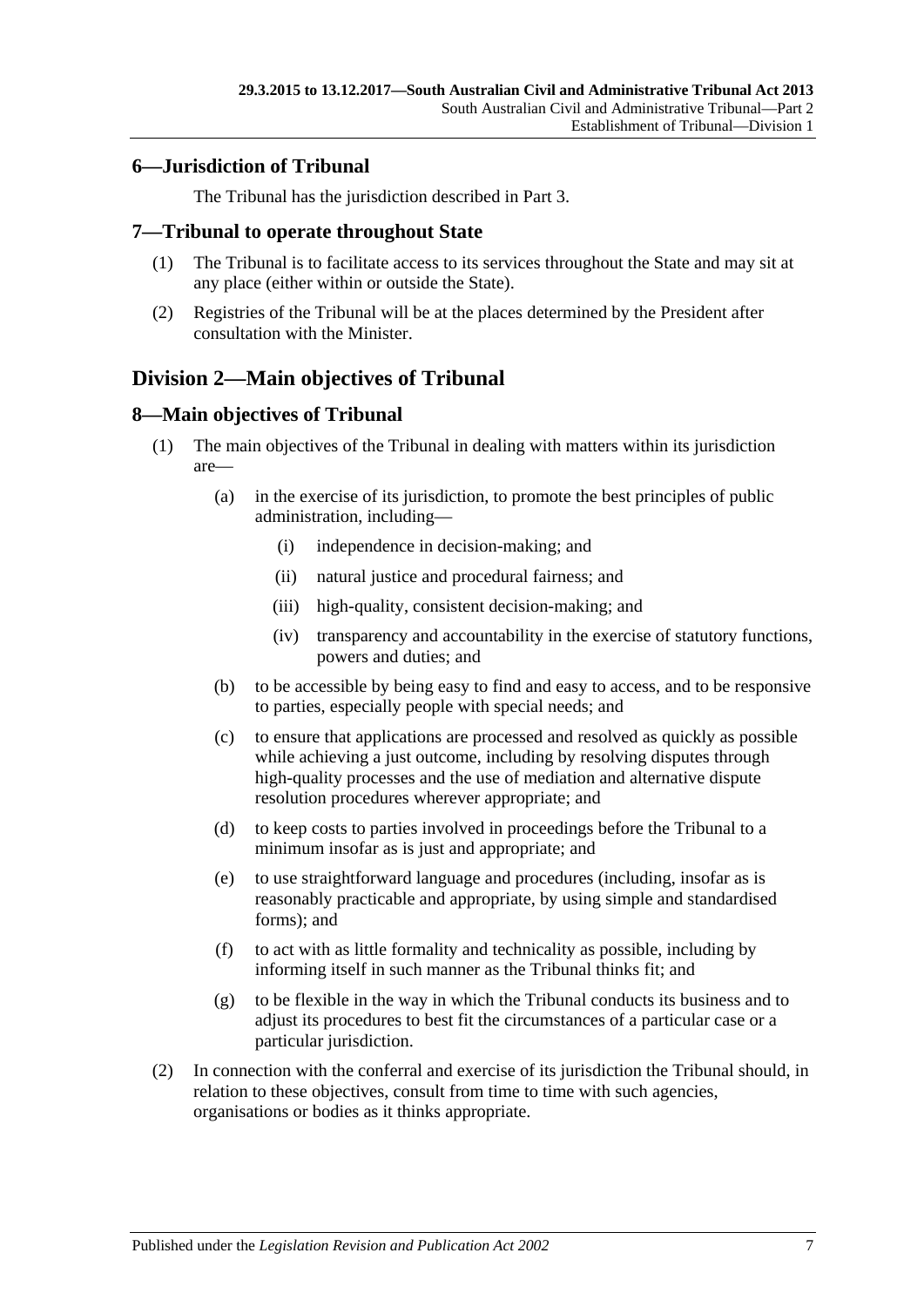## <span id="page-7-1"></span><span id="page-7-0"></span>**Division 3—Members of Tribunal**

## **Subdivision 1—The members**

## <span id="page-7-2"></span>**9—The members**

The members of the Tribunal are—

- (a) the President; and
- (b) the Deputy President or Deputy Presidents; and
- (c) the magistrates who are designated as members of the Tribunal under this Act; and
- (d) the senior members; and
- (e) the ordinary members; and
- (f) assessors.

### <span id="page-7-3"></span>**Subdivision 2—The President**

#### <span id="page-7-4"></span>**10—Appointment of President**

- (1) The President of the Tribunal will be a judge of the Supreme Court appointed by the Governor, by proclamation, to be the President of the Tribunal.
- <span id="page-7-6"></span>(2) The appointment of a judge of the Supreme Court as President of the Tribunal does not affect—
	- (a) the judge's tenure of office or status as a judge; or
	- (b) the payment of the judge's salary or allowances as a judge (subject to the operation of [subsection](#page-7-5) (6)); or
	- (c) the ability of the person to do anything in the person's capacity as a judge (including as to the exercise of the jurisdiction of the Supreme Court); or
	- (d) any other right or privilege that the judge has as a judge.
- <span id="page-7-7"></span>(3) Service in the office of President of the Tribunal is taken, for all purposes, to constitute service as a judge of the Supreme Court.
- (4) The appointment of a judge as the President of the Tribunal will be for a term of 5 years (and the person is eligible for reappointment at the expiration of a term of office).
- <span id="page-7-8"></span>(5) Subject to [subsections](#page-7-6) (2) and [\(3\),](#page-7-7) an appointment may be subject to conditions determined by the Governor.
- <span id="page-7-5"></span>(6) Without limiting [subsection](#page-7-8) (5), the Remuneration Tribunal may determine that the President's salary or allowances as a judge will have an additional component on account of holding office under this Act (and the jurisdiction to make such a determination is conferred on the Remuneration Tribunal by this Act).
- (7) Any salary or allowances payable as an additional component of remuneration under [subsection](#page-7-5) (6) cannot be reduced during the person's term of office as President.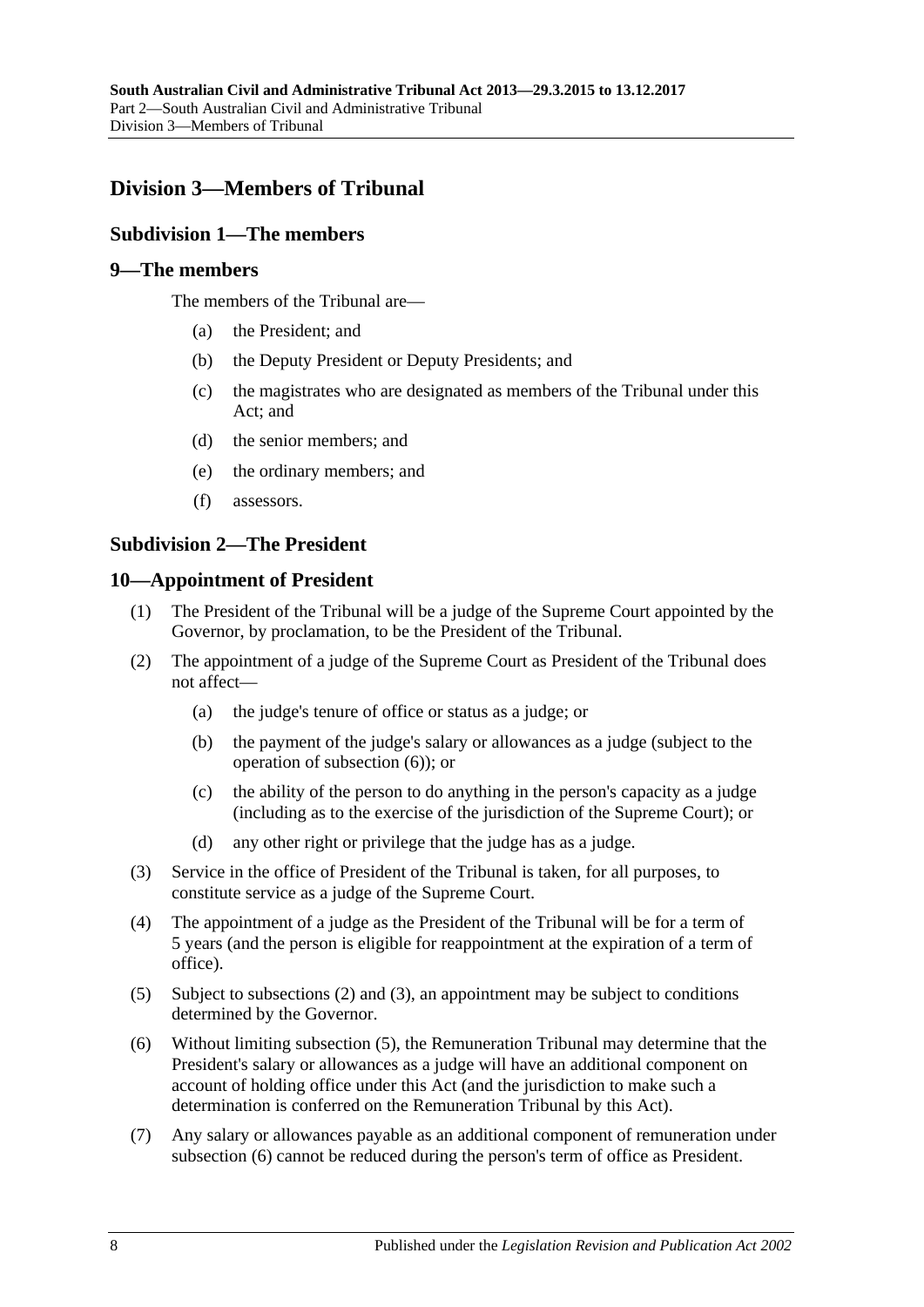- <span id="page-8-3"></span><span id="page-8-2"></span><span id="page-8-1"></span>(8) A person ceases to be the President of the Tribunal if—
	- (a) the person ceases to be a judge of the Supreme Court; or
	- (b) the person, with the approval of the Governor, resigns as President by written notice to the Attorney-General; or
	- (c) the person completes a term of office and is not reappointed; or
	- (d) the appointment is revoked by the Governor, on the recommendation of the Attorney-General, for—
		- (i) mental or physical incapacity to carry out duties satisfactorily; or
		- (ii) neglect of duty; or
		- (iii) dishonourable conduct; or
	- (e) the person dies.
- (9) Nothing under [subsection](#page-8-1)  $(8)(b)$ , [\(c\)](#page-8-2) or [\(d\)](#page-8-3) affects the person's tenure or status as a judge.
- (10) Before the Governor makes a proclamation under this section, the Attorney-General must consult with the Chief Justice.

### <span id="page-8-0"></span>**11—President's functions generally**

- (1) The President of the Tribunal has the functions conferred on the President under this Act or any other Act.
- (2) The functions of the President include—
	- (a) participating as a member of the Tribunal; and
	- (b) having primary responsibility for the administration of the Tribunal; and
	- (c) managing the business of the Tribunal, including by ensuring that the Tribunal operates efficiently and effectively and continually improves the way in which it carries out its functions; and
	- (d) providing leadership and guidance to the Tribunal and engendering cohesiveness and collaboration amongst the members and staff of the Tribunal; and
	- (e) giving directions about the practices and procedures to be followed by the Tribunal; and
	- (f) developing and implementing performance standards and setting benchmarks for the Tribunal; and
	- (g) being responsible for promoting the training, education and professional development of members of the Tribunal; and
	- (h) overseeing the proper use of the resources of the Tribunal; and
	- (i) providing advice about—
		- (i) the membership of the Tribunal; and
		- (ii) the operations and activities of the Tribunal.
- (3) The President may do all things necessary or convenient to be done in the performance of the President's functions.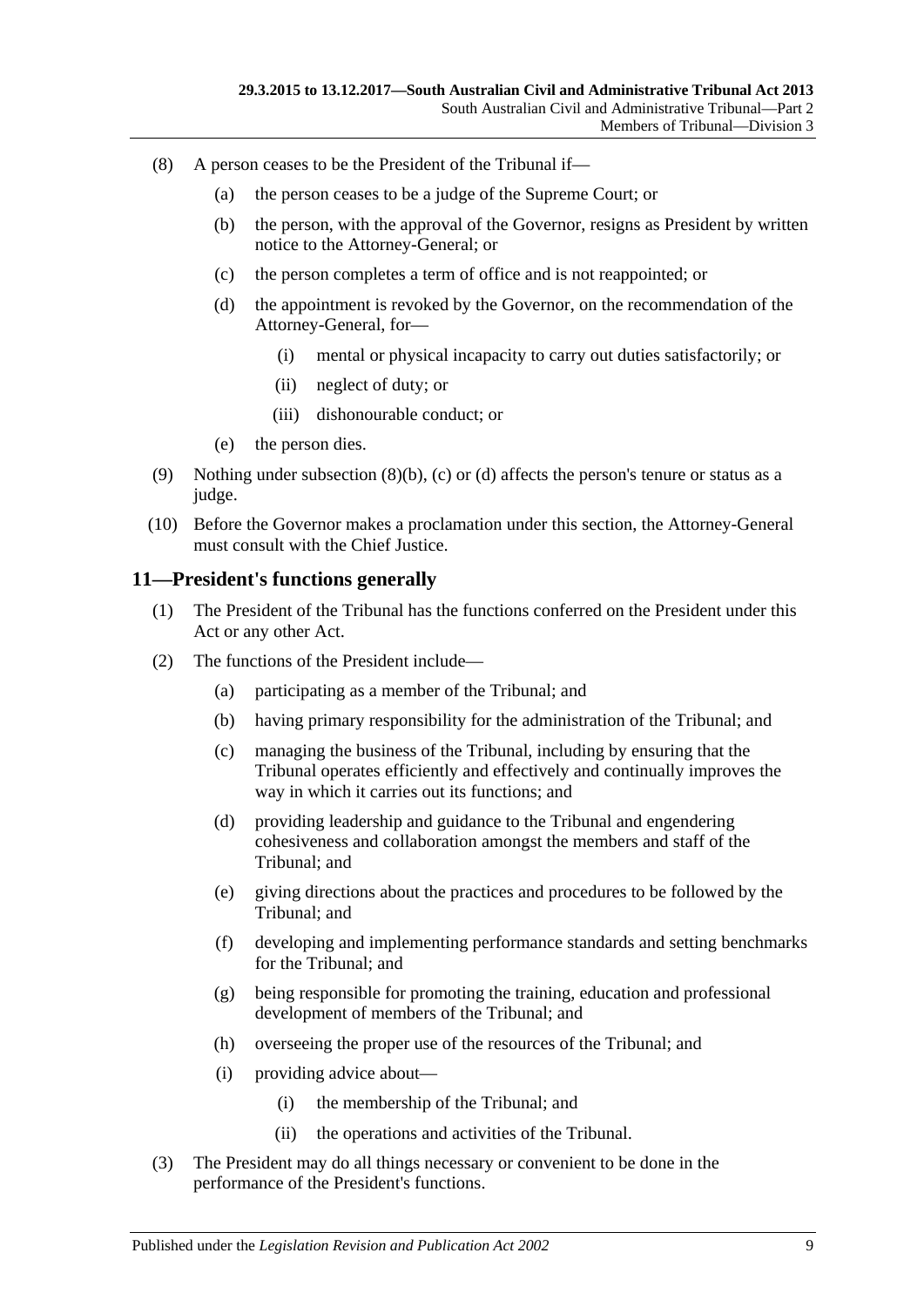(4) In the performance of the President's functions, the President is not subject to direction or control by the Minister.

## <span id="page-9-0"></span>**12—Acting President**

- (1) If there is a vacancy in the office of President or the President is absent or for any other reason is unable to perform the functions of office, the Governor may, by proclamation, appoint a person to act as President of the Tribunal for a period not exceeding 6 months.
- (2) The Governor may only appoint—
	- (a) a Deputy President; or
	- (b) a judge of the Supreme Court or the District Court,

to act as President.

- (3) However, the Governor may not appoint a person acting as a Deputy President to act as President unless the person is a judge of the District Court.
- (4) A person appointed to act as a President—
	- (a) has all the functions of the President; and
	- (b) is taken to be the President for all purposes related to this Act or a relevant Act.
- (5) A person appointed to act as President is, for the period of his or her appointment, entitled to be paid additional salary and allowances to ensure that his or her salary and allowances equal the salary and allowances payable to a President of the Tribunal.
- (6) The Governor may, by further proclamation—
	- (a) extend or renew an appointment under this section; or
	- (b) revoke an appointment under this section.
- (7) Before the Governor makes a proclamation under this section, the Attorney-General must consult with—
	- (a) the Chief Justice; and
	- (b) if the proclamation relates to a judge of the District Court—the Chief Judge.

## <span id="page-9-1"></span>**Subdivision 3—The Deputy Presidents**

## <span id="page-9-2"></span>**13—Number of Deputy Presidents**

There will be at least 1 Deputy President of the Tribunal.

## <span id="page-9-3"></span>**14—Appointment of Deputy Presidents**

- <span id="page-9-5"></span><span id="page-9-4"></span>(1) A Deputy President will be—
	- (a) a judge of the District Court appointed by the Governor, by proclamation, to be a Deputy President of the Tribunal; or
	- (b) a person who is eligible for appointment as a judge of the District Court appointed by the Governor to be a Deputy President of the Tribunal.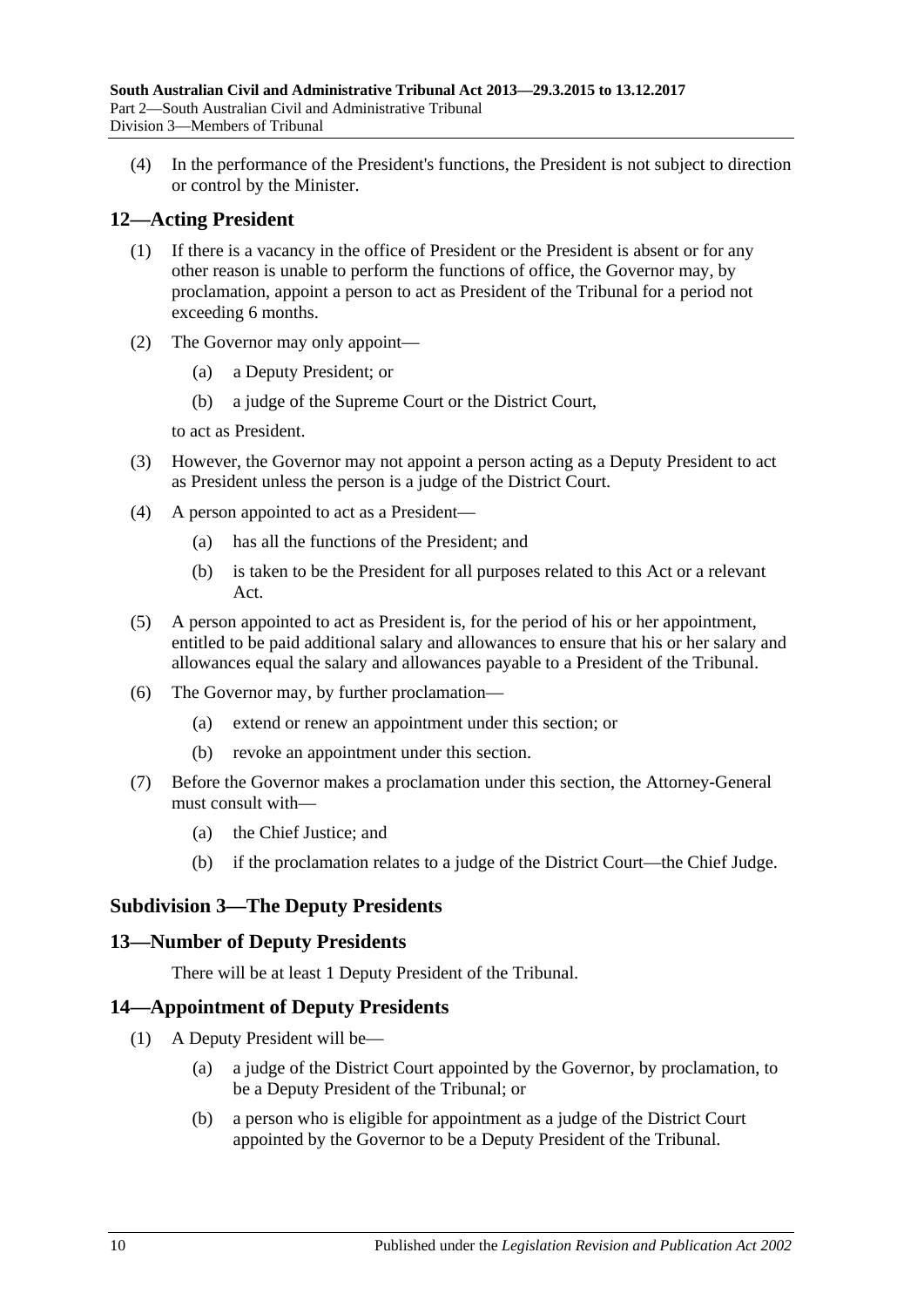- <span id="page-10-1"></span>(2) The appointment of a judge of the District Court as a Deputy President of the Tribunal under [subsection](#page-9-4) (1)(a) does not affect—
	- (a) the judge's tenure of office or status as a judge; or
	- (b) the payment of the judge's salary or allowances as a judge (subject to the operation of [subsection](#page-10-0) (6)); or
	- (c) the ability of the person to do anything in the person's capacity as a judge (including as to the exercise of the jurisdiction of the District Court); or
	- (d) any other right or privilege that the judge has as a judge of the District Court.
- <span id="page-10-2"></span>(3) Service in the office of Deputy President of the Tribunal by a judge of the District Court is taken, for all purposes, to constitute service as a judge of that Court.
- (4) The appointment of a judge as a Deputy President of the Tribunal will be for a period of 5 years (and the person is eligible for reappointment at the expiration of a term of office).
- <span id="page-10-3"></span>(5) Subject to [subsections \(2\)](#page-10-1) and [\(3\),](#page-10-2) an appointment under [subsection](#page-9-4) (1)(a) may be subject to conditions determined by the Governor.
- <span id="page-10-0"></span>(6) Without limiting [subsection](#page-9-4) (5), in the case of an appointment under subsection  $(1)(a)$ , the Remuneration Tribunal may determine that a Deputy President's salary or allowance as a judge will have an additional component on account of holding office under this Act (and the jurisdiction to make such a determination is conferred on the Remuneration Tribunal by this Act).
- (7) Any salary or allowances payable as an additional component of remuneration under [subsection](#page-10-0) (6) cannot be reduced during the person's term of office as a Deputy President of the Tribunal.
- (8) The appointment of a person as a Deputy President of the Tribunal under [subsection](#page-9-5)  $(1)(b)$ —
	- (a) will be for a term of 5 years (and the person is eligible for reappointment at the expiration of a term of office); and
	- (b) will be on a full-time or part-time basis (and this may be altered from time to time with the agreement of the Attorney-General and the President of the Tribunal).
- <span id="page-10-5"></span><span id="page-10-4"></span>(9) An appointment under [subsection](#page-9-5) (1)(b) may be subject to conditions determined by the Governor.
- (10) Without limiting [subsection](#page-10-4) (9), in the case of an appointment under [subsection](#page-9-5) (1)(b), the Remuneration Tribunal will determine the salary or allowances to be paid to the person on account of holding office under this Act (and the jurisdiction to make such a determination is conferred on the Remuneration Tribunal by this Act).
- (11) The remuneration of a Deputy President of the Tribunal appointed under [subsection](#page-9-5) (1)(b) (including any salary or allowances) cannot be reduced during the person's term of office as a Deputy President of the Tribunal (unless the reduction is related to a reduction in the person's hours of service over a particular period under an agreement entered into under [subsection](#page-10-5) (8)(b)).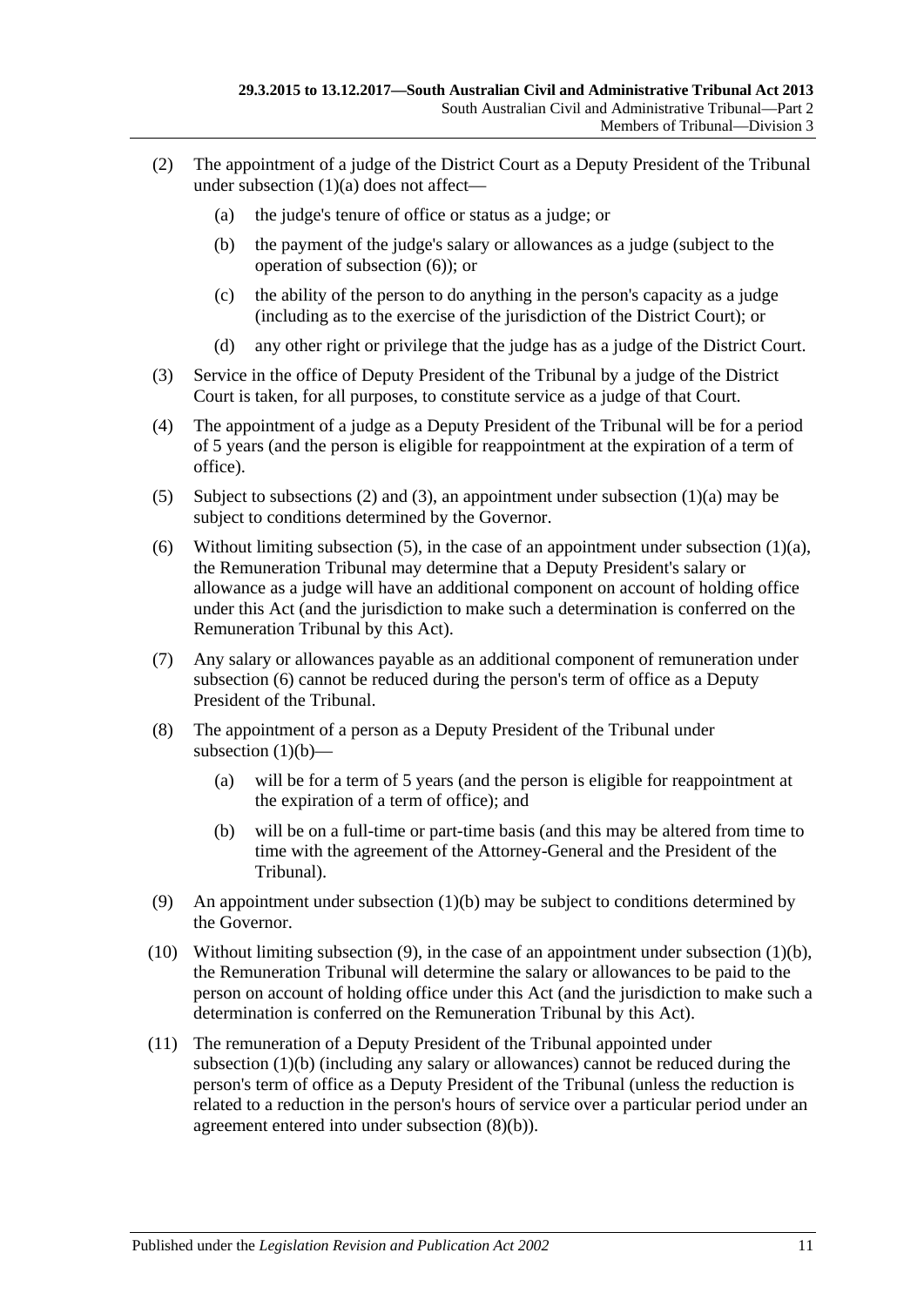- <span id="page-11-4"></span><span id="page-11-3"></span><span id="page-11-2"></span>(12) A person ceases to be a Deputy President of the Tribunal if
	- (a) in the case of an appointment under [subsection](#page-9-4)  $(1)(a)$ —the person ceases to be a judge of the District Court; or
	- (b) the person resigns as Deputy President by written notice to the Attorney-General; or
	- (c) the person completes a term of office and is not reappointed; or
	- (d) the appointment is revoked by the Governor, on the recommendation of the Attorney-General, for—
		- (i) mental or physical incapacity to carry out duties satisfactorily; or
		- (ii) neglect of duty; or
		- (iii) dishonourable conduct; or
	- (e) the person dies.
- (13) Nothing in [subsection](#page-11-2) (12)(b), [\(c\)](#page-11-3) or [\(d\)](#page-11-4) affects a person's tenure or status as a judge (in the case of an appointment under [subsection](#page-9-4)  $(1)(a)$ ).
- (14) A judge of the District Court may only act under [subsection](#page-11-2) (12)(b) with the approval of the Governor.
- (15) The Attorney-General must consult with the President of the Tribunal before making a recommendation under [subsection](#page-11-4) (12)(d).
- (16) Before the Governor makes a proclamation under this section, the Attorney-General must consult with the Chief Justice and the Chief Judge.

## <span id="page-11-0"></span>**15—Deputy President's functions generally**

- (1) A Deputy President of the Tribunal has the functions conferred on the Deputy President under this Act or any other Act.
- (2) The functions of a Deputy President include—
	- (a) participating as a member of the Tribunal; and
	- (b) assisting the President in the management of the business of the Tribunal; and
	- (c) assisting the President in managing the members of the Tribunal, including in connection with the training, education and professional development of members of the Tribunal; and
	- (d) other functions assigned by the President.
- (3) A Deputy President may do all things necessary or convenient to be done in the performance of the Deputy President's functions.
- (4) A Deputy President is subject to the direction of the President in performing the Deputy President's functions, other than adjudicating in the Tribunal.

## <span id="page-11-1"></span>**16—Acting Deputy Presidents**

(1) If there is a vacancy in an office of Deputy President or a Deputy President is absent or for any other reason is unable to perform the duties of office, the Attorney-General may appoint a person to act as a Deputy President for a period not exceeding 6 months.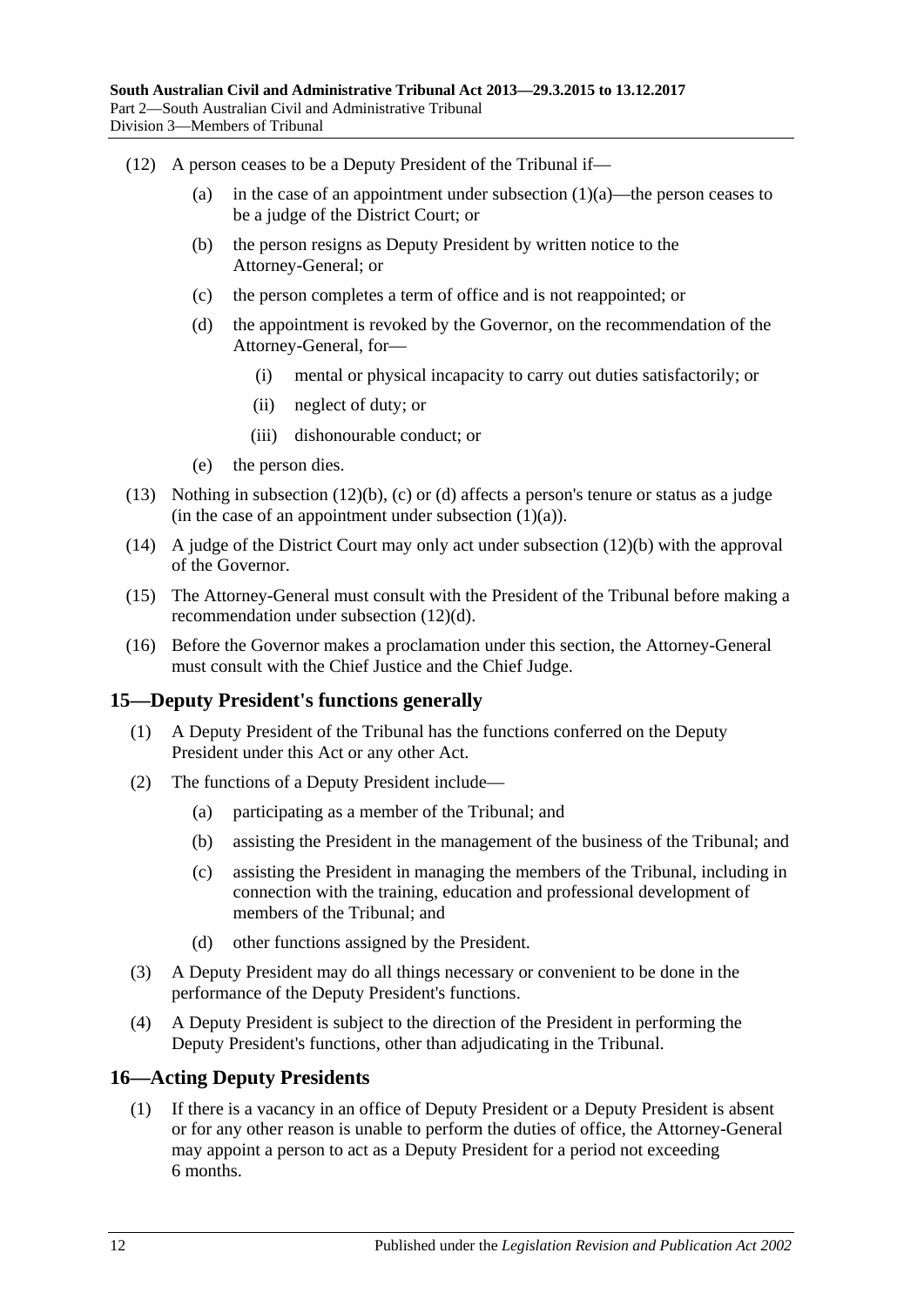- (2) An appointment under this section must be made in writing.
- <span id="page-12-2"></span><span id="page-12-1"></span>(3) The Attorney-General may only appoint—
	- (a) a judge of the District Court; or
	- (b) a person who is eligible for appointment as a judge of the District Court (who may already be a member of the Tribunal on some other basis),

to act as a Deputy President.

- (4) The Attorney-General must consult with the President of the Tribunal before making an appointment under [subsection](#page-12-1) (3) and with the Chief Judge before making an appointment under [subsection](#page-12-2) (3)(a).
- (5) A person appointed to act as a Deputy President—
	- (a) has all the functions of a Deputy President; and
	- (b) is taken to be a Deputy President for all purposes related to this Act or a relevant Act (and the other provisions of this Subdivision apply with any necessary modifications in relation to a person appointed under this section).
- (6) However, if the person appointed to act as a Deputy President is not a judge of the District Court, the person is, for the period of appointment, entitled to be paid any salary or allowances determined by the Attorney-General after consultation with the President of the Tribunal (with a judge of the District Court being paid any salary and allowances of a Deputy President).
- (7) A person appointed to act as a Deputy President may be appointed to act as a Deputy President for a further period—
	- (a) by the Attorney-General, if the appointment is continuous on 1 or more of the person's previous appointments as an acting Deputy President and the total period of continuous appointments does not exceed 6 months; or
	- (b) by the Governor in other circumstances.
- <span id="page-12-3"></span>(8) The Governor may at any time, on the recommendation of the Attorney-General, cancel the appointment of a person to act as a Deputy President.
- (9) Before the Governor acts under [subsection](#page-12-3) (8), the Attorney-General must consult with—
	- (a) the President of the Tribunal (unless the Attorney-General is acting at the request of the President); and
	- (b) if the relevant person is a judge of the District Court—the Chief Judge.

## <span id="page-12-0"></span>**17—Supplementary Deputy Presidents**

- (1) Even though there is no vacancy in an office of Deputy President (and any Deputy President is performing the duties of office), the Attorney-General may, on the request of the President of the Tribunal, temporarily appoint a person to act as a supplementary Deputy President of the Tribunal in relation to a particular matter or matters or for a specified period.
- <span id="page-12-4"></span>(2) The Attorney-General may only appoint—
	- (a) a judge of the District Court; or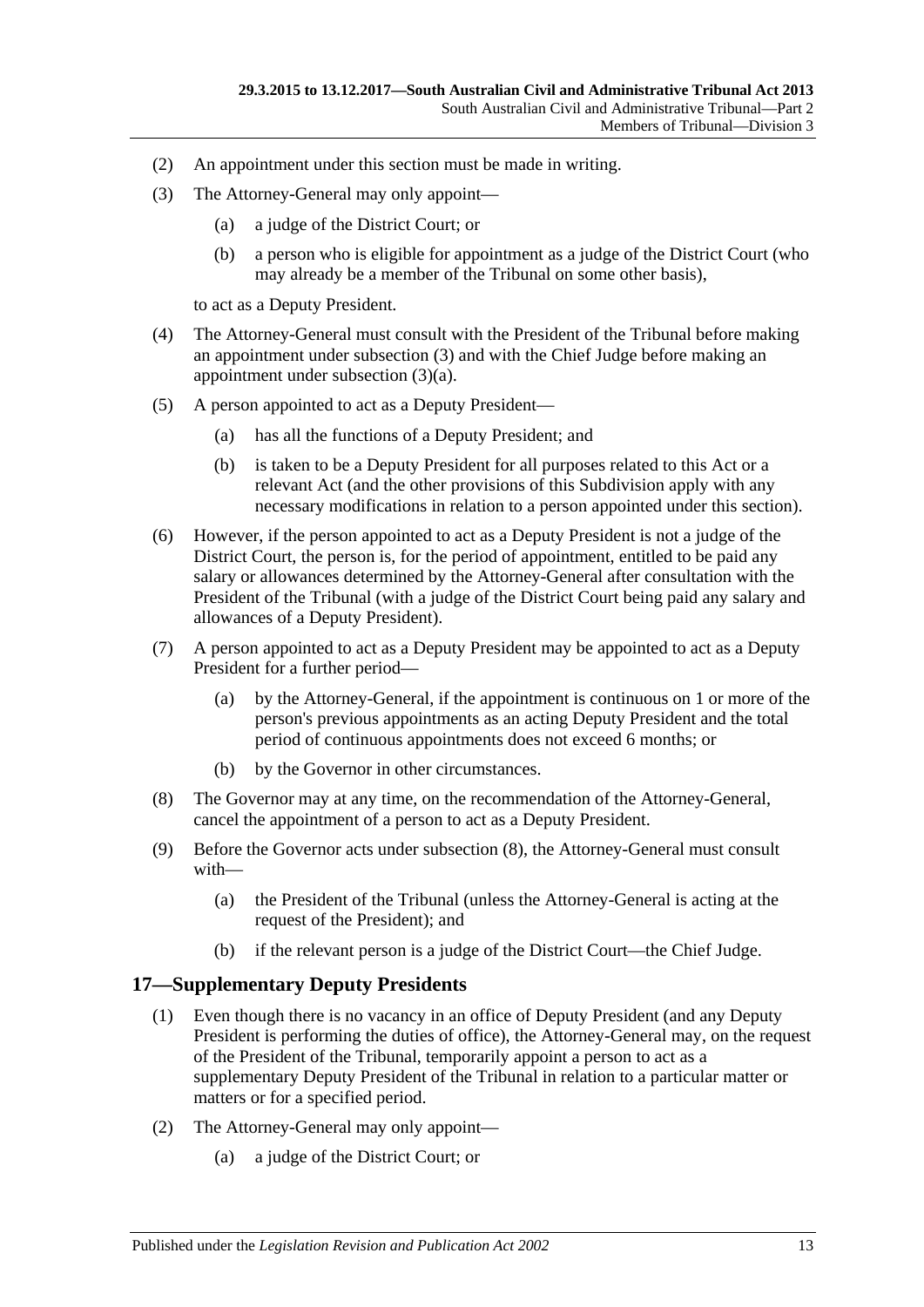- (b) a person who is eligible to act in a judicial office on an auxiliary basis under section 3(2) of the *[Judicial Administration \(Auxiliary Appointments and](http://www.legislation.sa.gov.au/index.aspx?action=legref&type=act&legtitle=Judicial%20Administration%20(Auxiliary%20Appointments%20and%20Powers)%20Act%201988)  [Powers\) Act](http://www.legislation.sa.gov.au/index.aspx?action=legref&type=act&legtitle=Judicial%20Administration%20(Auxiliary%20Appointments%20and%20Powers)%20Act%201988) 1988* (even though office under this Act is not a judicial office under that Act).
- (3) The Attorney-General must consult with the Chief Judge before making an appointment under [subsection](#page-12-4) (2)(a).
- (4) An appointment under this section must be made in writing.
- (5) The person may act as a Deputy President in relation to a matter, or for the period, for which the person is appointed, and when acting under the appointment the person is to be regarded as a Deputy President of the Tribunal for the purposes of this Act and any relevant Act (and the other provisions of this subdivision apply with any necessary modifications in relation to a person appointed under this section).
- (6) However, if a person appointed under this section is not a judge of the District Court, the person is, for the period of appointment, entitled to be paid any salary or allowances determined by the Attorney-General after consultation with the President of the Tribunal (with a judge of the District Court being paid any salary or allowances of a Deputy President).
- (7) A person appointed under this section for a particular period may be appointed to act for a further period by the Attorney-General after consultation with, or at the request of, the President of the Tribunal.
- <span id="page-13-2"></span>(8) The Governor may at any time, on the recommendation of the Attorney-General, cancel the appointment of a person under this section.
- (9) Before the Governor acts under [subsection](#page-13-2) (8), the Attorney-General must consult with—
	- (a) the President of the Tribunal (unless the Attorney-General is acting at the request of the President); and
	- (b) if the relevant person is a judge of the District Court—the Chief Judge.

## <span id="page-13-0"></span>**Subdivision 4—Magistrates**

#### <span id="page-13-3"></span><span id="page-13-1"></span>**18—Magistrates**

- (1) Any magistrate holding office under the *[Magistrates Act](http://www.legislation.sa.gov.au/index.aspx?action=legref&type=act&legtitle=Magistrates%20Act%201983) 1983* who is designated by the Governor, by proclamation, as a member of the Tribunal on a recommendation of the Attorney-General will (while he or she continues to hold office as a magistrate) be a member of the Tribunal.
- (2) The Attorney-General must consult with the President of the Tribunal and the Chief Magistrate before making a recommendation under [subsection](#page-13-3) (1).
- (3) A magistrate appointed under this section will act as a full-time, part-time or sessional member of the Tribunal under an arrangement established by the President and the Chief Magistrate (being an arrangement that may be varied from time to time).
- (4) The designation of a magistrate under this section does not affect—
	- (a) the magistrate's tenure of office or status as a magistrate; or
	- (b) the payment of the magistrate's salary or allowances as a magistrate; or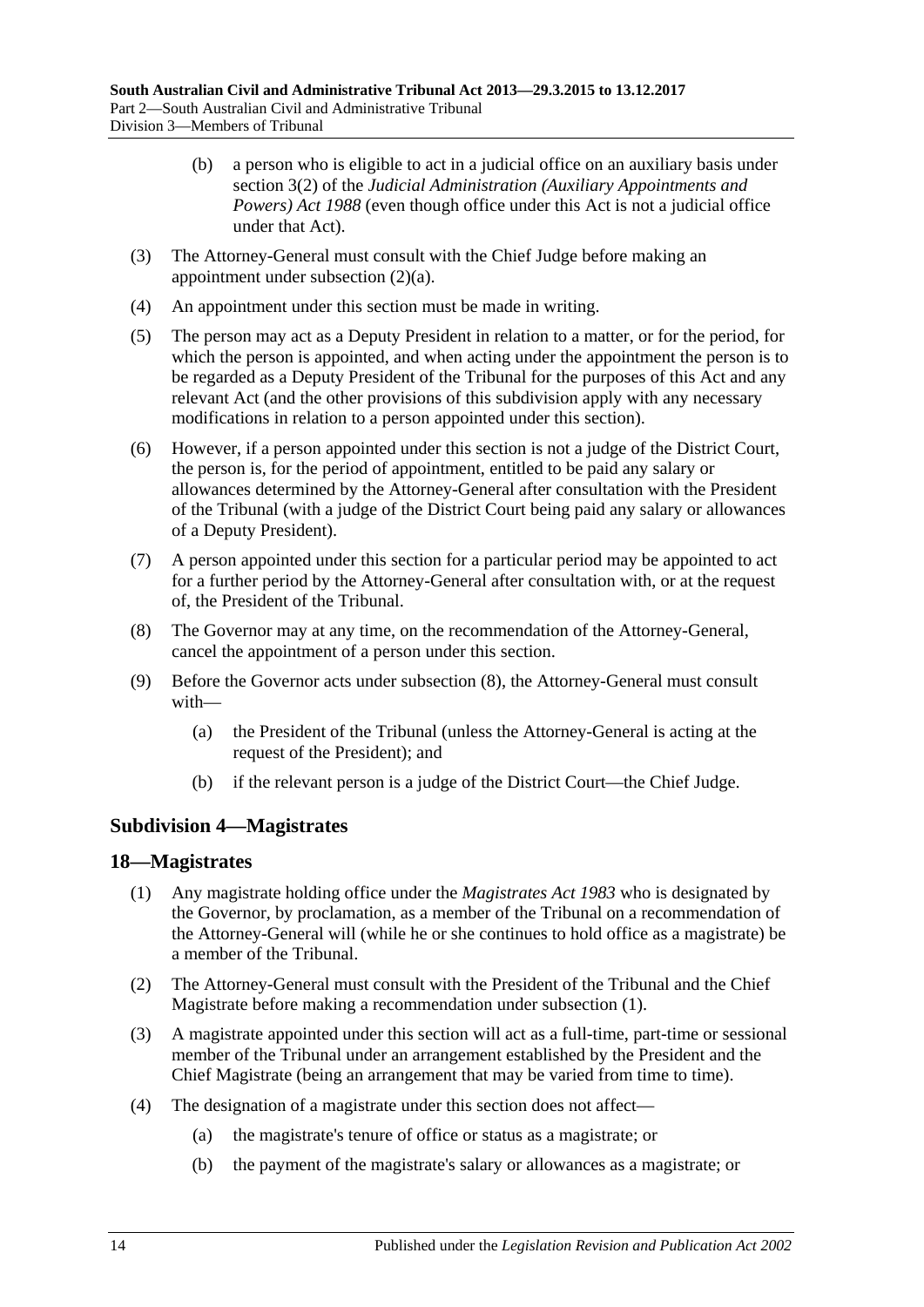- (c) the ability of the person from doing anything in the person's capacity as a magistrate; or
- (d) any other right or privilege that the magistrate has as a magistrate.

## <span id="page-14-0"></span>**Subdivision 5—Senior members and ordinary members**

### <span id="page-14-2"></span><span id="page-14-1"></span>**19—Appointment of senior members and ordinary members**

- (1) The Governor may, on the recommendation of the Minister, appoint a person as—
	- (a) a senior member of the Tribunal; or
	- (b) an ordinary member of the Tribunal.
- <span id="page-14-5"></span><span id="page-14-3"></span>(2) The Minister may from time to time appoint a panel of persons who will, at the request of the Minister—
	- (a) after consultation with the President, recommend the selection criteria for the senior members and ordinary members of the Tribunal;
	- (b) assess a candidate or candidates for appointment as a senior member or ordinary member of the Tribunal (and, as appropriate, to provide advice to the Minister for the purposes of [subsection](#page-14-2) (1)).
- <span id="page-14-4"></span>(3) A person is eligible for appointment as a senior member or ordinary member of the Tribunal only if the person—
	- (a) is a legal practitioner of at least 5 years standing (taking into account, for that purpose, periods of legal practice and judicial service within and outside the State); or
	- (b) has, in the Minister's opinion, extensive knowledge, expertise or experience relating to a class of matter for which functions may be exercised by the Tribunal.
- (4) In recommending persons for appointment as members, the Minister must have regard to
	- (a) any criteria applying under [subsection](#page-14-3)  $(2)(a)$ ; and
	- (b) any advice provided under [subsection](#page-14-4) (2)(b); and
	- (c) the following:
		- (i) the need for balanced gender representation in the membership of the Tribunal;
		- (ii) the need for the membership of the Tribunal to reflect social and cultural diversity;
		- (iii) the range of knowledge, expertise and experience required within the membership of the Tribunal.
- (5) The Minister must consult with the President of the Tribunal before making a recommendation under [subsection](#page-14-2) (1).
- (6) A senior member or ordinary member of the Tribunal will be appointed for a term of office, of between 3 and 5 years, specified in the instrument of appointment.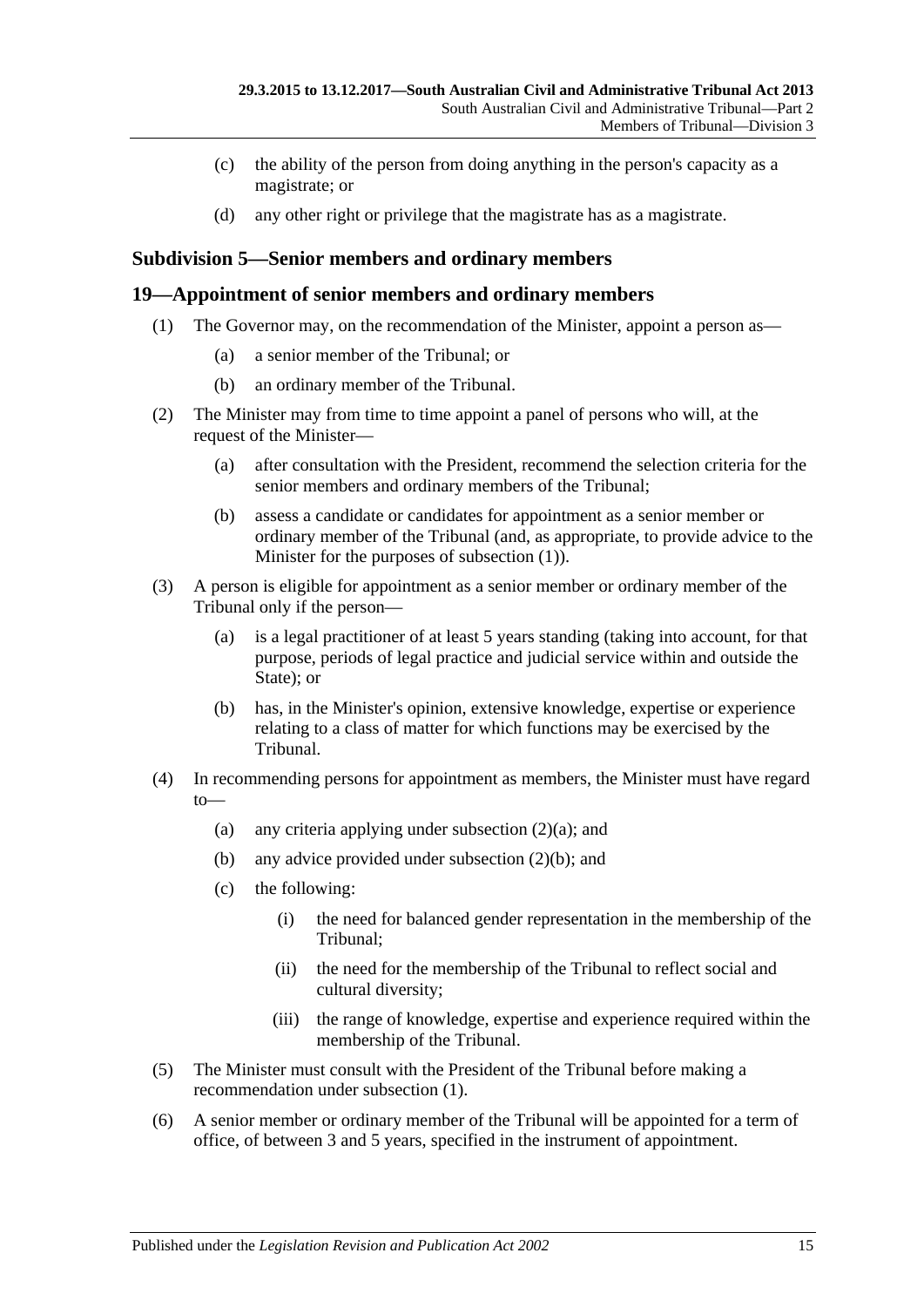- (7) A person appointed as a senior member or ordinary member of the Tribunal is eligible for reappointment at the expiration of a term of office (and without the need for seeking advice from a panel established under [subsection](#page-14-5) (2)).
- <span id="page-15-1"></span>(8) A senior member or ordinary member of the Tribunal is appointed on conditions specified in the instrument of appointment.
- <span id="page-15-2"></span>(9) A senior member or ordinary member of the Tribunal may be appointed on a full-time, part-time or sessional basis (and this may be altered from time to time with the agreement of the Minister).
- (10) A senior member or ordinary member of the Tribunal—
	- (a) must advise the President of the Tribunal of the nature of any paid employment or professional work undertaken outside his or her duties as a member of the Tribunal; and
	- (b) must not engage in any such employment or work if the President informs the member that, in the President's opinion, to do so would or may conflict with the proper performance of the member's duties of office.
- (11) The Minister must consult with the President about—
	- (a) the conditions of an appointment under [subsection](#page-15-1) (8); and
	- (b) the basis of an appointment under [subsection](#page-15-2) (9).

#### <span id="page-15-3"></span><span id="page-15-0"></span>**20—Member ceasing to hold office and suspension**

- (1) The Governor may, on the recommendation of the Minister, remove a senior member or ordinary member of the Tribunal from office for—
	- (a) mental or physical incapacity to carry out official duties satisfactorily; or
	- (b) neglect of duty; or
	- (c) dishonourable conduct.
- (2) A person ceases to be a senior member or an ordinary member of the Tribunal if the person—
	- (a) dies; or
	- (b) completes a term of office and is not reappointed; or
	- (c) resigns by written notice to the Minister; or
	- (d) ceases to satisfy any qualification by virtue of which the person was eligible for appointment to the Tribunal; or
	- (e) is removed from office under [subsection](#page-15-3) (1).
- (3) The Minister must consult with the President before making a recommendation under [subsection](#page-15-3)  $(1)$ .
- <span id="page-15-4"></span>(4) The President may, on his or her own initiative or at the request of the Minister, suspend a senior member or ordinary member of the Tribunal from office if it appears that there may be grounds for the removal of the member from the member's office.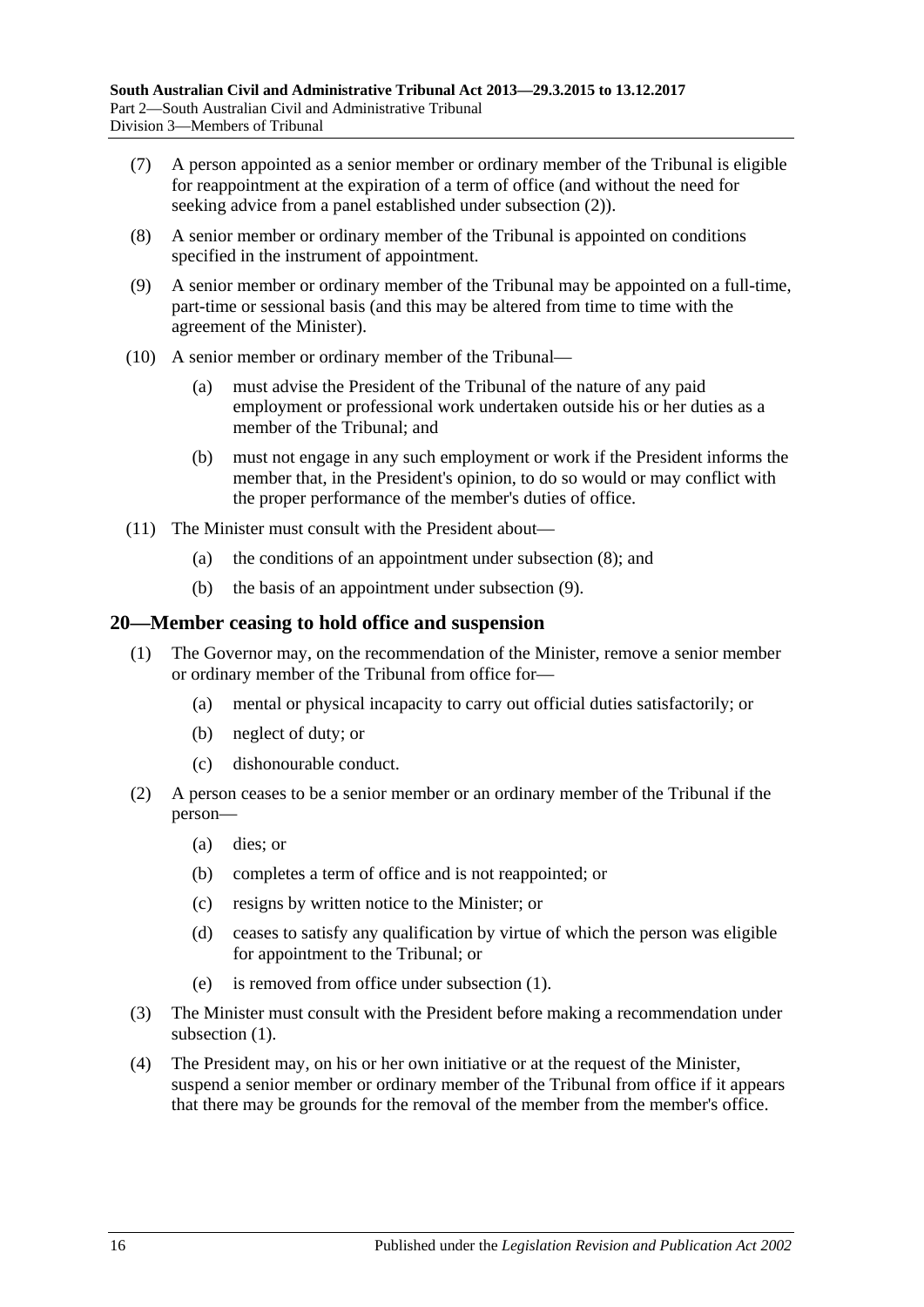(5) If a senior member or ordinary member of the Tribunal who is appointed on a full-time or part-time basis is suspended under [subsection](#page-15-4) (4), the member remains entitled to the member's usual remuneration and allowances during the period of suspension.

## <span id="page-16-0"></span>**21—Supplementary members**

- (1) The Attorney-General may, at the request or with the agreement of the President of the Tribunal, temporarily appoint a person to act as a supplementary senior member or a supplementary ordinary member of the Tribunal in relation to a particular matter or matters or for a specified period.
- (2) The Attorney-General may only appoint a person under this section if he or she is eligible for appointment as a senior member or an ordinary member of the Tribunal.
- (3) An appointment under this section must be made in writing.
- (4) The person may act as a member of the Tribunal in relation to a matter, or for the period, for which the person is appointed, and when acting under the appointment the person is to be regarded as a senior member or an ordinary member of the Tribunal (according to the basis on which the appointment was made) for the purposes of this Act and any relevant Act (and the other provisions of this subdivision apply with any necessary modifications in relation to a person appointed under this section).
- (5) A person appointed under this section is, for the period of appointment, entitled to be paid any salary or allowances determined by the Attorney-General after consultation with the President of the Tribunal.
- (6) A person appointed under this section for a particular period may be appointed to act for a further period by the Attorney-General after consultation with the President of the Tribunal.
- <span id="page-16-3"></span>(7) The Governor may at any time, on the recommendation of the Attorney-General, cancel the appointment of a person under this section.
- (8) Before the Governor acts under [subsection](#page-16-3) (7), the Attorney-General must consult with the President of the Tribunal (unless the Attorney-General is acting at the request of the President).

## <span id="page-16-1"></span>**Subdivision 6—Assessors**

## <span id="page-16-2"></span>**22—Assessors**

- (1) There will be such panels of assessors as may be necessary for the purposes of any relevant Act.
- <span id="page-16-4"></span>(2) An assessor will be appointed by the Governor on the recommendation of the Minister.
- (3) An assessor must be a person who, in the opinion of the Minister, is qualified, by reason of his or her knowledge, expertise and experience, to provide specialist knowledge in a field or fields in which the Tribunal exercises jurisdiction (after taking into account the provisions of any relevant Act).
- (4) The Minister must consult with the President of the Tribunal before making a recommendation under [subsection](#page-16-4) (2).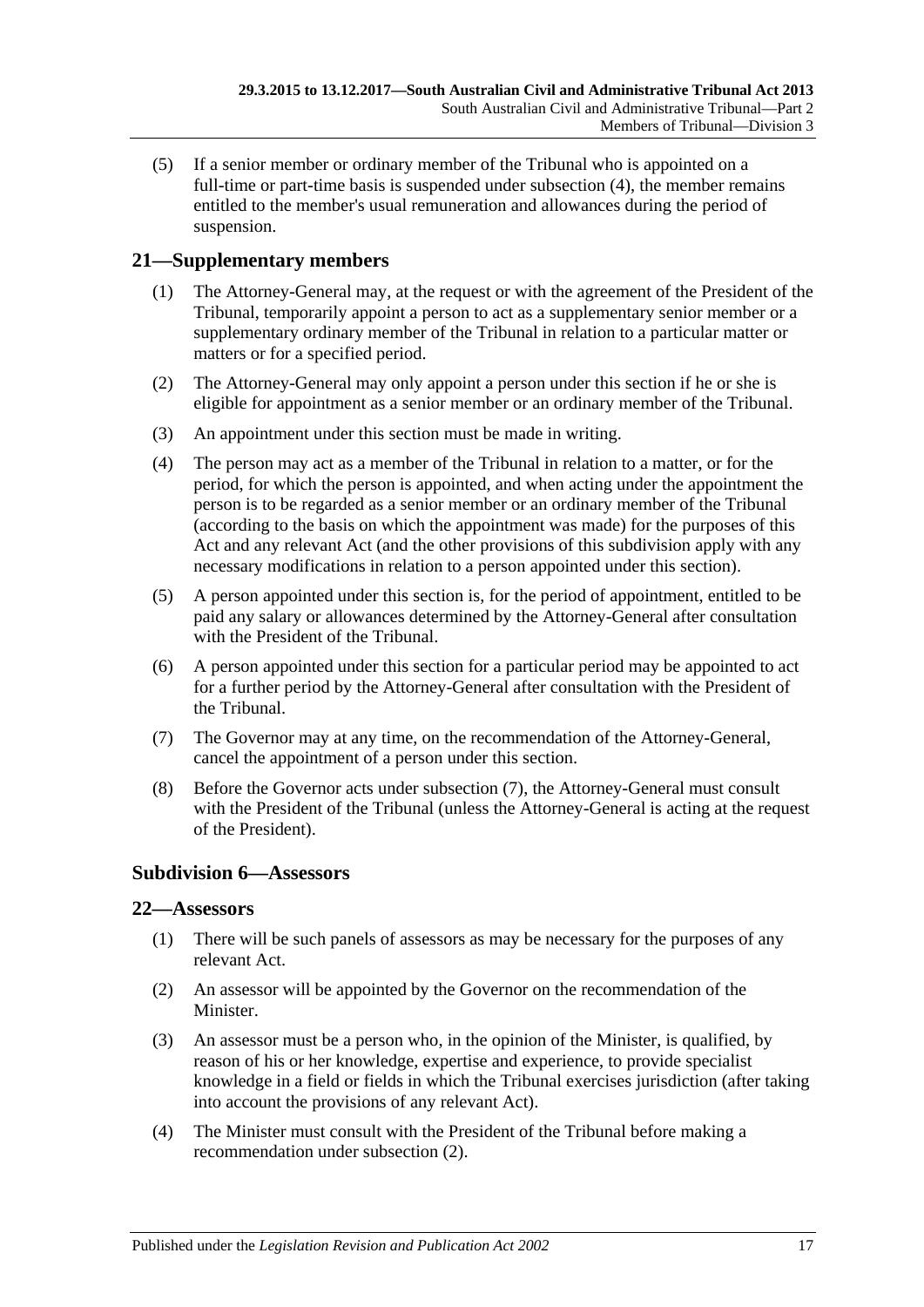- (5) An assessor will be appointed for a term of office, not exceeding 5 years, specified in the instrument of appointment and is eligible for reappointment at the expiration of a term of office.
- (6) An assessor is appointed on conditions specified in the instrument of appointment.
- (7) An assessor will sit on a sessional basis.
- (8) Subject to the conditions of appointment, an assessor may perform work outside the Tribunal.
- <span id="page-17-2"></span>(9) The Governor may, on the recommendation of the Minister, remove an assessor from office for—
	- (a) mental or physical incapacity to carry out official duties satisfactorily; or
	- (b) neglect of duty; or
	- (c) dishonourable conduct.
- (10) A person ceases to be an assessor if the person—
	- (a) dies; or
	- (b) completes a term of office and is not reappointed; or
	- (c) resigns by written notice to the Minister; or
	- (d) ceases to satisfy any qualification by virtue of which the person was eligible for appointment to the Tribunal; or
	- (e) is removed from office under [subsection](#page-17-2) (9).
- (11) The Minister must consult with the President of the Tribunal before making a recommendation under [subsection](#page-17-2) (9).
- (12) The Governor may make appointments from time to time for the purpose of maintaining or increasing the membership of panels established under this section.

## <span id="page-17-0"></span>**Division 4—Constitution of Tribunal and its decision-making processes**

#### <span id="page-17-1"></span>**23—Constitution of Tribunal**

- (1) Subject to this section, the President may determine, in relation to a particular matter or matters, or particular classes of matters, which member or members of the Tribunal will constitute the Tribunal.
- (2) The Tribunal is not to be constituted by more than 3 members.
- (3) A person is not allowed to be a sitting member of the Tribunal, or perform any function as a member of the Tribunal, in relation to a matter in the review jurisdiction of the Tribunal if the person was—
	- (a) the decision-maker in relation to that matter; or
	- (b) a member of a body that was the decision-maker in relation to that matter.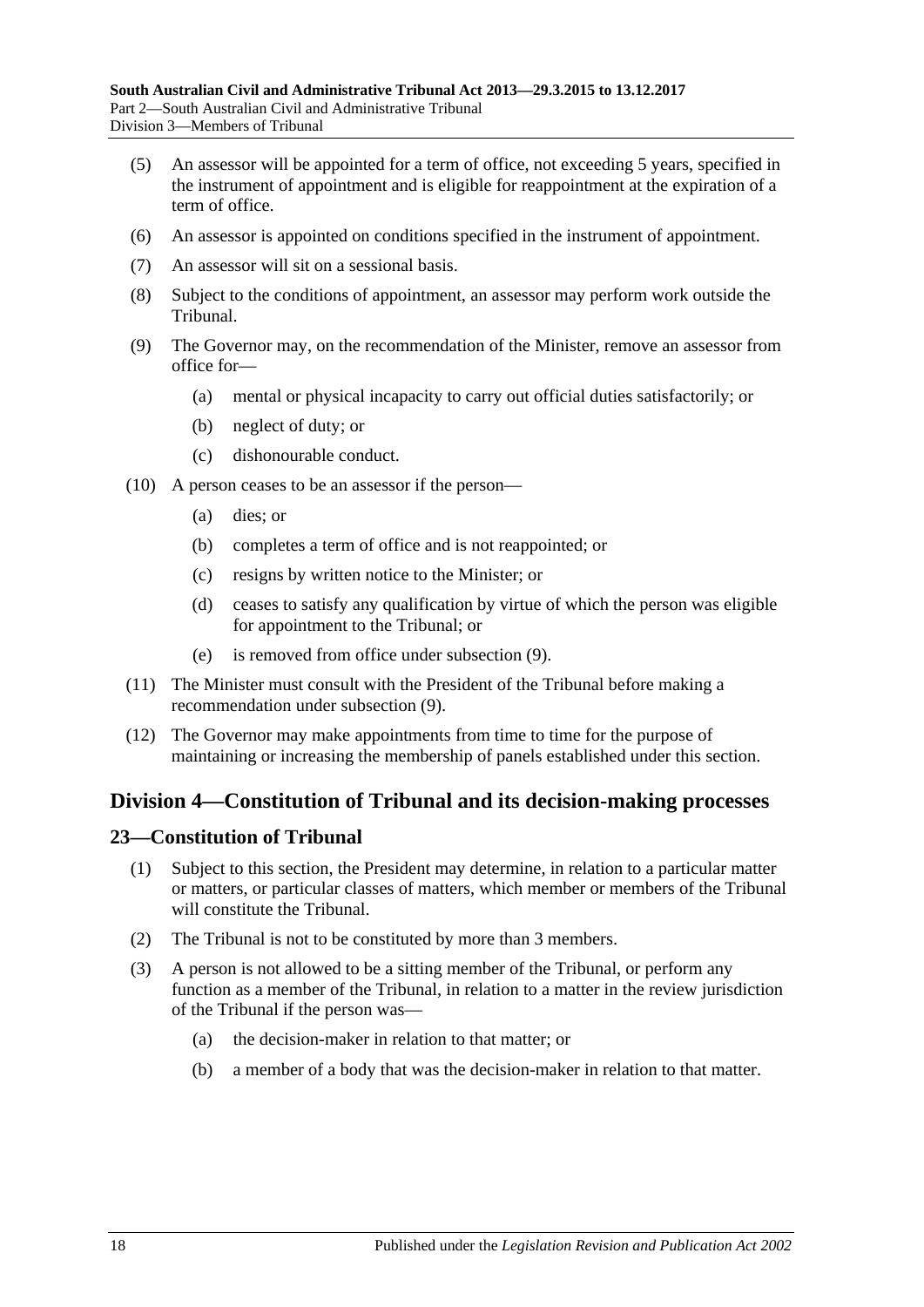- (4) The President may, as he or she thinks fit—
	- (a) alter who is to constitute the Tribunal for the purpose of dealing with a matter, or anything relating to a matter, and the Tribunal as constituted after the alteration can have regard to any record of the proceedings of the Tribunal in relation to the matter before the alteration or any evidence taken in the proceedings before the alteration;
	- (b) provide that different aspects of the same matter may be dealt with by different members of the Tribunal, and the members of the Tribunal may then come together and have regard to any evidence taken by the respective members of the Tribunal for the purposes of the proceedings of the Tribunal.
- (5) In addition, the Tribunal may be constituted of—
	- (a) a registrar for the purpose of adjourning proceedings; or
	- (b) a registrar or other member of the staff of the Tribunal for any other purpose specified by this Act or a relevant Act, prescribed by the rules of the Tribunal, or determined by the President.
- (6) The Tribunal may, at any one time, be separately constituted in accordance with this section for the hearing and determination of any number of separate matters.
- (7) The Tribunal may, if it considers it appropriate to do so, organise its business and regulate proceedings before the Tribunal in such a way that 2 or more proceedings in respect of the same matter are heard together.
- (8) Where a registrar or other member of the staff of the Tribunal exercises the jurisdiction of the Tribunal, the registrar or other member of the staff may, and must if the Tribunal or the President of the Tribunal so directs, refer the matter to the Tribunal for determination by the Tribunal.
- (9) If a provision of this Act and the provisions of a relevant Act deal with the manner in which the Tribunal is to be constituted for the purposes of proceedings or any other business under a relevant Act, this section applies subject to those provisions of the relevant Act.

## <span id="page-18-0"></span>**24—Who presides at proceedings of Tribunal**

- (1) If, for dealing with a particular matter, the Tribunal is constituted by 2 or more members, the most senior of them is to preside at the proceedings of the Tribunal.
- (2) The seniority of members of the Tribunal depends on which of the offices held takes precedence and, if that does not determine a member's seniority, the matter is to be resolved by the President of the Tribunal.
- (3) The order of precedence of offices is as follows:
	- (a) President;
	- (b) Deputy President;
	- (c) magistrate;
	- (d) senior member;
	- (e) ordinary member;
	- (f) assessor.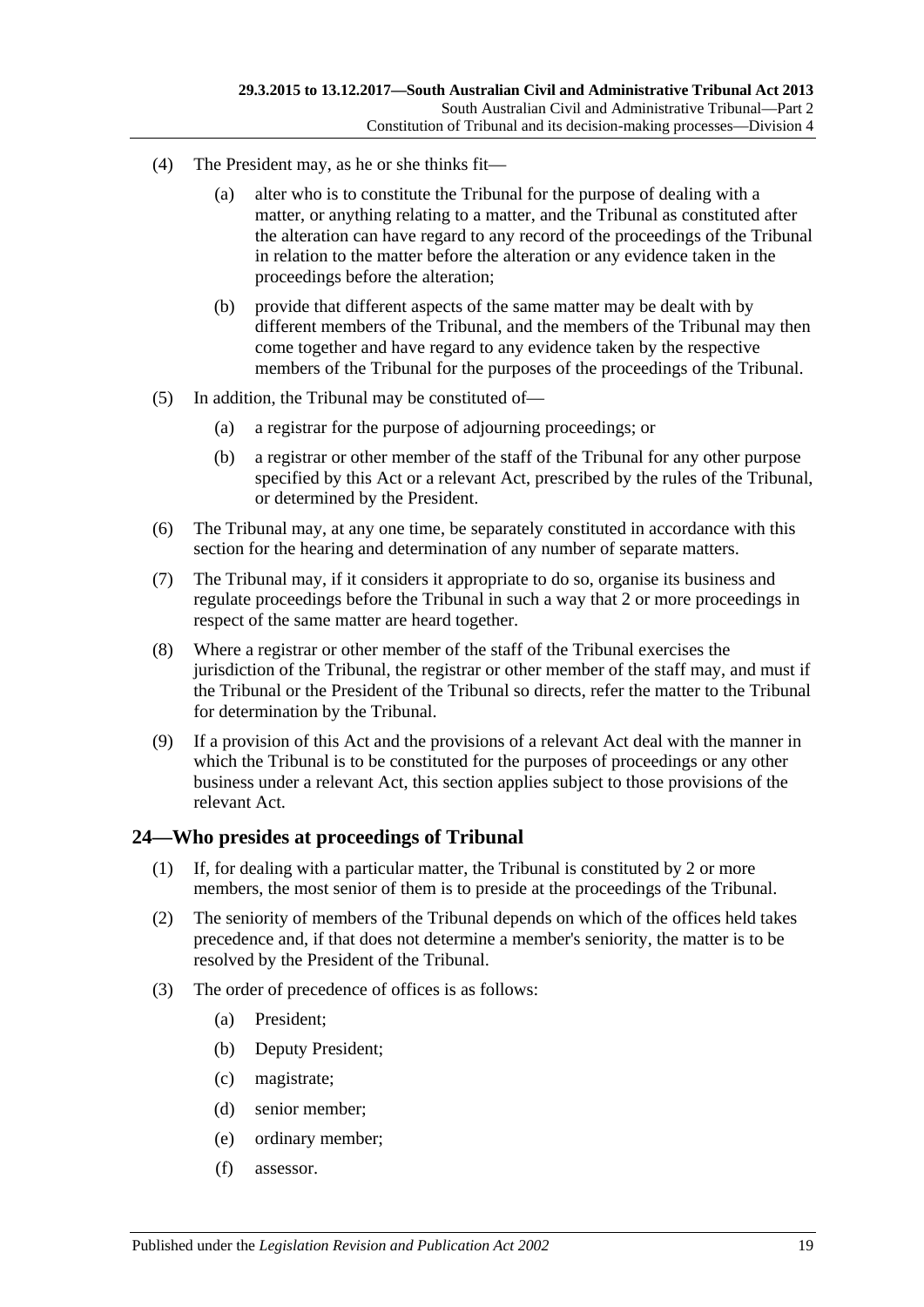## <span id="page-19-0"></span>**25—Decision if 2 or more members constitute Tribunal**

If the Tribunal is constituted by 2 or more members, a question they are required to decide is resolved, unless [section](#page-19-1) 26 applies, according to the opinion of the majority of them but, if their opinions on the question are equally divided, the question is to be resolved according to the opinion of the presiding member.

### <span id="page-19-1"></span>**26—Determination of questions of law**

- (1) The member of the Tribunal constituting the Tribunal or, if the Tribunal is constituted by 2 or more members, the presiding member, may refer a question of law to a Presidential member of the Tribunal.
- <span id="page-19-6"></span>(2) If a question of law is referred under this section—
	- (a) the question is decided by the Tribunal according to the opinion of the Presidential member of the Tribunal; or
	- (b) the Presidential member may refer the question to the Supreme Court for decision by the Full Court of the Supreme Court.
- (3) If a Presidential member of the Tribunal decides a question of law under [subsection](#page-19-6) (2), the Presidential member may, in addition—
	- (a) decide any other questions remaining between the parties; and
	- (b) make such orders that are necessary to dispose of the matter.

## <span id="page-19-2"></span>**Division 5—Related matters**

#### <span id="page-19-3"></span>**27—Streams**

Without limiting any other provisions, the President of the Tribunal may, in order to facilitate the expeditious conduct of its proceedings, and the proper and effective resolution of matters before the Tribunal, establish various streams or lists that reflect the areas of jurisdiction of the Tribunal.

#### <span id="page-19-4"></span>**28—Validity of acts of Tribunal**

An act or proceeding of the Tribunal is not invalid by reason only of a vacancy in the membership of, or a defect in the appointment of a person to, the Tribunal or a panel from which members of the Tribunal are drawn, or a defect in the appointment of any other person to act on behalf of the Tribunal.

## <span id="page-19-5"></span>**29—Disclosure of interest by members of Tribunal**

If the Tribunal is constituted of, or includes, a member who has a pecuniary or other interest that could conflict with the proper performance of the member's functions in proceedings before the Tribunal, the member—

- (a) must disclose the interest to the parties to the proceedings and to the President of the Tribunal; and
- (b) must not take part in the proceedings or exercise powers affecting the proceedings—
	- (i) if the President directs the member to withdraw from the proceedings; or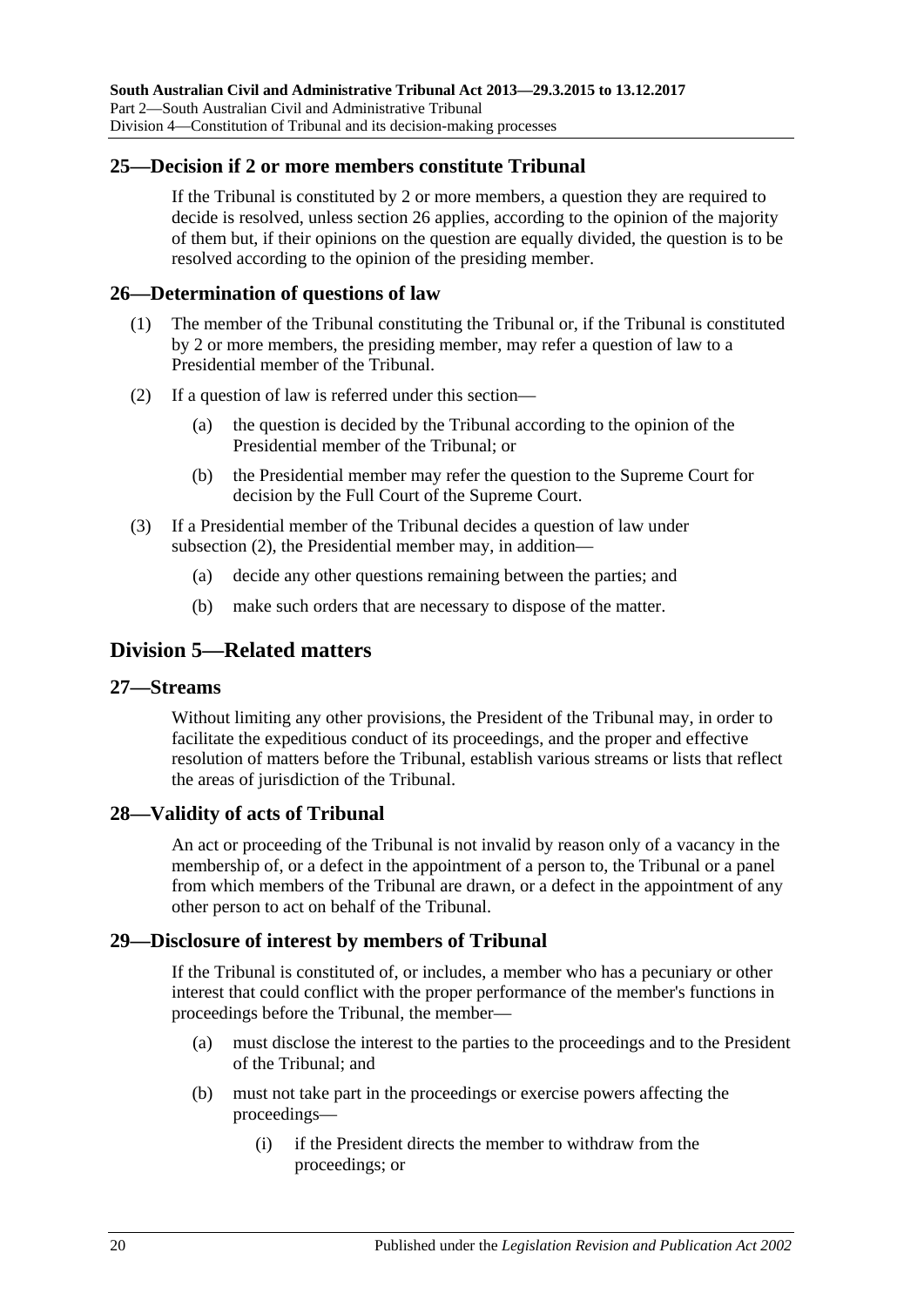(ii) if a party to the proceedings does not consent to the member hearing and determining, or participating in the hearing and determination of, the proceedings.

## <span id="page-20-5"></span><span id="page-20-0"></span>**30—Delegation**

- (1) The President of the Tribunal may delegate a function or power of the President under this or any other Act—
	- (a) to another member of the Tribunal; or
	- (b) to a member of the staff of the Tribunal; or
	- (c) to the person (being either a member of the Tribunal or a member of the staff of the Tribunal) for the time being performing particular duties or holding or acting in a particular position.
- (2) A delegation under [subsection](#page-20-5) (1)—
	- (a) must be made by instrument in writing; and
	- (b) may be conditional; and
	- (c) does not derogate from the ability of the President to act in any matter; and
	- (d) is revocable at will by the President.

# <span id="page-20-1"></span>**Part 3—Jurisdiction**

## <span id="page-20-2"></span>**Division 1—Preliminary**

## <span id="page-20-6"></span><span id="page-20-3"></span>**31—Sources of jurisdiction**

- (1) The Tribunal will have the jurisdiction conferred on it by or under this or any other Act.
- (2) Without limiting [subsection](#page-20-6) (1), if a provision of an Act enables an application, referral or appeal to be made to the Tribunal, or a claim to be brought before the Tribunal, the Act will be taken to confer jurisdiction on the Tribunal to deal with the matter concerned.

## <span id="page-20-4"></span>**32—Kinds of jurisdiction**

- (1) Subject to [subsection](#page-20-7) (2), a matter in which the Tribunal has jurisdiction comes within—
	- (a) its original jurisdiction; or
	- (b) its review jurisdiction.
- <span id="page-20-8"></span><span id="page-20-7"></span>(2) [Subsection](#page-20-8) (1)(b) does not encompass the internal review jurisdiction that is exercised under Part [5 Division](#page-37-5) 1.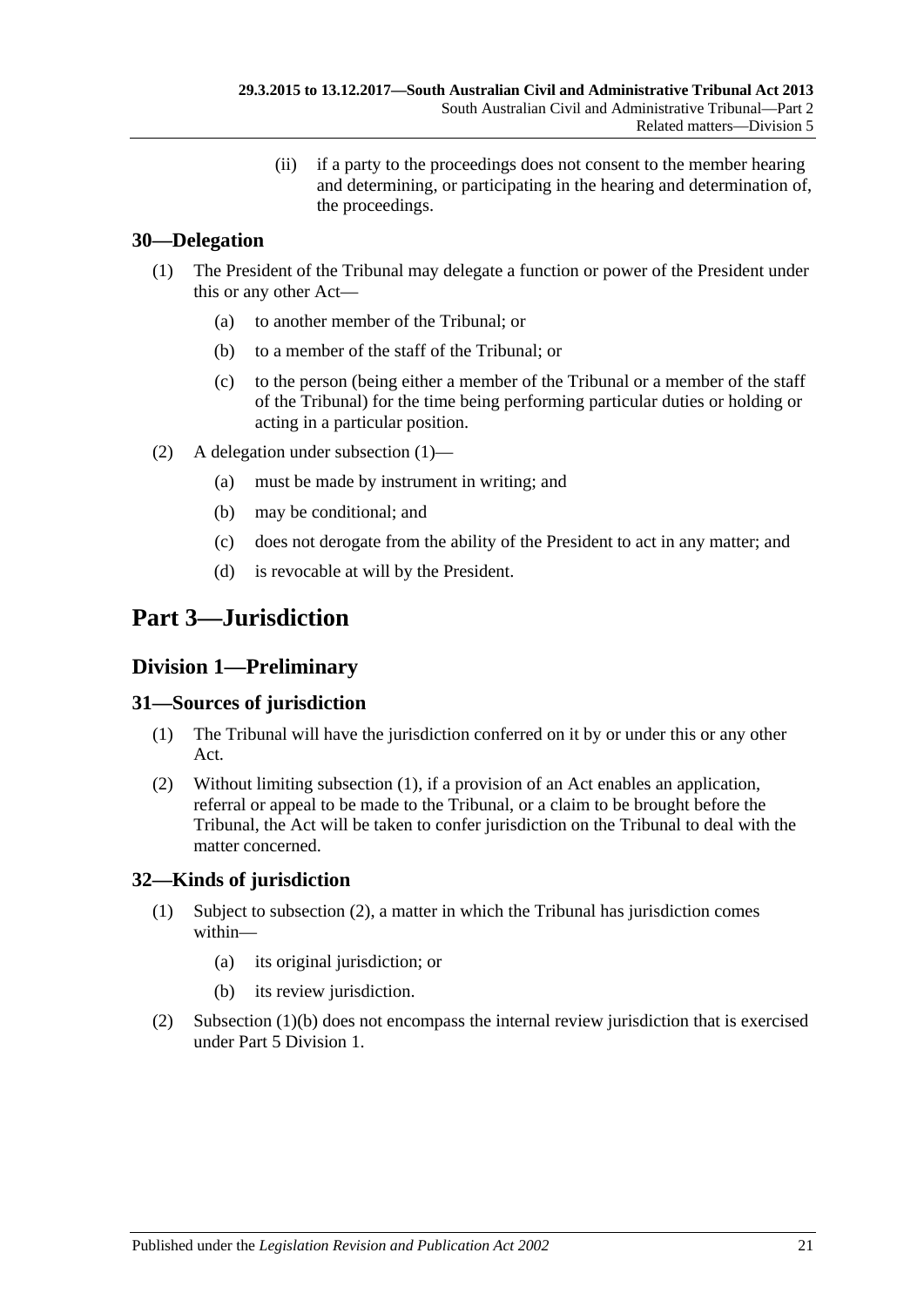## <span id="page-21-0"></span>**Division 2—Original jurisdiction**

## <span id="page-21-1"></span>**33—Original jurisdiction**

- (1) Subject to subsection (2), if the matter that a relevant Act gives the Tribunal to deal with does not involve a reviewable decision within the meaning of [section](#page-21-3) 34, the matter comes within the Tribunal's original jurisdiction.
- (2) Subject to [subsections](#page-21-5) (3) and [\(4\)](#page-21-6) the Tribunal will, in its original jurisdiction, depending on the nature of the matter—
	- (a) act as the original decision-maker in the matter (and accordingly apply those principles which, according to law, are to be applied to bodies that make such decisions pursuant to statute); or
	- (b) resolve a dispute between parties to the relevant proceedings; or
	- (c) adopt any other course of action that the Tribunal considers appropriate to deal with the matter.
- <span id="page-21-5"></span>(3) In exercising its original jurisdiction, the Tribunal is to deal with a matter in accordance with this Act and the relevant Act.
- <span id="page-21-6"></span>(4) Furthermore, the relevant Act may modify the operation of this Act in relation to a matter that comes within the Tribunal's original jurisdiction.

## <span id="page-21-2"></span>**Division 3—Review jurisdiction**

## <span id="page-21-7"></span><span id="page-21-3"></span>**34—Decisions within review jurisdiction**

- (1) If the matter that a relevant Act gives the Tribunal jurisdiction to deal with is a matter that expressly or necessarily involves a review of a decision (a *reviewable decision*), the matter comes within the Tribunal's review jurisdiction.
- (2) For the purposes of [subsection](#page-21-7) (1) (and the other sections of this Division), and subject to the provisions of a relevant Act, a reviewable decision is—
	- (a) a decision made by the Crown or an agency or instrumentality of the Crown; or
	- (b) a decision made by a prescribed person or body; or
	- (c) a prescribed decision or class of decision,

but does not include a decision made by a person or body or a decision, or class of decision, excluded by the regulations.

- <span id="page-21-4"></span>(2a) For the purposes of this Act, the person or body that made or is taken to have made the reviewable decision is the *decision-maker* for the decision.
- (3) Subject to [subsections \(4\),](#page-21-8) [\(5\)](#page-22-1) and [\(6\),](#page-22-2) the Tribunal will, in exercising its review jurisdiction, examine the decision of the decision-maker by way of rehearing.
- <span id="page-21-8"></span>(4) On a rehearing, the Tribunal must reach the correct or preferable decision but in doing so must have regard to, and give appropriate weight to, the decision of the original decision-maker.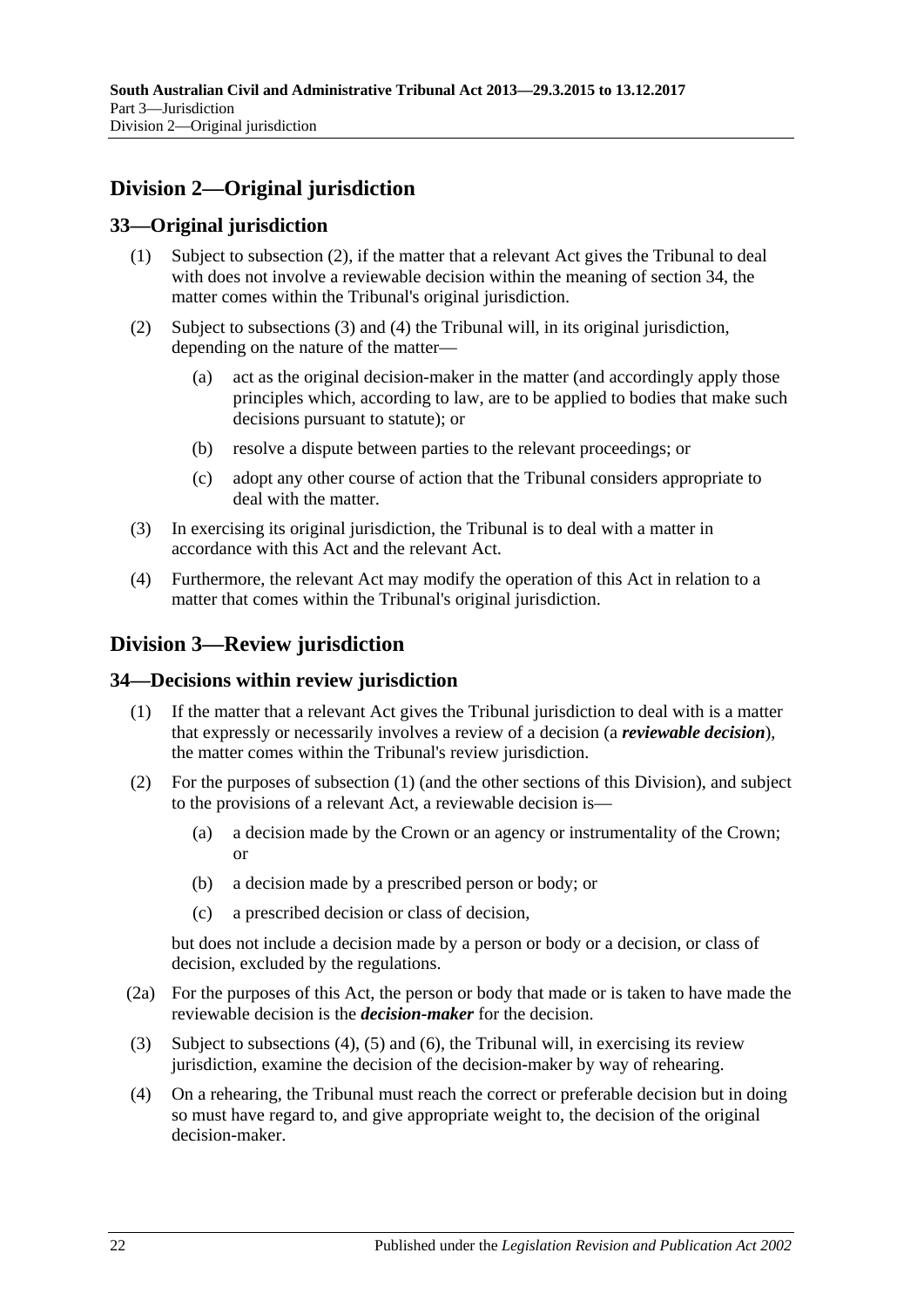- <span id="page-22-1"></span>(5) A procedure on a rehearing will include—
	- (a) an examination of the evidence or material before the decision-maker (unless any such evidence or material is to be excluded under another provision of this Act or under any other law); and
	- (b) a consideration of any further evidence or material that the Tribunal decides, in the circumstances of the particular case, to admit for the purposes of rehearing the matter.
- <span id="page-22-2"></span>(6) In exercising its review jurisdiction, the Tribunal is to deal with a matter in accordance with this Act and the relevant Act.
- (7) Furthermore, the relevant Act may modify the operation of this Act in relation to a matter that comes within the Tribunal's review jurisdiction.

#### <span id="page-22-3"></span><span id="page-22-0"></span>**35—Decision-maker must assist Tribunal**

- (1) In proceedings for the review of a reviewable decision, the decision-maker for the reviewable decision must use his or her best endeavours to help the Tribunal so that it can make its decision on the review.
- <span id="page-22-5"></span><span id="page-22-4"></span>(2) Without limiting [subsection](#page-22-3) (1), the decision-maker must provide the following to the Tribunal within a reasonable period and in any event within the time prescribed by the regulations:
	- (a) a written statement of the reasons for the decision;
	- (b) any document or thing in the decision-maker's possession or control that may be relevant to the Tribunal's review of the decision.
- (3) The decision-maker must, in providing any document or thing under [subsection](#page-22-4) (2), take reasonable steps to identify the documents or things that were taken into account in making the relevant decision.
- <span id="page-22-6"></span>(4) If the Tribunal considers that there are additional documents or things in the decision-maker's possession or control that may be relevant to the Tribunal's review of the reviewable decision, the Tribunal may, by written notice, require the decision-maker to provide the documents or things.
- <span id="page-22-7"></span>(5) If the Tribunal considers the statement of reasons given under [subsection](#page-22-5) (2)(a) is not adequate, the Tribunal may, by written notice, require the decision-maker to give the Tribunal an additional statement containing stated further particulars.
- (6) The decision-maker must comply with a notice given under [subsection](#page-22-6) (4) or [\(5\)](#page-22-7) within the period stated in the notice.
- (7) A requirement under this section that the decision-maker give the Tribunal information or a document or thing applies despite any provision in another Act prohibiting or restricting the disclosure of the information or the information contained in the document or thing.
- (8) The Tribunal may examine any document or thing provided under this section and draw any conclusions of fact it considers proper.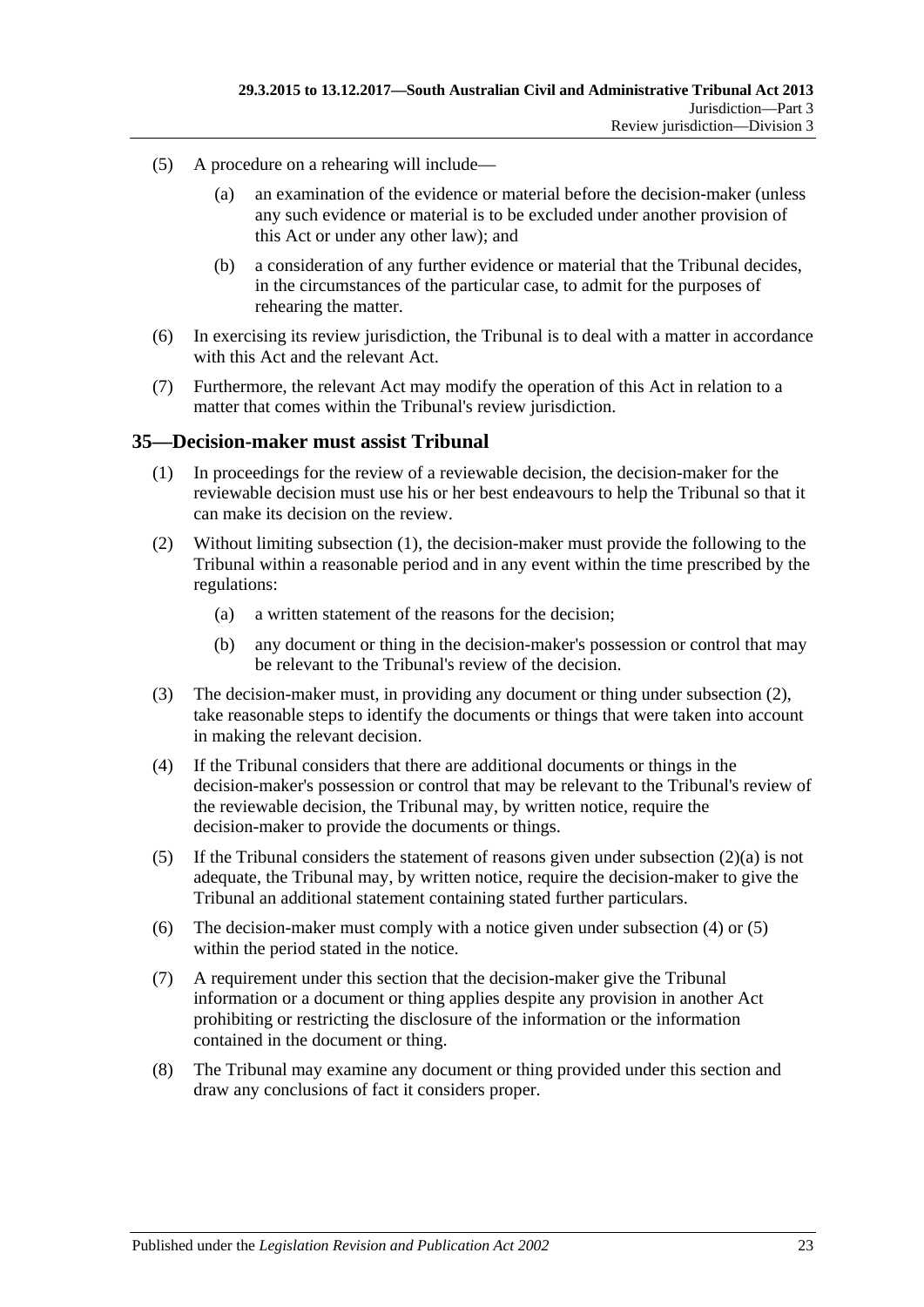## <span id="page-23-0"></span>**36—Effect of review proceedings on decision being reviewed**

- (1) The commencement of proceedings for the review of a decision does not affect the operation of the decision or prevent the taking of action to implement the decision unless—
	- (a) the relevant Act states otherwise; or
	- (b) an order is made under [subsection](#page-23-2) (2).
- <span id="page-23-2"></span>(2) On or after the commencement of proceedings for the review of a decision, the Tribunal or the decision-maker may, on application or on its own initiative, make an order staying or varying the operation or the implementation of the whole or a part of the reviewable decision pending the determination of the matter, or until such time (whether before or after the determination of the matter) as the Tribunal or the decision-maker may specify, if the Tribunal, or the decision-maker, is satisfied that it is just and reasonable in the circumstances to make the order.
- (3) An order by the Tribunal or the decision-maker under this section—
	- (a) is subject to such conditions as are specified in the order; and
	- (b) may be varied or revoked—
		- (i) in any case—by further order of the Tribunal; or
		- (ii) if the order was made by the decision-maker—by further order by the decision-maker or the Tribunal.

#### <span id="page-23-1"></span>**37—Decision on review**

- (1) The Tribunal may, on a review under this Division—
	- (a) affirm the decision that is being reviewed; or
	- (b) vary the decision that is being reviewed; or
	- (c) set aside the decision being reviewed and—
		- (i) substitute its own decision; or
		- (ii) send the matter back to the decision-maker for reconsideration in accordance with any directions or recommendations that the Tribunal considers appropriate,

<span id="page-23-3"></span>and, in any case, may make any order the Tribunal considers appropriate (including any interim order pending the reconsideration and determination of the matter by the decision-maker, or any ancillary or consequential order, that the Tribunal considers appropriate).

- (2) The fact that a decision is made on reconsideration under [subsection](#page-23-3)  $(1)(c)(ii)$  does not prevent the decision from being open to review by the Tribunal.
- <span id="page-23-4"></span>(3) The decision-maker's decision as affirmed or varied by the Tribunal or a decision that the Tribunal substitutes for the decision-maker's decision—
	- (a) is to be regarded as, and given effect as, a decision of the decision-maker; and
	- (b) unless the relevant Act states otherwise or the Tribunal orders otherwise, is to be regarded as having effect, from the time when the decision reviewed would have, or would have had, effect.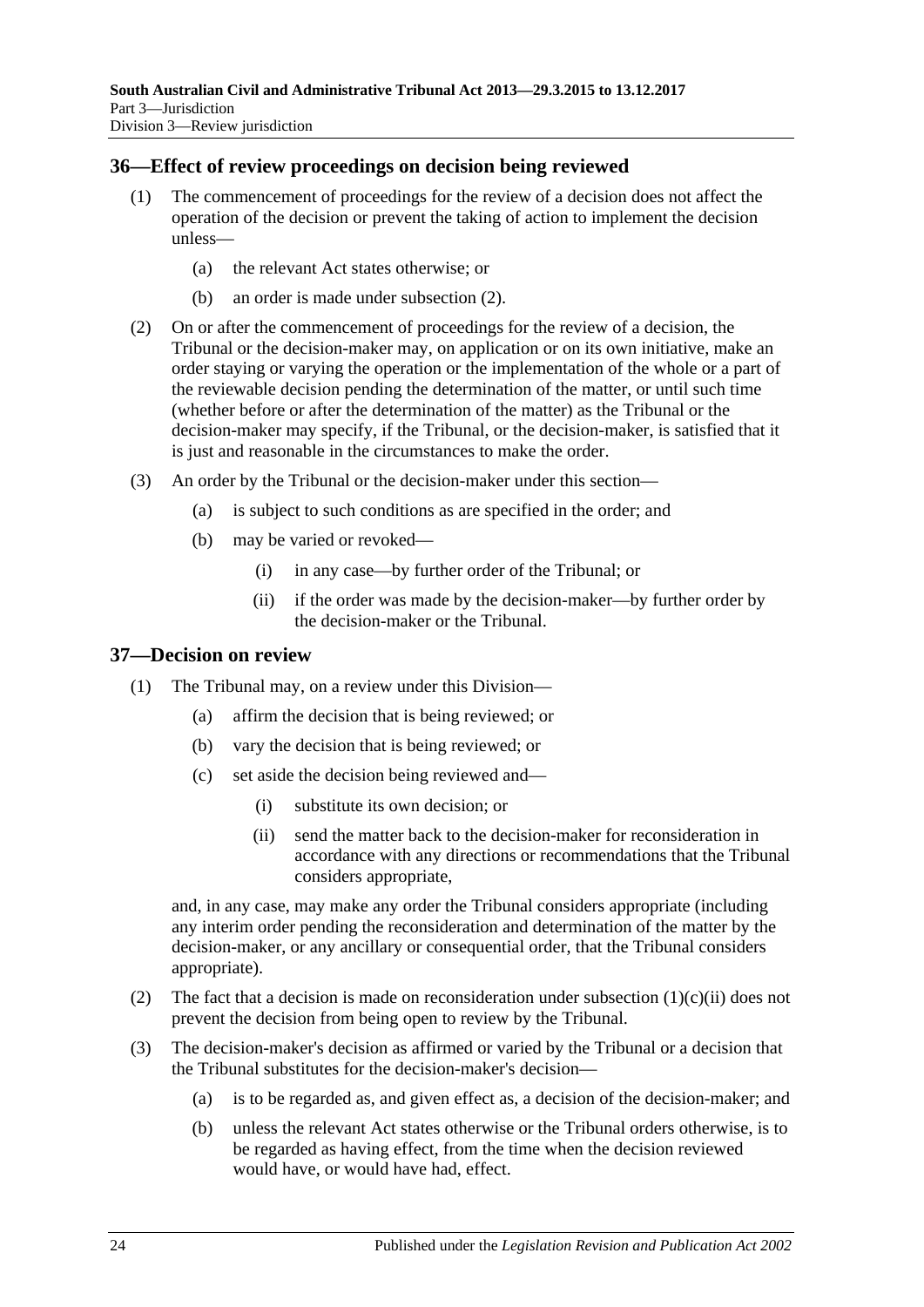- (4) Without limiting [subsection](#page-23-4)  $(3)(a)$ , the decision-maker has power to do anything necessary to implement the Tribunal's decision.
- (5) Despite [subsection](#page-23-4)  $(3)(a)$ , the decision as affirmed, varied or substituted is not again open to review before the Tribunal as a decision of the decision-maker (but may be subject to appeal under this Act).

## <span id="page-24-0"></span>**38—Tribunal may invite decision-maker to reconsider decision**

- (1) At any stage of proceedings for the review of a reviewable decision, the Tribunal may invite the decision-maker to reconsider the decision.
- (2) On being invited by the Tribunal to reconsider the reviewable decision, the decision-maker may—
	- (a) affirm the decision; or
	- (b) vary the decision; or
	- (c) set aside the decision and substitute a new decision.
- (3) If the decision-maker varies the decision or sets it aside and substitutes a new decision, unless the proceedings for a review are withdrawn, the proceedings will then be taken to be for—
	- (a) the review of the decision as varied; or
	- (b) the review of the substituted decision.
- (4) The Tribunal may specify a period within which the decision-maker should act under this section (and if the decision-maker does not take action within that period then the Tribunal may resume its proceedings under this Division in such manner as it thinks fit).

# <span id="page-24-2"></span><span id="page-24-1"></span>**Part 4—Principles, powers and procedures**

## **Division 1—Principles governing hearings**

## <span id="page-24-3"></span>**39—Principles governing hearings**

- (1) On the hearing of any proceedings, but subject to the provisions of a relevant Act—
	- (a) the procedure of the Tribunal will, subject to this Act, be conducted with the minimum of formality; and
	- (b) the Tribunal is not bound by the rules of evidence, may adopt, as in its discretion it considers appropriate, any findings, decision or judgment of a court or other tribunal (insofar as may be relevant to the proceedings before the Tribunal), and may otherwise inform itself as it thinks fit; and
	- (c) the Tribunal must act according to equity, good conscience and the substantial merits of the case and without regard to legal technicalities and forms.
- (2) Nothing in this Act affects any rule or principle of law relating to—
	- (a) legal professional privilege; or
	- (b) "without prejudice" privilege; or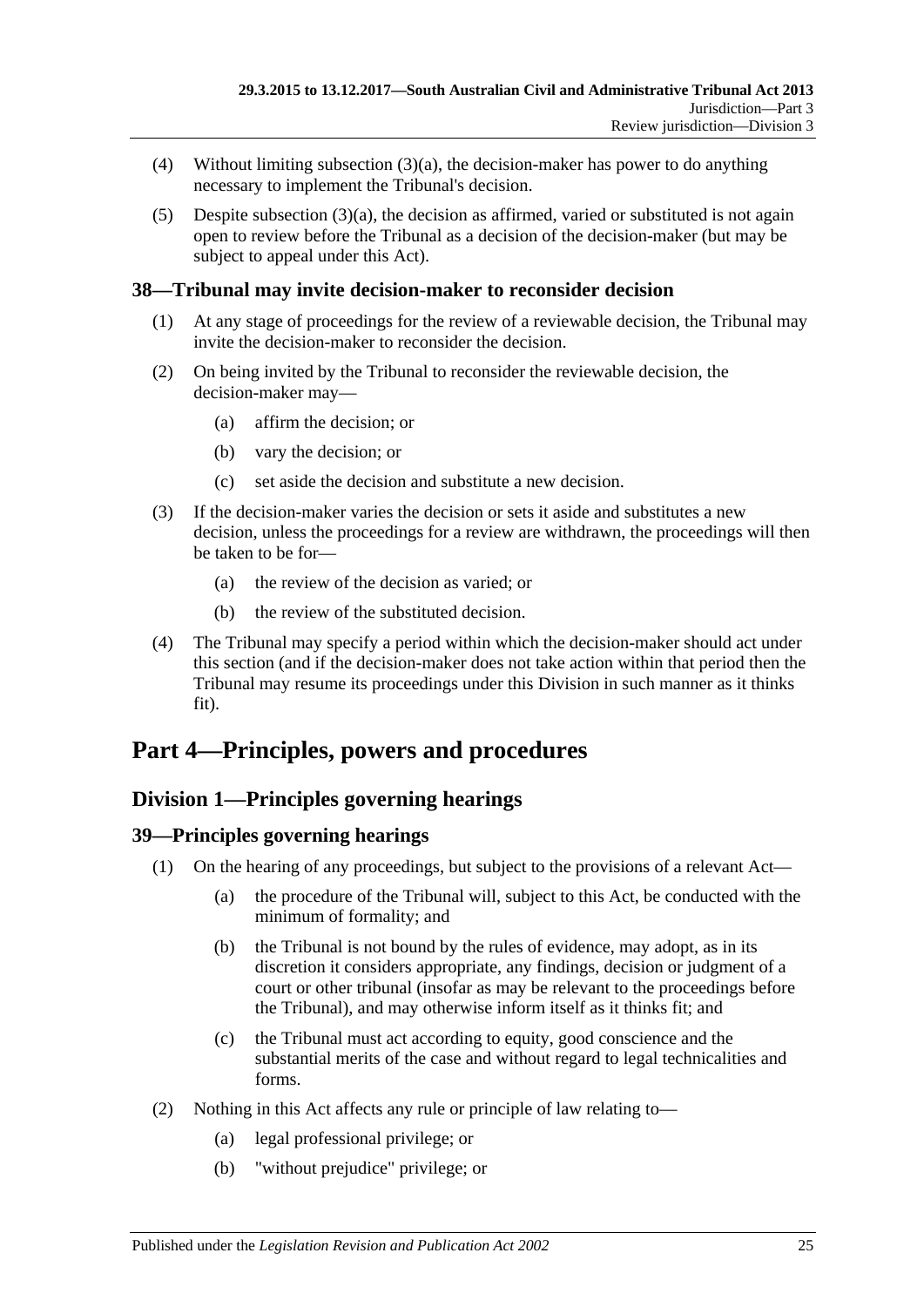- (c) public interest immunity.
- (3) This section does not limit the operation of [section](#page-37-3) 69.

## <span id="page-25-0"></span>**Division 2—Evidentiary powers**

### <span id="page-25-1"></span>**40—Power to require person to give evidence or to produce evidentiary material**

- (1) The Tribunal may, on the application of a party to proceedings or on its own initiative, issue a summons requiring a person to appear before the Tribunal at a specified time and place to give evidence or to produce evidentiary material (or both).
- (2) A summons to produce evidentiary material may, instead of providing for production of the material before the Tribunal, provide for production of the material to an officer of the Tribunal, or to any person nominated in the summons.
- (3) The Tribunal may—
	- (a) retain any document, object or substance produced before it for such reasonable period as it thinks fit, and make copies of any document; and
	- (b) require a person to make an oath or affirmation (which may be administered by any member or officer of the Tribunal) to answer truthfully questions put by any member of the Tribunal or any person appearing before the Tribunal; and
	- (c) require any person to answer any questions put by any member of the Tribunal or any person appearing before the Tribunal that are determined by the Tribunal to be relevant to the proceedings before the Tribunal.
- (4) A person who is called to give evidence or to produce evidentiary material before the Tribunal and—
	- (a) refuses or fails to make an oath or affirmation when required to do so under this section; or
	- (b) refuses or fails without reasonable excuse to produce evidentiary material that the person is required by the Tribunal to produce; or
	- (c) refuses or fails without reasonable excuse to appear before the Tribunal in response to a summons; or
	- (d) refuses or fails without reasonable excuse to give evidence before the Tribunal or otherwise refuses or fails without reasonable excuse to answer any question put in proceedings before the Tribunal or otherwise required under this Act; or
	- (e) gives false or misleading evidence to the Tribunal; or
	- (f) misbehaves before the Tribunal, wilfully insults the Tribunal or 1 or more members or officers of the Tribunal in the exercise of official duties, or wilfully interrupts the proceedings of the Tribunal,

is guilty of an offence.

Maximum penalty: \$25 000 or imprisonment for 1 year.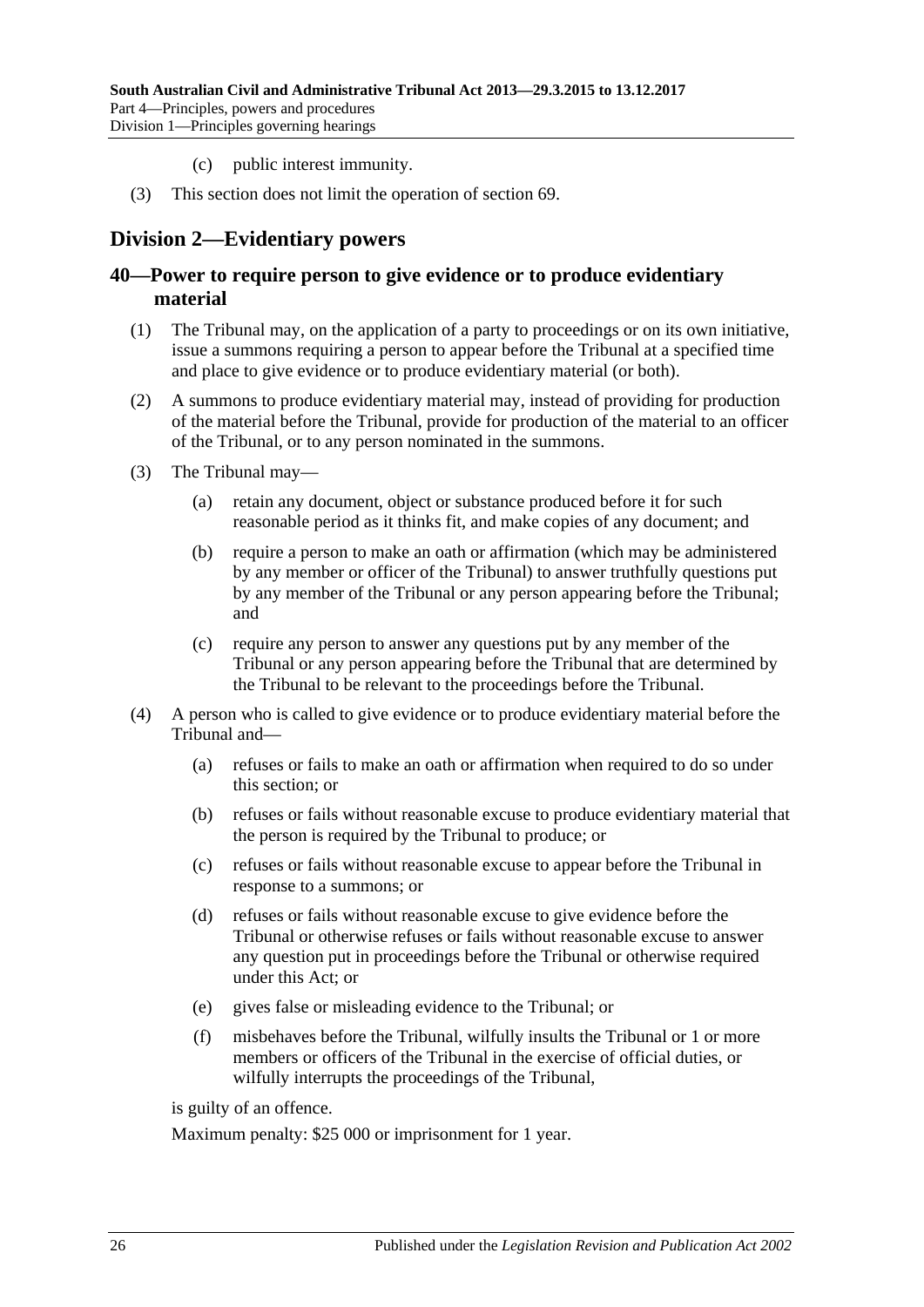- (5) A summons under this section may be issued on behalf of the Tribunal by—
	- (a) any member of the Tribunal; or
	- (b) a registrar; or
	- (c) any other officer authorised under the rules or by the President of the Tribunal to issue such summonses.

#### <span id="page-26-0"></span>**41—Entry and inspection of property**

- (1) A member of the Tribunal may enter any land or building and carry out any inspection that the Tribunal considers relevant to any proceedings before the Tribunal.
- (2) A member of the Tribunal may authorise an officer of the Tribunal to enter any land or building and carry out an inspection that the member considers relevant to any proceedings before the Tribunal.
- (3) A person who obstructs a member of the Tribunal, or a person authorised by the Tribunal, in the exercise of a power of entry or inspection under this section is guilty of an offence.

Maximum penalty: \$10 000 or imprisonment for 6 months.

#### <span id="page-26-1"></span>**42—Expert reports**

- (1) The Tribunal may refer any question arising in any proceedings for investigation and report by an expert in the relevant field.
- (2) The Tribunal must seek submissions from the parties to the proceedings before making a reference under this section.
- (3) A person to whom a question is referred under this section becomes an officer of the Tribunal and may exercise such powers of the Tribunal as the Tribunal delegates.
- <span id="page-26-4"></span>(4) The Tribunal may adopt a report obtained under this section in whole or in part (or may reject it).
- (5) Any action taken under [subsection](#page-26-4) (4) does not prevent the Tribunal from making a further reference to an expert.
- (6) The Tribunal may order a party to pay or contribute to the costs of an expert's investigation and report under this section.

## <span id="page-26-2"></span>**Division 3—Procedures**

#### <span id="page-26-3"></span>**43—Practice and procedure generally**

- (1) The Tribunal is to take measures that are reasonably practicable—
	- (a) to ensure that the parties to any proceedings have a reasonable opportunity to understand the nature of the matter under consideration; and
	- (b) to ensure that the parties to any proceedings understand the nature of any assertions made in the proceedings and the legal implications of those assertions; and
	- (c) to explain to the parties, if requested to do so, any aspect of the procedure of the Tribunal, or any decision or ruling made by the Tribunal; and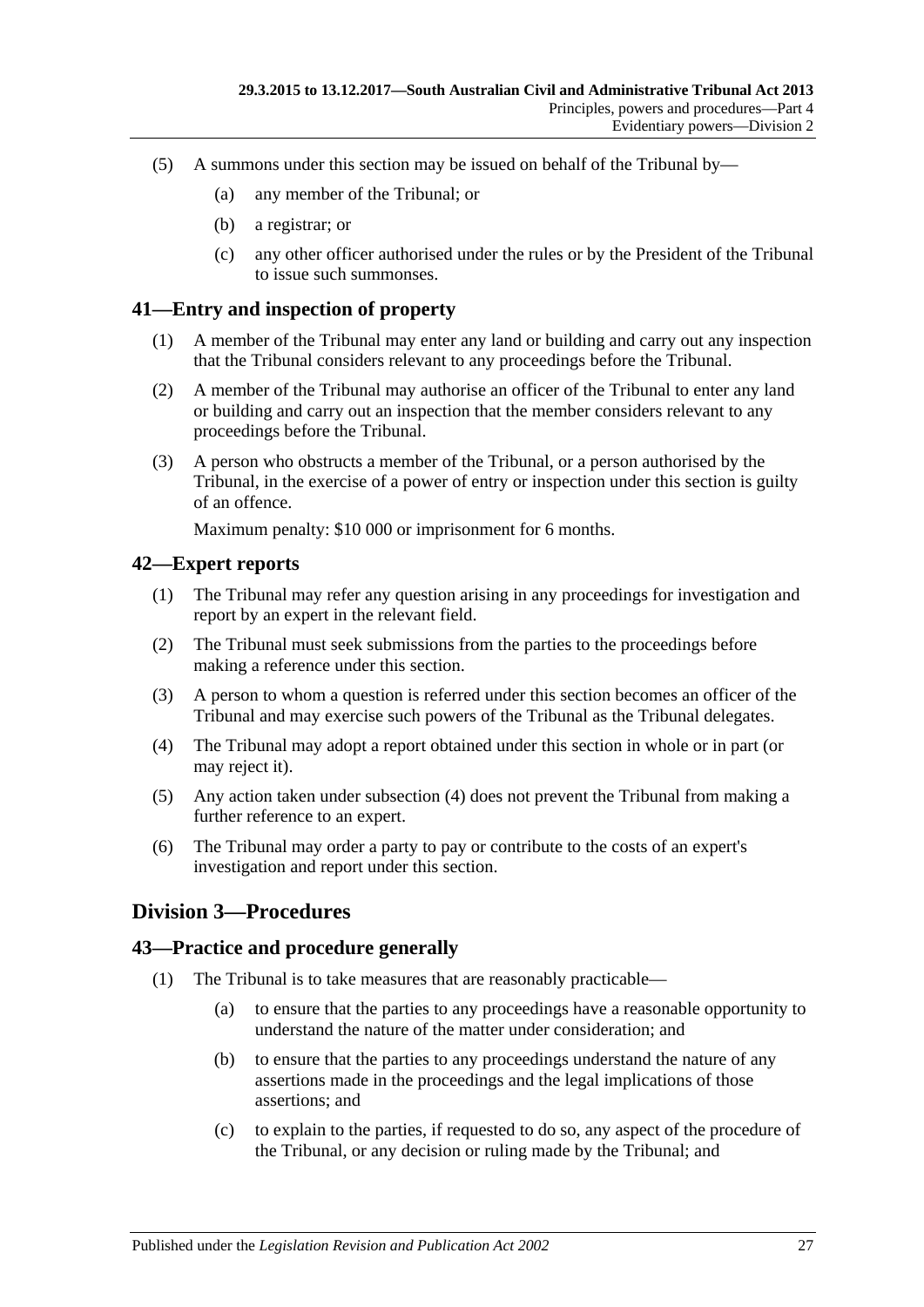- (d) to ensure that the parties have the opportunity in any proceedings to be heard or otherwise have their submissions received.
- (2) The Tribunal—
	- (a) is to take all practicable steps to ensure that all relevant material is disclosed to the Tribunal so as to enable it to determine all the relevant facts in issue in any proceedings; and
	- (b) may require evidence or argument to be presented in writing and decide on the matters on which it will hear oral evidence or argument; and
	- (c) may limit the time available for presenting the respective cases of parties before it at a hearing to an extent that it considers would not impede the fair and adequate presentation of the cases; and
	- (d) may require a document to be served outside the State; and
	- (e) may adjourn any proceedings at any time and to any place (including for the purpose of enabling the parties to negotiate a settlement or for the purpose of reconsideration of a decision by the decision-maker); and
	- (f) may proceed to hear and determine proceedings in the absence of a party.
- (3) To the extent that the practice or procedure of the Tribunal is not prescribed by or under this Act or a relevant Act, it is to be as the Tribunal determines.

### <span id="page-27-0"></span>**44—Directions for conduct of proceedings**

- (1) The Tribunal may give directions at any time in any proceedings and do whatever is necessary for the speedy and fair conduct of the proceedings.
- (2) The Tribunal may give directions on its own initiative or at the request of a party.
- (3) A directions hearing may be held for the purposes of this section before any other hearing in any proceedings.
- (4) The Tribunal may give a direction requiring a party to produce a document or other material, or to provide information, to the Tribunal or another party.

## <span id="page-27-1"></span>**45—Consolidating and splitting proceedings**

- (1) The Tribunal may direct that 2 or more proceedings that concern the same or related facts or circumstances—
	- (a) be consolidated into 1 proceeding; or
	- (b) remain as separate proceedings but be heard and determined together.
- (2) If proceedings are consolidated, evidence given in the consolidated proceedings is admissible in relation to matters involved in either of the proceedings that were consolidated.
- (3) The Tribunal may direct—
	- (a) that any aspect of any proceedings be heard and determined separately;
	- (b) that proceedings commenced by 2 or more persons jointly be split into separate proceedings.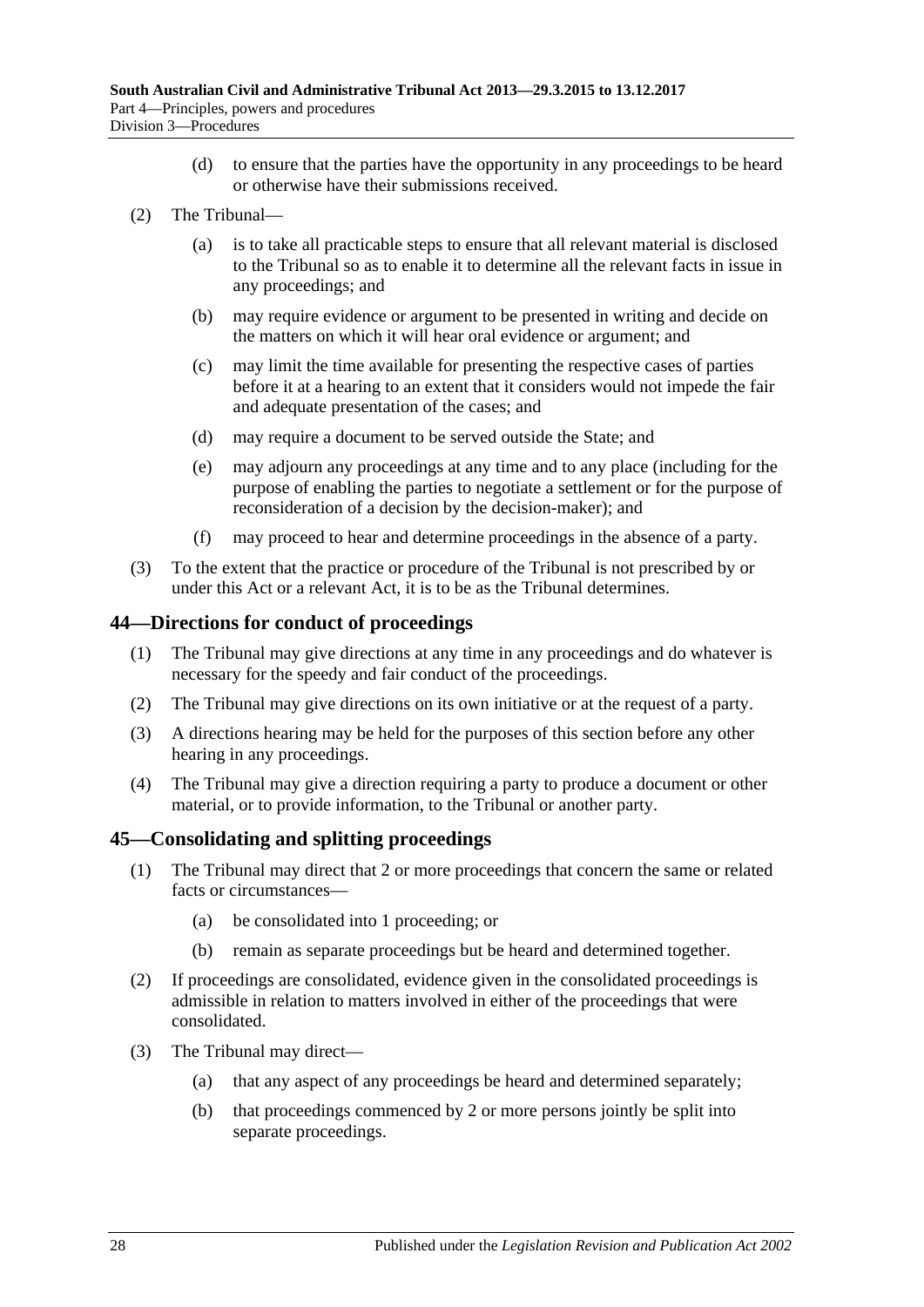## <span id="page-28-0"></span>**46—More appropriate forum**

The Tribunal may, at any time, make an order striking out all, or any part, of any proceedings if it considers that the matter, or any aspect of it, would be more appropriately dealt with by another tribunal, a court, or any other person.

### <span id="page-28-4"></span><span id="page-28-1"></span>**47—Dismissing proceedings on withdrawal or for want of prosecution**

- (1) The applicant in any proceedings may withdraw or agree to the withdrawal of the proceedings or a part of the proceedings.
- (2) Unless otherwise provided by the rules, an applicant can only act under [subsection](#page-28-4) (1) with the leave of the Tribunal.
- (3) The Tribunal may make an order dismissing or striking out all, or any part, of any proceedings if the applicant withdraws or agrees to the withdrawal of the proceedings or that part of it.
- <span id="page-28-5"></span>(4) At any time, the Tribunal may make an order dismissing or striking out all, or any part, of any proceedings for want of prosecution.
- (5) The Tribunal's power to make an order under [subsection](#page-28-5) (4) is exercisable only by a legally qualified member of the Tribunal.
- (6) The Tribunal may make an order under this section on the application of a party or on its own initiative.

### <span id="page-28-2"></span>**48—Frivolous, vexatious or improper proceedings**

- (1) This section applies if the Tribunal believes that a proceeding—
	- (a) is frivolous, vexatious, misconceived or lacking in substance or involves a trivial matter or amount; or
	- (b) is being used for an improper purpose; or
	- (c) is otherwise an abuse of process.
- <span id="page-28-6"></span>(2) If this section applies, the Tribunal may order that the proceeding be dismissed or struck out and may make any related or ancillary order.
- (3) The Tribunal may act under [subsection](#page-28-6) (2) on the application of a party or on its own initiative.
- (4) If a proceeding is dismissed or struck out under this section, another proceeding of the same kind in relation to the same matter cannot be commenced before the Tribunal without the leave of a Presidential member.

#### <span id="page-28-3"></span>**49—Proceedings being conducted to cause disadvantage**

- <span id="page-28-8"></span><span id="page-28-7"></span>(1) This section applies if the Tribunal believes that a party to any proceedings is conducting the proceedings in a way that unnecessarily disadvantages another party to the proceedings by conduct such as—
	- (a) failing to comply with an order or direction of the Tribunal without reasonable cause; or
	- (b) failing to comply with this Act or a relevant Act; or
	- (c) asking for an adjournment the need for which is attributable to a failure described in [paragraph](#page-28-7) (a) or [\(b\);](#page-28-8) or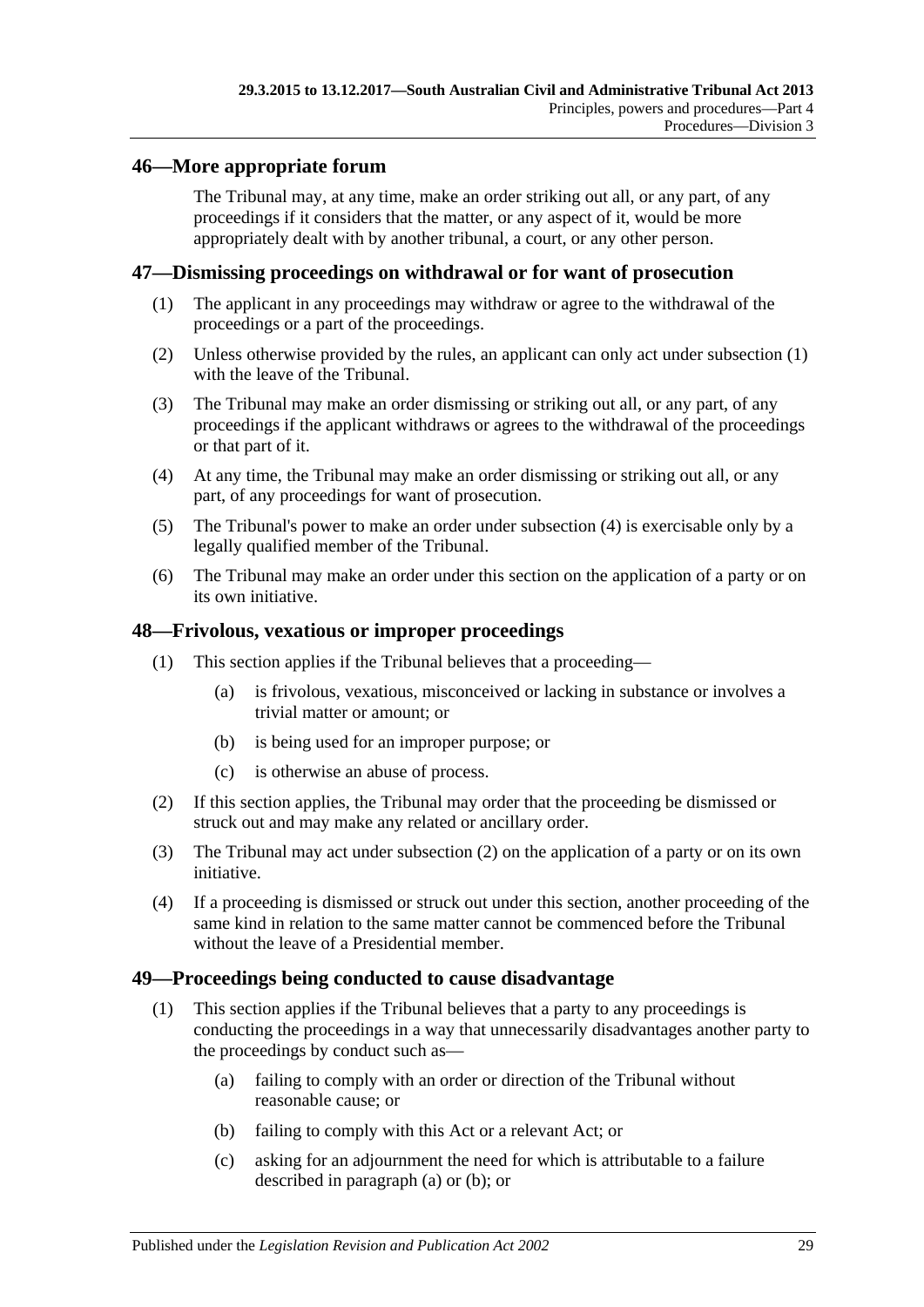- (d) attempting to deceive another party or the Tribunal; or
- (e) vexatiously conducting the proceedings; or
- (f) failing to attend any hearing in the proceedings.
- <span id="page-29-2"></span>(2) If this section applies, the Tribunal may—
	- (a) if the party causing the disadvantage is the applicant, order that the proceedings be dismissed or struck out; and
	- (b) if the party causing the disadvantage is not the applicant—
		- (i) determine the proceedings in favour of the applicant and make any appropriate orders; or
		- (ii) order that the party causing the disadvantage be struck out of the proceedings.
- (3) The Tribunal may act under [subsection](#page-29-2) (2) on the application of a party or on its own initiative.
- (4) If any proceedings are dismissed or struck out under this section, another proceeding of the same kind in relation to the same matter cannot be commenced before the Tribunal without the leave of a Presidential member.

## <span id="page-29-0"></span>**Division 4—Conferences, mediation and settlement**

#### <span id="page-29-1"></span>**50—Conferences**

- (1) The Tribunal may, at an initial directions hearing or at any other time, require parties to any proceedings to attend a compulsory conference.
- <span id="page-29-3"></span>(2) The Tribunal must, if so required by the rules or a relevant Act, require parties to attend a compulsory conference.
- (3) Despite [subsection](#page-29-3) (2) (and [section](#page-5-0) 4), the Tribunal may dispense with a conference if it is of the opinion that—
	- (a) no useful purpose would be served by a conference between the parties; or
	- (b) there is some other reason that justifies dispensing with the conference.
- (4) The purpose of a compulsory conference is to identify and clarify the issues in the proceedings and to promote the resolution of the matters by a settlement between the parties.
- (5) A compulsory conference may, at the discretion of the member of the Tribunal presiding at the conference, be adjourned or reconvened from time to time.
- (6) Unless the member of the Tribunal presiding at the conference directs otherwise, a compulsory conference is to be held in private.
- (7) Subject to this section and except to the extent to which the rules may specify the procedure for a compulsory conference, the member of the Tribunal presiding at a compulsory conference may determine the procedure for the conference.
- <span id="page-29-4"></span>(8) The member of the Tribunal presiding at a compulsory conference may—
	- (a) if that member is not a Presidential member—refer any question of law to a Presidential member of the Tribunal for determination;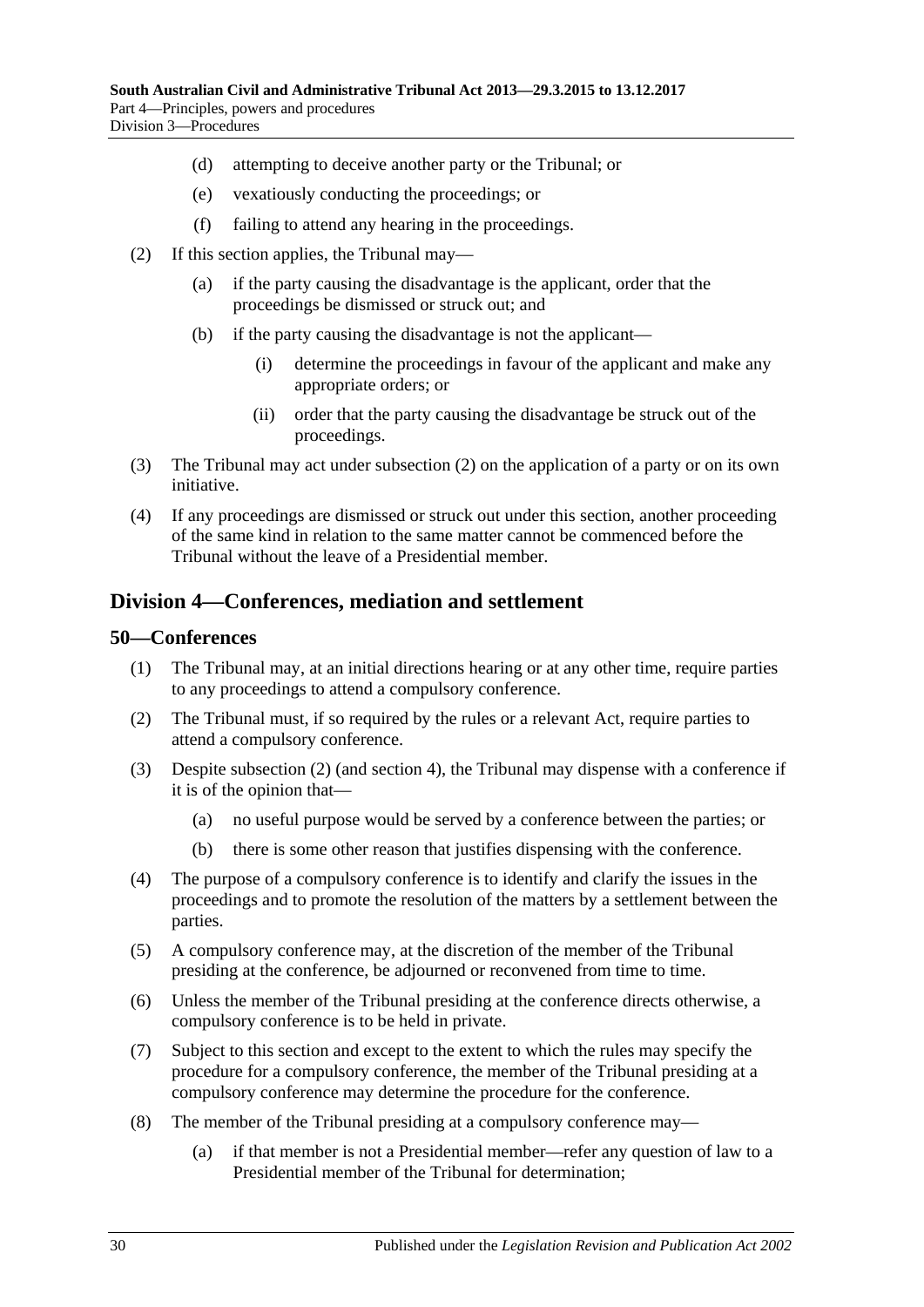- (b) require a party to the proceedings to furnish particulars of his or her case;
- (c) determine who, apart from the parties to the proceedings (and their representatives), may be present at the conference;
- (d) subject to [subsection](#page-30-0) (11), record any settlement reached at a conference and make any determination or order (including an order under, or for the purposes of, a relevant Act) necessary to give effect to a settlement;
- (e) on his or her own initiative, close the conference at any time if, in his or her opinion, settlement cannot be reached;
- (f) advise the Tribunal if the conference does not reach a settlement within a reasonable time;
- (g) permit a party to withdraw from the proceedings (and make any consequential order that is appropriate in the circumstances);
- (h) determine a matter against any party who obstructs or delays the conference, fails to attend the conference, or fails to comply with a rule or order of the Tribunal and, in so doing, make any order as the member of the Tribunal thinks fit (including an order as to costs);
- (i) do such other things as the rules of the Tribunal so provide.
- (9) If a question of law is referred to a Presidential member of the Tribunal under [subsection](#page-29-4) (8)(a), the Presidential member may refer the question to the Supreme Court for decision by the Full Court of the Supreme Court.
- (10) Evidence of anything said or done in the course of a compulsory conference under this section is inadmissible in proceedings before the Tribunal except by consent of all parties to the proceedings.
- <span id="page-30-0"></span>(11) The member of the Tribunal presiding at a compulsory conference—
	- (a) must not accept a settlement that appears to be inconsistent with a relevant Act (but he or she may adjourn the proceedings to enable the parties to explore the possibility of varying the settlement to comply with a relevant Act); and
	- (b) may decline to accept a settlement on the basis that the settlement may materially prejudice any person who was not represented at the conference but who has a direct or material interest in the matter.
- (12) If the member of the Tribunal presiding at a conference is unable to continue with the conference, another member of the Tribunal may be appointed to continue and complete the conference.
- (13) Unless all parties to the proceedings agree to his or her continued participation, the member of the Tribunal who presided at the conference is disqualified from sitting as a member of the Tribunal for the purpose of hearing and determining the matter.
- (14) A registrar is expressly authorised to constitute the Tribunal for the purposes of this section.
- (15) The rules may set out circumstances where the outcome of any proceedings under this section (including details of a settlement) are to be available to members of the public.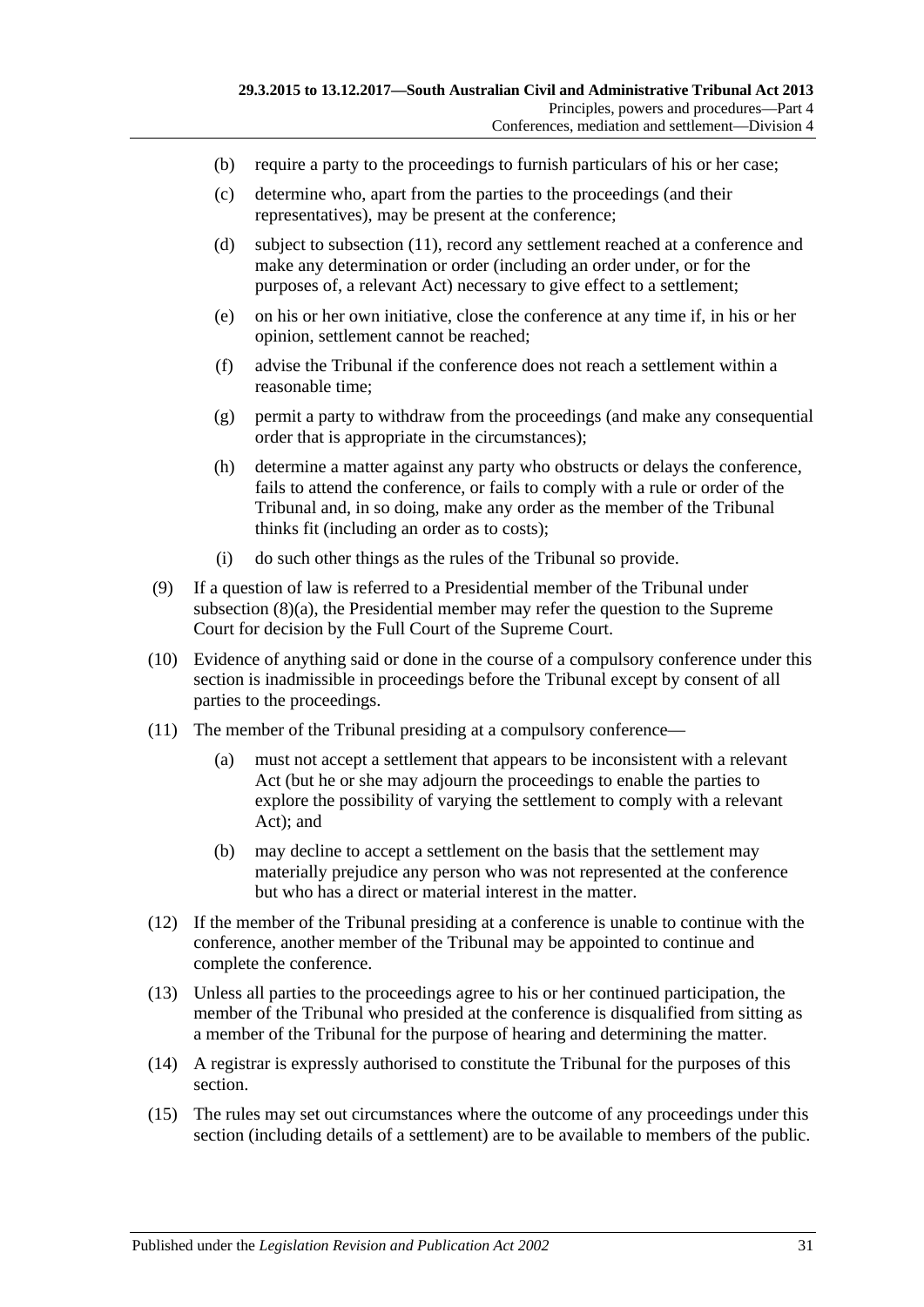## <span id="page-31-0"></span>**51—Mediation**

- (1) The Tribunal may, at an initial directions hearing or at any other time, refer the matter, or any aspect of the matter, for mediation by a person specified as a mediator by the Tribunal.
- (2) The person specified as a mediator must be a person who has been approved by the President of the Tribunal to act as a mediator.
- (3) The referral may be made with or without the consent of the parties.
- (4) The purpose of a mediation is to achieve the resolution of the matters by a settlement between the parties.
- (5) The rules may specify how notice of the mediation is to be given, how the mediation is to be conducted, and the fees to be paid by a party to the mediation.
- (6) Unless the mediator directs otherwise, the mediation is to be held in private.
- (7) Subject to this section and except to the extent to which the rules may specify the procedure for a mediation, the mediator may determine the procedure for the mediation.
- (8) If the mediator is a member of the Tribunal and a settlement is reached at the mediation, the mediator may reduce the terms of the settlement to writing and make any determination or order (including an order under, or for the purposes of, a relevant Act) necessary to give effect to the settlement.
- (9) If a settlement is not reached at the mediation or the mediator is not a member of the Tribunal, the mediator is to report on the outcome of the mediation to the Tribunal as constituted when it made the referral.
- (10) Any settlement under this section—
	- (a) must not be inconsistent with a relevant Act; and
	- (b) may be rejected by the Tribunal on the basis that the settlement may materially prejudice any person who has not participated in the mediation but who has a direct or material interest in the matter.
- (11) Evidence of anything said or done in the course of a mediation under this section is inadmissible in proceedings before the Tribunal except by consent of all parties to the proceedings.
- (12) If the mediator is a member of the Tribunal, the member cannot take any further part in dealing with the proceedings after the mediation, unless all parties to the proceedings agree to his or her continued participation.
- (13) The rules may set out circumstances where the outcome of any proceedings under this section (including details of a settlement) are to be available to members of the public.

## <span id="page-31-1"></span>**52—Settling proceedings**

- (1) The Tribunal may itself endeavour to achieve a negotiated settlement of a matter before the Tribunal.
- <span id="page-31-2"></span>(2) If the parties agree in writing to settle a matter before the Tribunal, the Tribunal may make any determination or order (including an order under, or for the purposes of, a relevant Act) necessary to give effect to the settlement.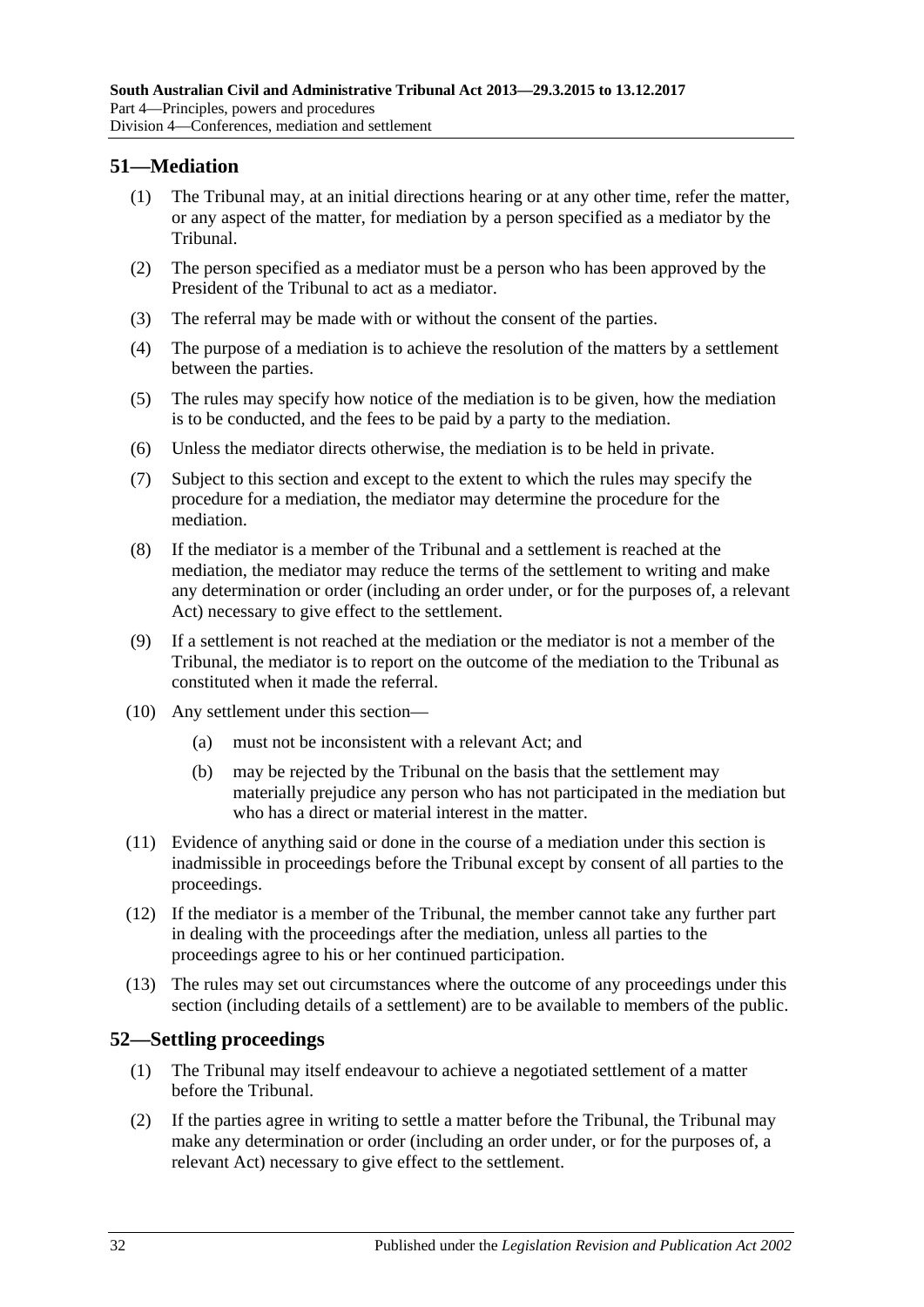(3) A settlement under this section must not be inconsistent with a relevant Act and the Tribunal may reject a settlement under [subsection](#page-31-2) (2) on the basis that the settlement may materially prejudice any person who is not a party to the settlement but who has a direct or material interest in the matter or that the terms of the settlement are inappropriate.

## <span id="page-32-0"></span>**Division 5—Parties**

## <span id="page-32-4"></span><span id="page-32-1"></span>**53—Parties**

- (1) A person is a party to proceedings before the Tribunal if the person is—
	- (a) the applicant; or
	- (b) in the case of any disciplinary proceedings or any proceedings constituted by any inquiry into a person—the person who is the subject of the proceedings; or
	- (c) in the case of proceedings involving the review of a decision—the decision-maker; or
	- (ca) without limiting a preceding paragraph, a respondent to an application before the Tribunal, a person against whom a claim is made by proceedings brought before the Tribunal, or a party to a dispute before the Tribunal; or
	- (d) a person joined in the proceedings by order of the Tribunal; or
	- (e) a person lawfully intervening in the proceedings; or
	- (f) a person specified by another provision of this Act or a relevant Act to be a party to the proceedings.
- (2) [Subsection](#page-32-4) (1) applies subject to any provision or exclusion made by the rules of the Tribunal.
- (3) In any proceedings where a decision-maker is a party, the official description rather than the personal name of the decision-maker is to be used so far as is practicable.

## <span id="page-32-2"></span>**54—Person may be joined as party**

- (1) The Tribunal may order that a person be joined as a party to proceedings before the Tribunal if the Tribunal considers that—
	- (a) the person should be bound by, or have the benefit of, a decision of the Tribunal in the proceedings; or
	- (b) the person's interests are affected by the proceedings; or
	- (c) for any other reason it is desirable that the person be joined as a party.
- (2) The Tribunal may make an order under this section—
	- (a) on the application of any person or on its own initiative; and
	- (b) without notice to the person to whom the order relates.

## <span id="page-32-3"></span>**55—Intervening**

(1) The Attorney-General may, on behalf of the State, intervene in any proceedings before the Tribunal at any time.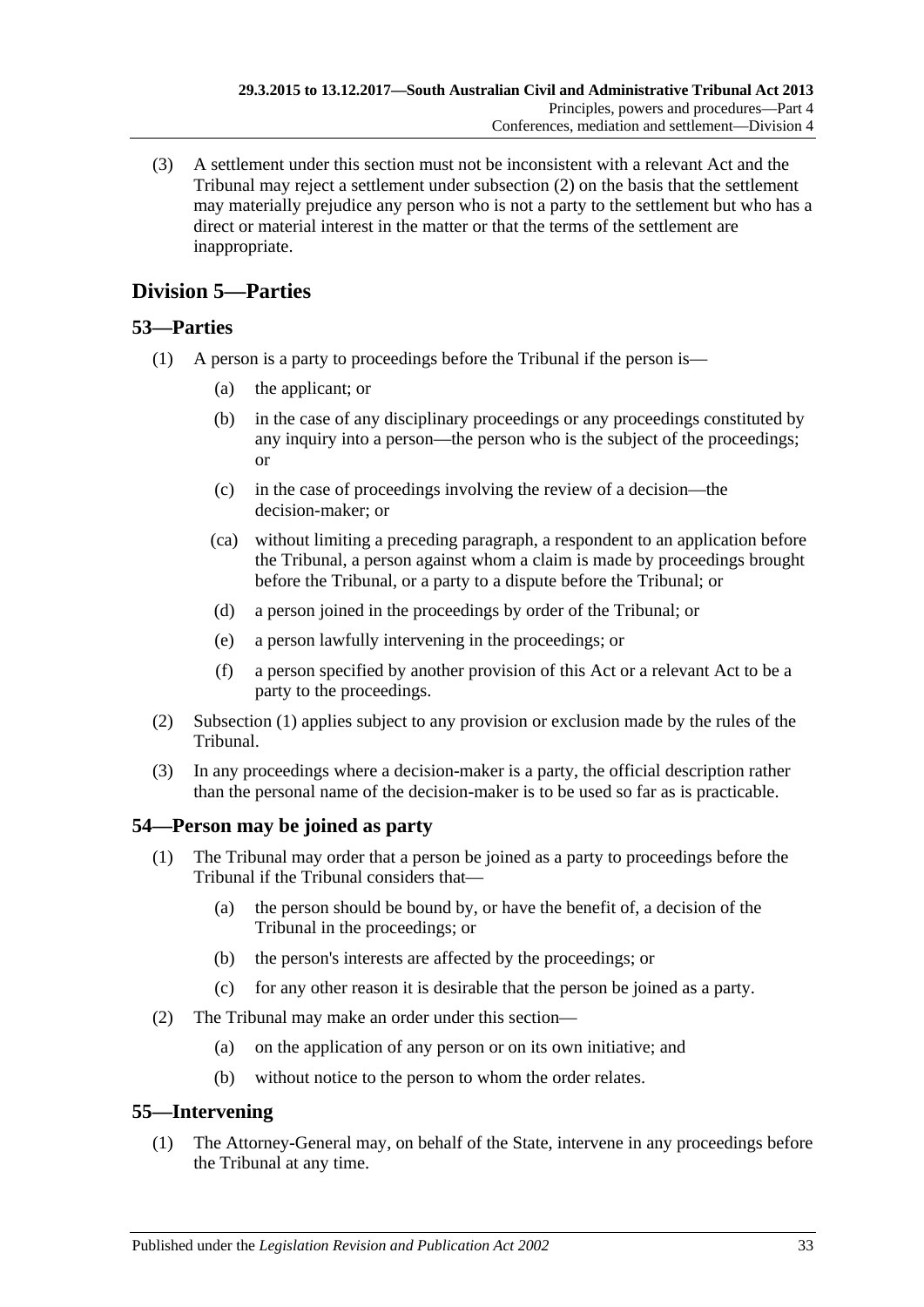(2) The Tribunal may give leave at any time for any other person to intervene in proceedings before the Tribunal on conditions, if any, that the Tribunal thinks fit.

## <span id="page-33-0"></span>**Division 6—Representation**

## <span id="page-33-1"></span>**56—Representation**

- (1) A party to proceedings before the Tribunal is entitled to appear (subject to the provisions of a relevant Act)—
	- (a) personally; or
	- (b) by counsel; or
	- (c) with the leave of the Tribunal and subject to the rules—by other representative.
- (2) Unless otherwise determined by the Tribunal, a person appearing before the Tribunal may be assisted by another person as a friend.
- (3) Nothing in this section authorises a person who is not a legal practitioner to act for fee or reward in relation to proceedings before the Tribunal.
- (4) A person may not act as a representative in proceedings before the Tribunal if—
	- (a) the person is a legal practitioner whose practising certificate has been suspended; or
	- (b) the person's name has been struck off the roll of legal practitioners; or
	- (c) the person would be acting in any other manner that is inconsistent with disciplinary proceedings that have been taken under the *[Legal Practitioners](http://www.legislation.sa.gov.au/index.aspx?action=legref&type=act&legtitle=Legal%20Practitioners%20Act%201981)  Act [1981](http://www.legislation.sa.gov.au/index.aspx?action=legref&type=act&legtitle=Legal%20Practitioners%20Act%201981)*.

## <span id="page-33-2"></span>**Division 7—Costs**

## <span id="page-33-3"></span>**57—Costs**

- (1) Unless otherwise specified in this Act, a relevant Act, or an order of the Tribunal under this section, parties bear their own costs in any proceedings before the Tribunal.
- <span id="page-33-4"></span>(2) Unless otherwise specified in a relevant Act, the Tribunal may make an order for the payment by a party of all or any of the costs of another party, or of a person required to appear before the Tribunal or to produce evidential material, if the Tribunal thinks that it is appropriate to do so after taking into account—
	- (a) the main objectives of the Tribunal that are relevant to simplifying proceedings and issues before the Tribunal and to keeping costs to parties in proceedings before the Tribunal to a minimum insofar as is just and appropriate; and
	- (b) the need to ensure that proceedings are fair and that parties are not disadvantaged by proceedings that have little or no merit; and
	- (c) any provision made by the rules; and
	- (d) any other matter considered relevant by the Tribunal.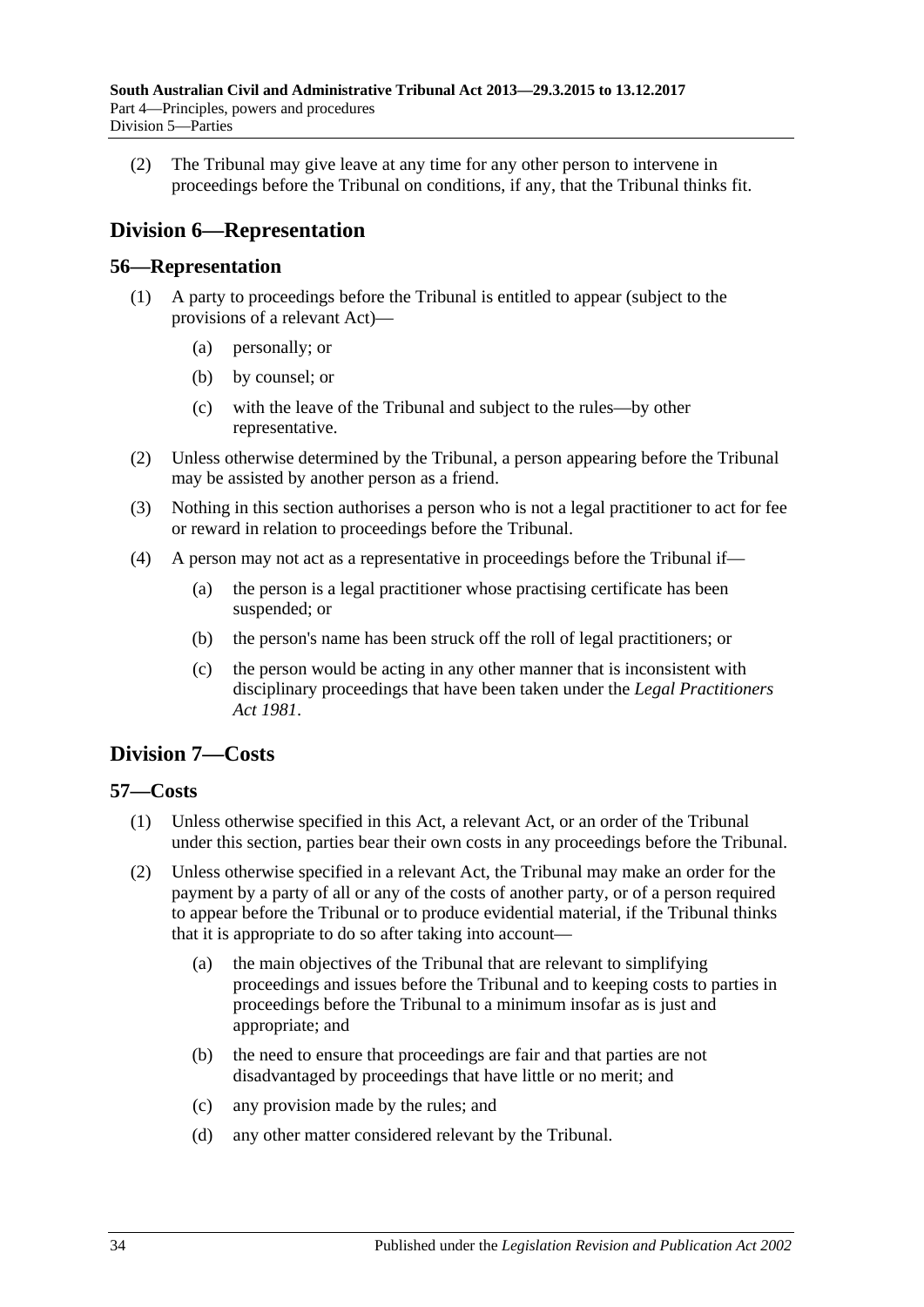- (3) Without limiting [subsection](#page-33-4) (2), if the Tribunal dismisses or strikes out any proceedings in any prescribed circumstances, the Tribunal should also make an order for costs against the party against whom the action is directed unless the Tribunal is of the opinion that there is a good reason for not making an order in the circumstances of the particular case.
- (4) If the Tribunal makes an order for the payment of costs and does not fix the amount of costs, that amount is to be assessed and settled in accordance with the rules.

### <span id="page-34-0"></span>**58—Costs—related matters**

- (1) The power of the Tribunal to make an order for the payment by a party of the costs of another party includes the power to make an order for the payment of an amount to compensate the other party for any expenses or loss resulting from any proceedings or matter.
- (2) Without limiting anything else that may be considered in making an order for the payment by a party of the costs of another party, where the matter that is the subject of any proceedings comes within the Tribunal's review jurisdiction, the Tribunal is to have regard to—
	- (a) whether the party genuinely attempted to enable and assist the decision-maker to make a decision on its merits;
	- (b) whether the party (being the decision-maker) genuinely attempted to make a decision on its merits.
- (3) The rules may deal with the effect of certain offers to settle, and the response, if any, to the offer, on the making of an order for the payment by a party of the costs of another party.
- (4) The Tribunal may order that the representative of a party, rather than the party, in the representative's own capacity compensate that or any other party for costs incurred because the representative acted in, or delayed, any proceedings in a way that resulted in unnecessary costs.

## <span id="page-34-1"></span>**Division 8—Other procedural and related provisions**

#### <span id="page-34-2"></span>**59—Sittings**

The Tribunal will sit at such times and places as the President of the Tribunal may direct (including at different places at the same time).

## <span id="page-34-3"></span>**60—Hearings in public**

- (1) Subject to this or any other Act, proceedings before the Tribunal must be heard in public.
- <span id="page-34-4"></span>(2) The Tribunal may, where it is satisfied that it is desirable to do so—
	- (a) in the interest of justice; or
	- (b) by reason of the confidential nature of the evidence to be given before the Tribunal; or
	- (c) in order to expedite proceedings of the Tribunal; or
	- (d) for any other reason that the Tribunal thinks sufficient,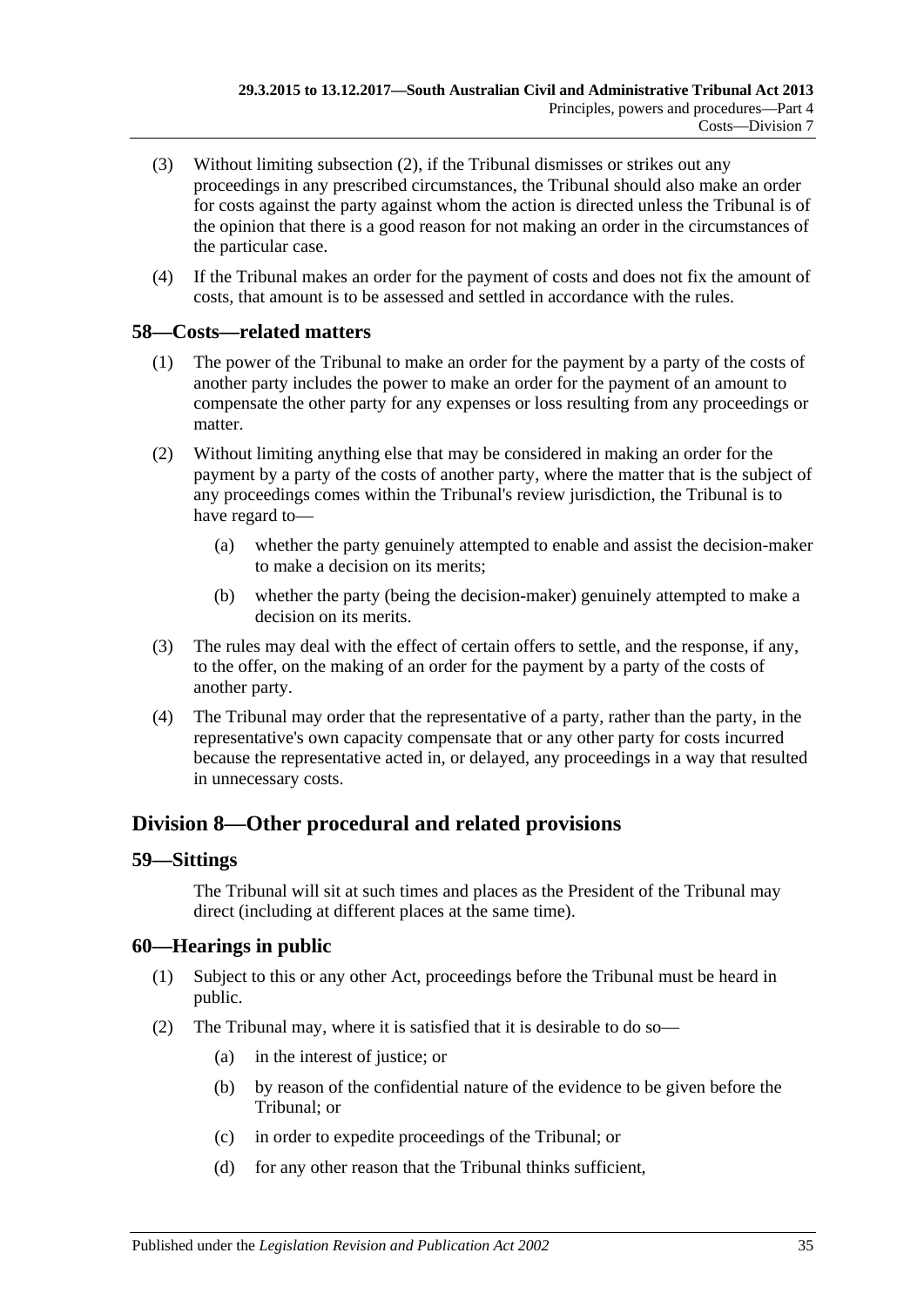give directions—

- (e) requiring that a hearing, or part of a hearing, be held in private; or
- (f) prohibiting or restricting the publication of the name and address of a witness appearing before the Tribunal; or
- (g) prohibiting or restricting the publication of evidence given before the Tribunal or of the contents of any document produced to the Tribunal; or
- (h) prohibiting or restricting the disclosure to some or all of the parties to proceedings before the Tribunal of evidence given before the Tribunal or of the contents of any document produced to the Tribunal; or
- (i) excluding any person from the hearing before the Tribunal of any part of the proceedings.
- (3) A person must comply with a direction of the Tribunal under [subsection](#page-34-4) (2). Maximum penalty: \$10 000.

## <span id="page-35-1"></span><span id="page-35-0"></span>**61—Preserving subject matter of proceedings**

- (1) The Tribunal may, on such terms as appear just, make any order that may be necessary to preserve the subject matter of proceedings, or to otherwise protect the interests of a party, until questions arising in the proceedings have been finally determined.
- (2) The Tribunal's power to make an order under [subsection](#page-35-1) (1) is exercisable by—
	- (a) a Presidential member of the Tribunal; or
	- (b) any other legally qualified member of the Tribunal who is authorised by the President of the Tribunal to make orders under this section.
- (3) The Tribunal may make the order on the application of a party or on its own initiative.
- (4) An order may be made under this section whether or not a person whose interests may be affected—
	- (a) is a party; or
	- (b) has been given an opportunity to be heard.
- (5) An order may be made under this section—
	- (a) for a specified period; or
	- (b) until a specified event or stage in the proceedings.
- <span id="page-35-2"></span>(6) In making an order under this section, the Tribunal—
	- (a) may require an undertaking as to costs or damages as it considers appropriate; and
	- (b) may provide for the revocation of the order if specified conditions are met.
- (7) The Tribunal may assess any costs or damages referred to in [subsection](#page-35-2) (6)(a) and any amount so assessed is recoverable as a debt in a court of competent jurisdiction.
- (8) The rules may place conditions on the Tribunal's power to make an order under this section.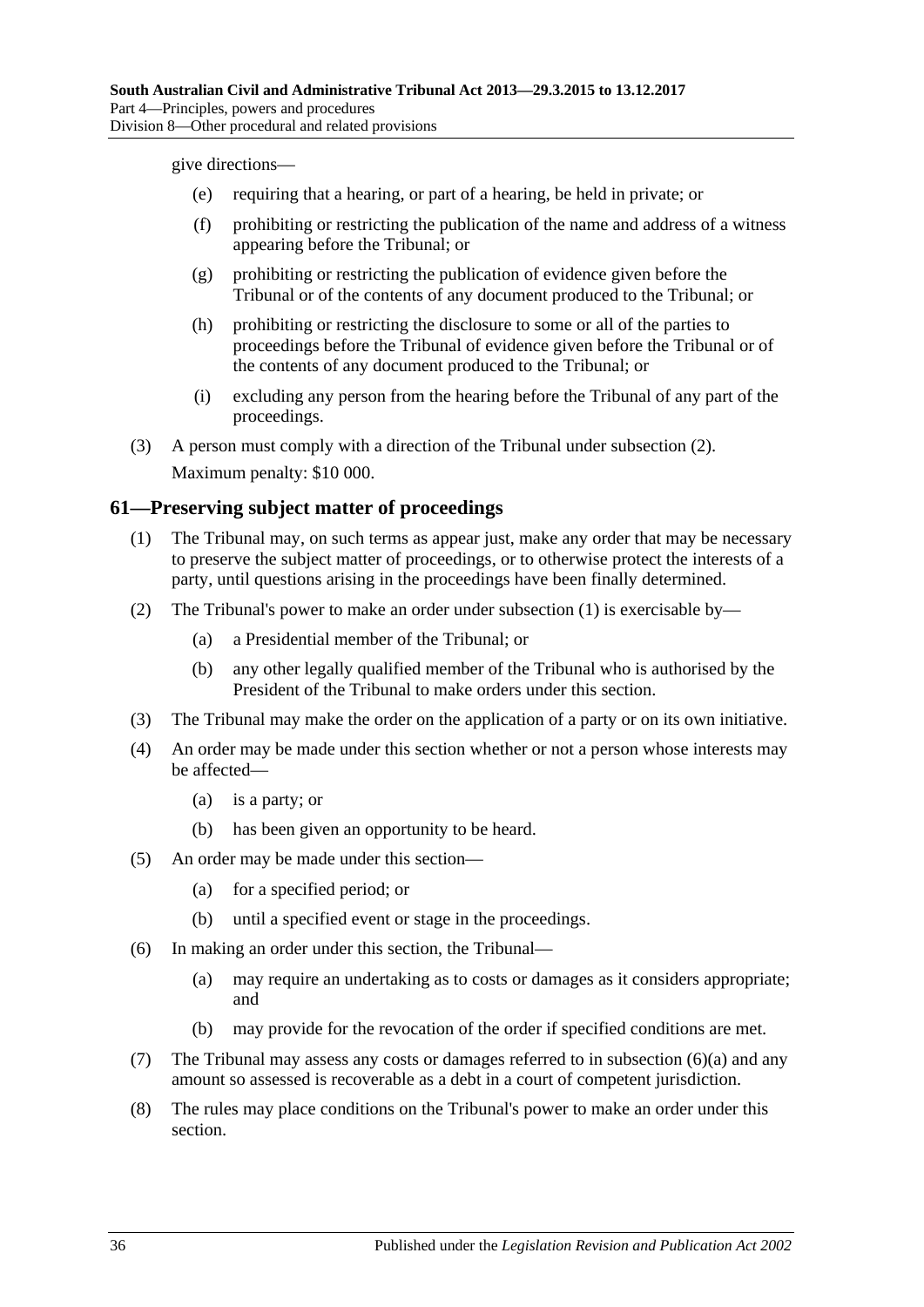(9) The Tribunal's power under this section is in addition to, and does not limit, any power of the Tribunal under a relevant Act to make an order in the nature of an injunction or interim injunction.

## <span id="page-36-4"></span><span id="page-36-0"></span>**62—Security as to costs etc**

- (1) The Tribunal may order a party to proceedings before the Tribunal to give security for the payment of costs or to give an undertaking as to the payment of other monetary amounts that may be awarded against the party.
- (2) The security referred to in [subsection](#page-36-4) (1) will be of such amount, and given at such time and in such manner and form, as the Tribunal directs.
- (3) The Tribunal may reduce or increase the amount of security ordered under [subsection](#page-36-4) (1) to be given and may vary the time at which, or the manner or form in which, the security is to be given.
- (4) If security, or further security, or an undertaking, is not given in accordance with an order under this section, the Tribunal may order that the proceedings be dismissed (with costs), or that a determination (with costs) be made against the party.
- (5) The provisions of this section relating to security, or the giving of an undertaking, do not affect the operation of any provision made by or under a relevant Act or by the rules for or in relation to the furnishing of security, the giving of an undertaking or the imposition of costs.
- (6) A member of the Tribunal who is not a legally qualified member of the Tribunal may not make an order under this section except with the concurrence of a legally qualified member.

## <span id="page-36-1"></span>**63—Interlocutory orders**

The Tribunal has power, in relation to matters within its jurisdiction, to make interlocutory orders.

## <span id="page-36-2"></span>**64—Conditional, alternative and ancillary orders and directions**

- (1) The Tribunal may make orders and give directions on conditions the Tribunal considers appropriate.
- (2) The Tribunal may make orders in the alternative so that a particular order takes effect, or does not take effect, according to whether stipulated conditions are complied with.
- (3) The Tribunal may, when making an ancillary order, provide that a decision of the Tribunal is to be implemented by a person who is not a party to the relevant proceedings.

## <span id="page-36-3"></span>**65—Special referees**

- (1) The Tribunal may refer any question arising in any proceedings to a special referee for the special referee—
	- (a) to decide the question; or
	- (b) to give his or her opinion in relation to it.
- (2) The Tribunal may adopt a special referee's decision or opinion, in whole or in part, or reject it.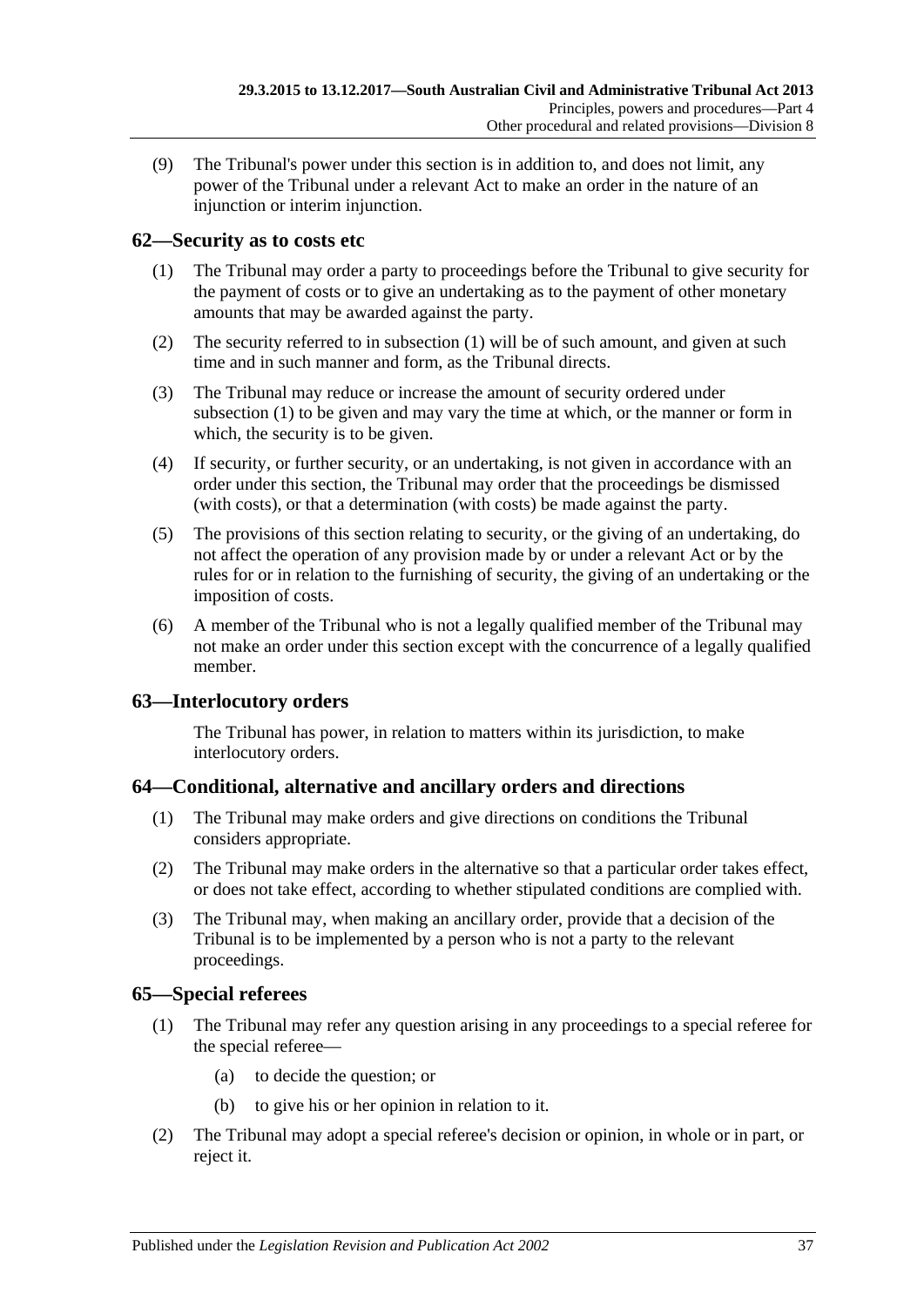#### <span id="page-37-0"></span>**66—Relief from time limits**

- (1) The rules may provide for the Tribunal to extend or abridge a time limit for doing anything in connection with any proceedings, or the commencement of any proceedings, even though the limit is imposed under this Act or a relevant Act.
- (2) The extension—
	- (a) may be authorised even though the time for complying has passed; and
	- (b) may be given on conditions specified by the Tribunal.

### <span id="page-37-1"></span>**67—Electronic hearings and proceedings without hearings**

- (1) If the Tribunal thinks it appropriate, it may allow the parties and their representatives and any witnesses (or 1 or more of them) to participate in a hearing in any proceedings by means of telephone, video link, or any other system or method of communication.
- (2) If the Tribunal thinks it appropriate, it may conduct all or part of any proceedings entirely on the basis of documents without the parties or their representatives or any witnesses attending or participating in a hearing.
- (3) If the Tribunal acts under this section, the Tribunal is to take steps to ensure that the public has access to, or is precluded from access to, matters disclosed in the proceedings to the same extent as if the proceedings had been heard before the Tribunal with the attendance in person of all persons involved in the proceedings.

### <span id="page-37-2"></span>**68—Completion of part-heard matters**

A person who ceases to hold office as a member of the Tribunal (other than on account of having his or her appointment revoked or being removed from office) may nevertheless continue to act in the relevant office for the purpose of completing the hearing and determination of proceedings part-heard by the person when he or she ceased to hold that office.

#### <span id="page-37-3"></span>**69—Other claims of privilege**

- (1) A person is excused from answering a question or producing a document or other material in any proceedings if the person could not be compelled to answer the question or produce the document or material in proceedings in the Supreme Court.
- (2) The Tribunal may require a person to produce a document or other material to it for the purpose of determining whether or not it is a document or material that the Tribunal has power to compel the person to produce.

# <span id="page-37-5"></span><span id="page-37-4"></span>**Part 5—Reviews and appeals**

## **Division 1—Internal reviews**

#### <span id="page-37-6"></span>**70—Internal reviews**

- <span id="page-37-7"></span>(1) Subject to this section, an application for a review of a decision of the Tribunal—
	- (a) in the exercise of its original jurisdiction; or
	- (b) as constituted by a registrar or other member of the staff of the Tribunal,

may be made under this section.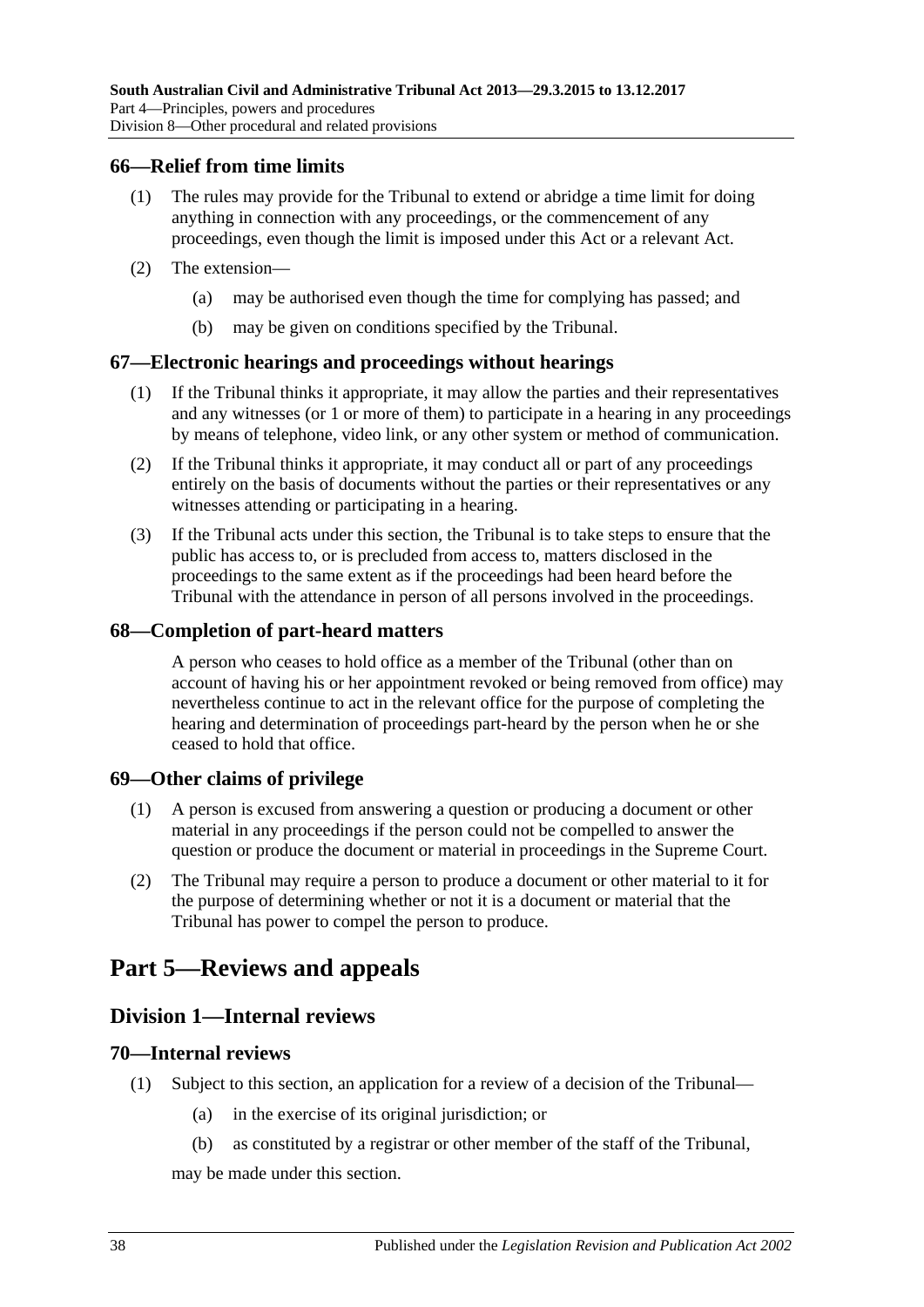- (1a) An application for review under [subsection](#page-37-7)  $(1)(b)$  is only by leave of a Presidential member of the Tribunal.
- (2) An application for review must be instituted within 1 month of the making of the decision to which the application relates but the Tribunal may, if it is satisfied that it is just and reasonable in the circumstances to do so, dispense with the requirement that the application should be instituted within that period (even if the time for instituting the application has expired).
- (3) The President may determine, in relation to a particular matter, or particular class of matters, how the Tribunal will be constituted for the purposes of this section.
- (4) On a review, the Tribunal will examine the decision of the Tribunal at first instance on the evidence or material before the Tribunal at that time but the Tribunal may, as it thinks fit, allow further evidence or material to be presented to it.
- (5) The Tribunal must, in acting under this section, reach the correct or preferable decision but in so doing must have regard to, and give appropriate weight to, the decision of the Tribunal at first instance.
- (6) The Tribunal may, on a review under this section—
	- (a) affirm the decision that is being reviewed; or
	- (b) vary the decision that is being reviewed; or
	- (c) set aside the decision being reviewed and—
		- (i) substitute a new decision; or
		- (ii) return the matter to the Tribunal as constituted at first instance for reconsideration in accordance with any directions or recommendations that the Tribunal acting on review considers appropriate.
- (7) The Tribunal may, on a review, make any interim order pending any review, or any reconsideration and determination of the matter, under this section, or any ancillary or consequential order, that the Tribunal considers appropriate.

## <span id="page-38-0"></span>**Division 2—Appeals**

#### <span id="page-38-2"></span><span id="page-38-1"></span>**71—Appeals**

- (1) Subject to this section and to any provision of a relevant Act as to the review of, or appeal against, a decision of the Tribunal, an appeal lies—
	- (a) in the case of a decision of the Tribunal—
		- (i) constituted of a Presidential member of the Tribunal; or
		- (ii) constituted of 2 or 3 members including a Presidential member,

to the Full Court of the Supreme Court; or

- (b) in any other case—to the Supreme Court constituted of a single Judge.
- (1a) The Rules of the Supreme Court may provide that a matter that would otherwise go to the Full Court under [subsection](#page-38-2) (1) will instead go to a single Judge, and vice versa.
- <span id="page-38-3"></span>(2) An appeal under this section is only by leave of the Supreme Court (but this principle may be displaced or modified by the provisions of a relevant Act).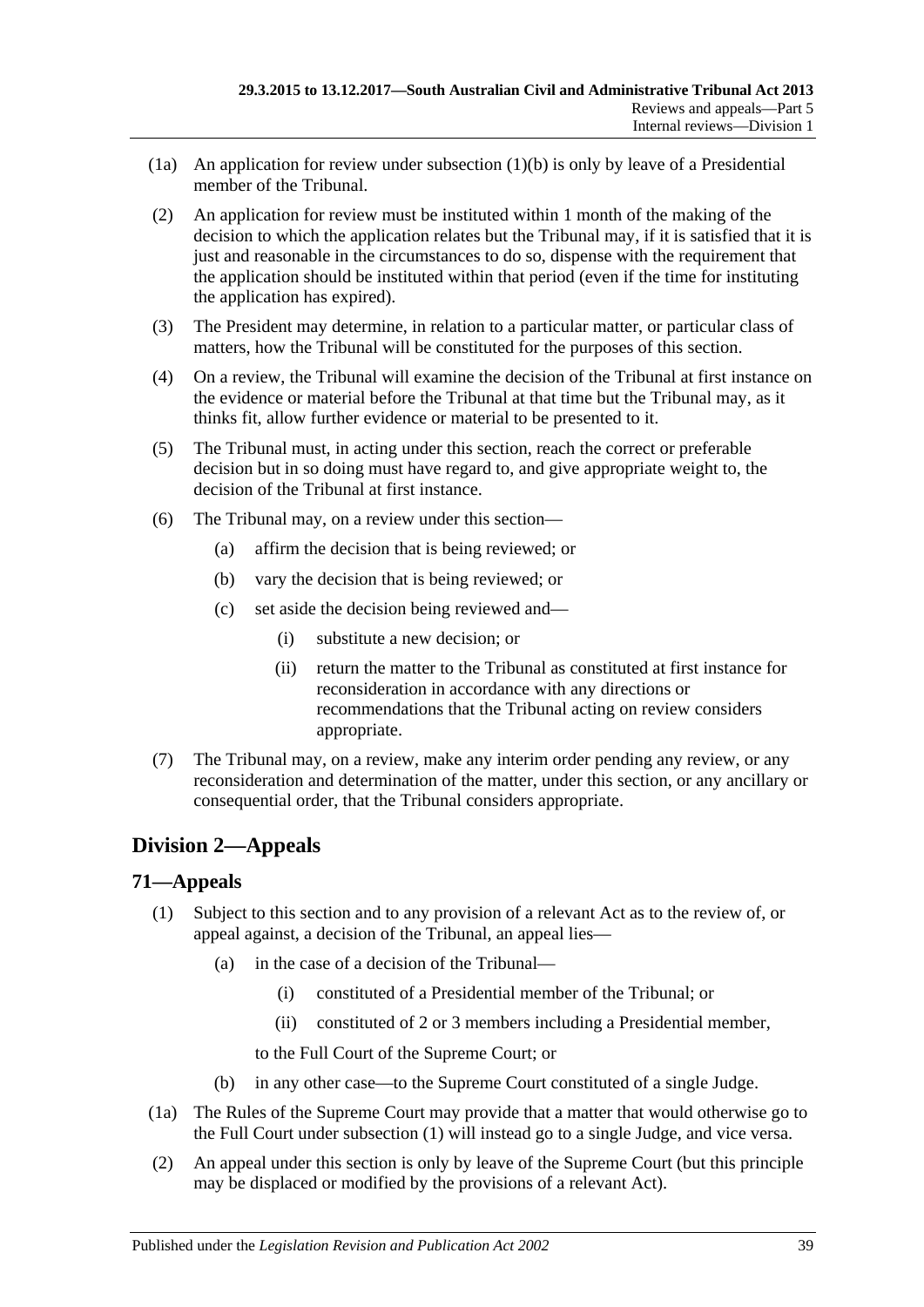- <span id="page-39-2"></span>(2a) Without limiting [subsection](#page-38-3) (2), an appeal against a decision of the Tribunal in the exercise of its original jurisdiction, or in a case where the Tribunal is constituted by a registrar or other member of the staff of the Tribunal, may not be instituted under this section unless or until a review of the decision has been conducted under [section](#page-37-6) 70.
- (2b) However
	- (a) the operation of [subsection](#page-39-2)  $(2a)$  may be—
		- (i) displaced by the Rules of the Supreme Court in specified classes of cases; or
		- (ii) displaced by regulations under this Act; or
		- (iii) displaced or modified by the provisions of a relevant Act; and
	- (b) [subsection](#page-39-2) (2a) does not apply if the President of the Tribunal determines that a decision (or class of decision) should not be subject to a requirement for review under [section](#page-37-6) 70.
- (3) An appeal must be instituted within 1 month of the making of the decision to which the appeal relates but the Supreme Court may, if it is satisfied that it is just and reasonable in the circumstances to do so, dispense with the requirement that the appeal should be instituted within that period (even if the time for instituting the appeal has expired).
- (3a) An appeal under this section will be by way of rehearing.
- (3b) The Supreme Court may, in conducting an appeal, draw inferences of fact from evidence or material before the Tribunal and may, as it thinks fit, allow further evidence or material to be presented to it.
- (4) The Supreme Court may, on an appeal under this section—
	- (a) affirm the decision appealed against; or
	- (b) vary the decision appealed against; or
	- (c) set aside the decision appealed against and, if it thinks fit, return the matter to the Tribunal for reconsideration in accordance with any directions that the Court considers appropriate.
- (5) The Supreme Court may, on an appeal, make any interim, ancillary or consequential order that the Court considers appropriate.
- (6) The regulations may prescribe scales of costs that are payable in respect of proceedings before the Supreme Court on an appeal under this section (and if a regulation is made under this section then the costs so prescribed will apply in substitution for any costs under the *[Supreme Court Act](http://www.legislation.sa.gov.au/index.aspx?action=legref&type=act&legtitle=Supreme%20Court%20Act%201935) 1935*).

## <span id="page-39-0"></span>**Division 3—Related matters**

## <span id="page-39-1"></span>**72—Reservation of questions of law**

(1) A Presidential member of the Tribunal may reserve any question of law arising in any proceedings (including on referral to the Presidential member) for determination by the Full Court of the Supreme Court.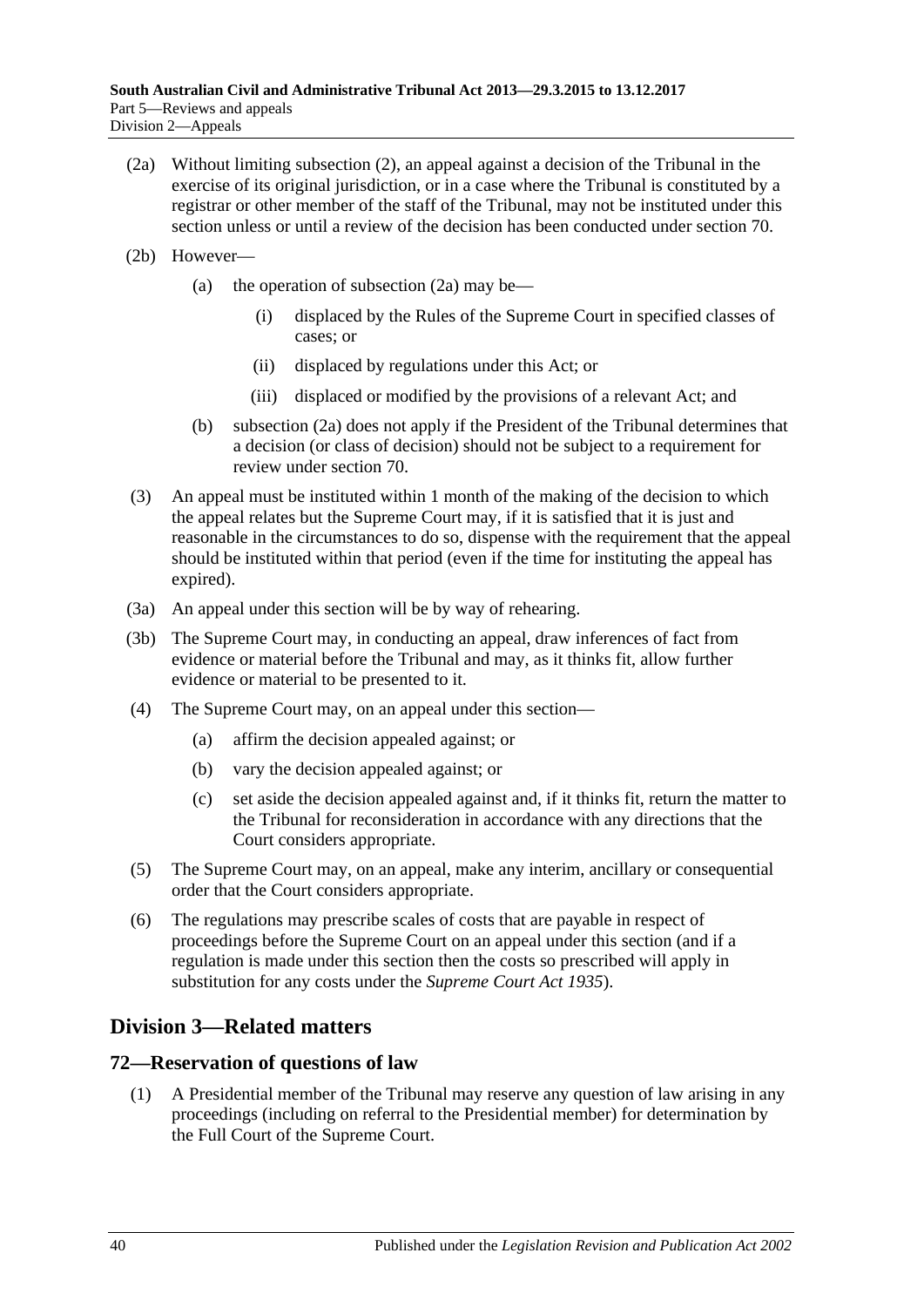(2) If a question of law is reserved, the Supreme Court may determine the question and give any consequential orders or directions considered by the Court to be appropriate to the circumstances of the case.

## <span id="page-40-0"></span>**73—Effect of review or appeal on decision**

- (1) The commencement of proceedings under this Part does not affect the operation of a decision to which the proceedings relate or prevent the taking of action to implement such a decision.
- <span id="page-40-4"></span>(2) However, the Tribunal or the Supreme Court may make an order staying the operation of a relevant decision (including a decision of a relevant decision-maker) until the proceedings are finally decided (on such conditions as may be specified in the order).
- (3) The Tribunal or the Supreme Court may act under [subsection](#page-40-4) (2) on application or on its own initiative.
- (4) The Tribunal's power to act under [subsection](#page-40-4) (2) is exercisable only by a Presidential member of the Tribunal.

# <span id="page-40-1"></span>**Part 6—Staff**

## <span id="page-40-2"></span>**Division 1—Registrars**

## <span id="page-40-3"></span>**74—Registrars**

- (1) There is to be a principal registrar of the Tribunal (to be known as the *Registrar*).
- (2) There will be 1 or more other registrars of the Tribunal (to be known as *Deputy Registrars*).
- (3) A registrar will be appointed by the Governor on terms and conditions determined by the Governor for a term, not exceeding 5 years, specified in the instrument of appointment (and is, on the expiration of a term of office, eligible for reappointment).
- <span id="page-40-5"></span>(4) The Governor may remove a person from the office of registrar for—
	- (a) mental or physical incapacity to carry out official duties satisfactorily; or
	- (b) neglect of duty; or
	- (c) dishonourable conduct.
- (5) A person ceases to be a registrar if the person—
	- (a) dies; or
	- (b) completes a term of office and is not reappointed; or
	- (c) resigns by written notice to the Minister; or
	- (d) is removed from office under [subsection](#page-40-5) (4).
- (6) If there is a vacancy in the office of a registrar or a registrar is absent or for any other reason is unable to perform the duties of the office, the Minister may appoint a person to act in the relevant position.
- (7) The Minister must consult with the President of the Tribunal before an appointment is made under this section.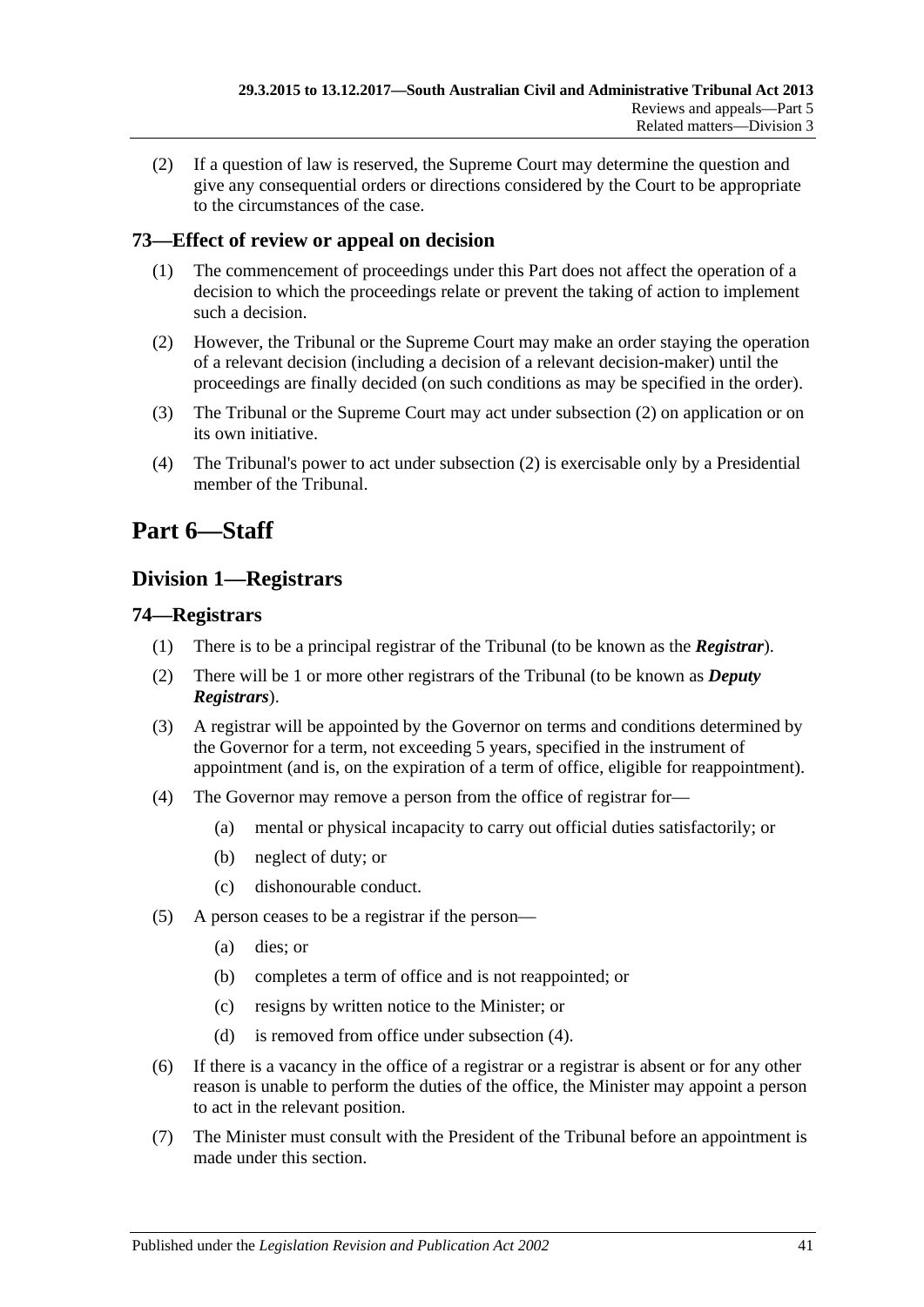(8) The office of the Registrar or of a Deputy Registrar may be held in conjunction with another office in the public service of the State.

## <span id="page-41-0"></span>**75—Functions of registrars**

- (1) The functions of the Registrar are—
	- (a) to assist the President of the Tribunal in the administration of the Tribunal; and
	- (b) to be responsible for the registry and records of the Tribunal; and
	- (c) to undertake responsibility for the day-to-day case management of the Tribunal; and
	- (d) to constitute the Tribunal to the extent specified under this Act; and
	- (e) other functions assigned to the Registrar by the President or under the rules of the Tribunal.
- (2) The functions of a Deputy Registrar are—
	- (a) to assist the Registrar in the performance of the Registrar's functions; and
	- (b) to constitute the Tribunal to the extent specified under this Act; and
	- (c) other functions assigned to the Deputy Registrar by the Registrar or under the rules of the Tribunal.
- (3) A registrar is, in the performance of any function or the exercise of any power, subject to the direction of the President of the Tribunal.

## <span id="page-41-4"></span><span id="page-41-1"></span>**76—Delegation**

- (1) A registrar may delegate a function of the registrar under this Act—
	- (a) to a particular person or committee; or
	- (b) to the person for the time being performing particular duties or holding or acting in a particular position.
- (2) A delegation under [subsection](#page-41-4) (1)—
	- (a) must be made by instrument in writing; and
	- (b) may be conditional; and
	- (c) does not derogate from the ability of the registrar to act in any matter; and
	- (d) is revocable at will by the registrar.

## <span id="page-41-2"></span>**Division 2—Other staff of Tribunal**

### <span id="page-41-3"></span>**77—Other staff of Tribunal**

There will be other staff of the Tribunal consisting of persons employed in a public sector agency and selected by the Registrar with the concurrence of the Chief Executive of the Department.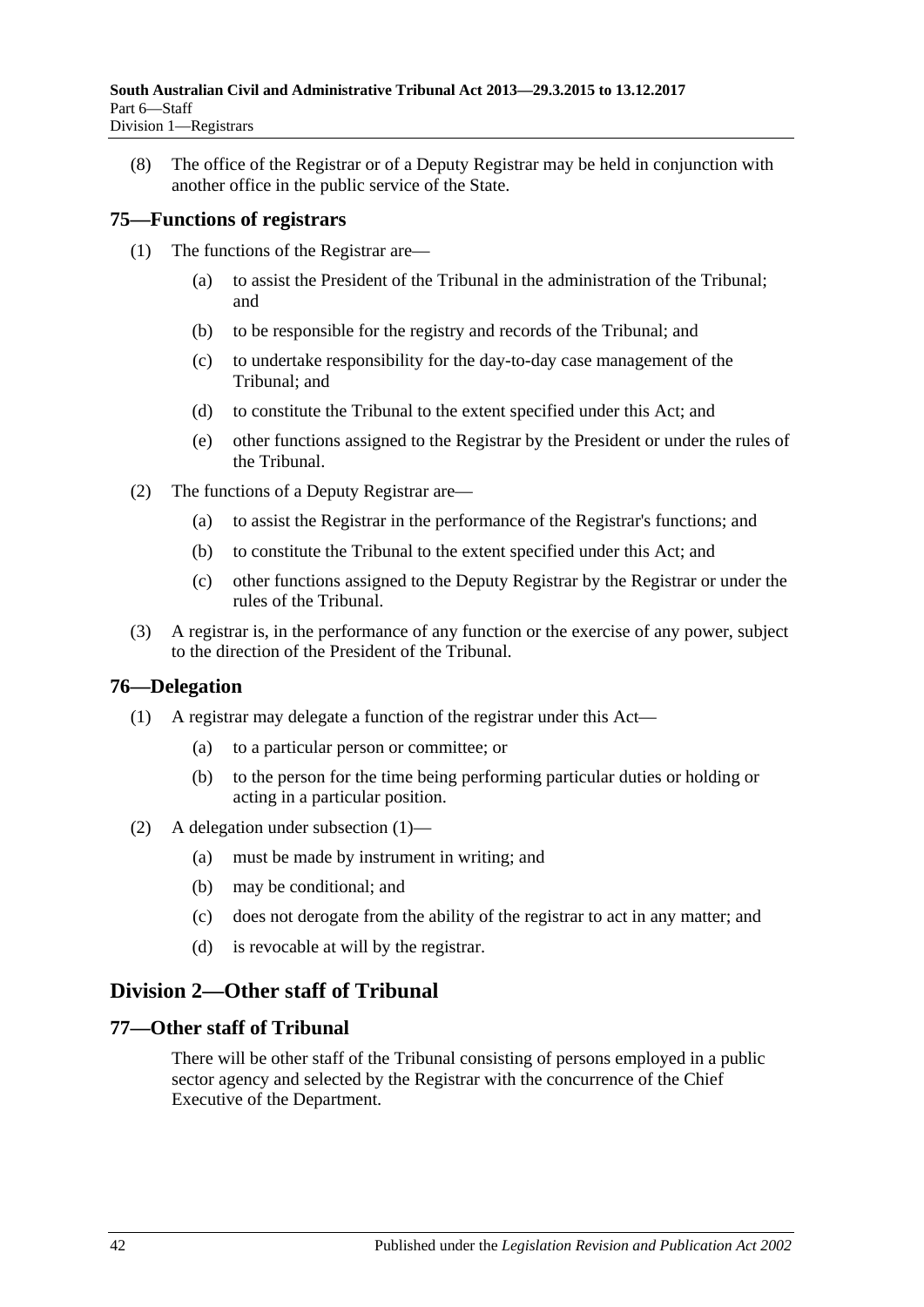## <span id="page-42-0"></span>**Division 3—Use of services or staff**

## <span id="page-42-1"></span>**78—Use of services or staff**

The Tribunal may, by arrangement with the relevant body, make use of the facilities, staff or equipment of—

- (a) an administrative unit in the Public Service; or
- (b) the State Courts Administration Council; or
- (c) another public agency or authority.

# <span id="page-42-2"></span>**Part 7—Miscellaneous**

## <span id="page-42-3"></span>**79—Immunities**

- (1) A member of the Tribunal, mediator, expert or special referee has the same protections, privileges and immunities from liability as a Judge of the Supreme Court.
- (2) A member of the staff of the Tribunal incurs no civil or criminal liability for an honest act or omission in carrying out or purportedly carrying out official functions.
- (3) A person representing a party to proceedings before the Tribunal has the same protection and immunity as a legal practitioner has in representing a party in proceedings in the Supreme Court.
- (4) A party to proceedings before the Tribunal has the same protection and immunity as a party to proceedings in the Supreme Court.
- (5) A person who appears as a witness before the Tribunal or produces books, papers or documents to the Tribunal has the same protection as a witness in proceedings before the Supreme Court.
- (6) A person taking evidence on behalf of the Tribunal has, in doing so, the same protections, privileges and immunities as a member of the Tribunal.

## <span id="page-42-6"></span><span id="page-42-4"></span>**80—Protection from liability for torts**

- (1) An action in tort does not lie against a person for anything that the person has done, in good faith, in the performance or purported performance of a function under this Act or a relevant Act as a member of the Tribunal or as a member of staff or an officer of the Tribunal.
- (2) The Crown is also relieved of any liability that it might otherwise have had for a person having done anything as described in [subsection](#page-42-6) (1).
- (3) The protection given by this section applies even though the thing done as described in [subsection](#page-42-6) (1) may have been capable of being done whether or not this Act or a relevant Act had been enacted.
- (4) In this section, a reference to the doing of anything includes a reference to an omission to do anything.

## <span id="page-42-5"></span>**81—Protection for compliance with Act**

(1) No civil or criminal liability attaches to a person for compliance, or purported compliance, in good faith, with a requirement of this Act.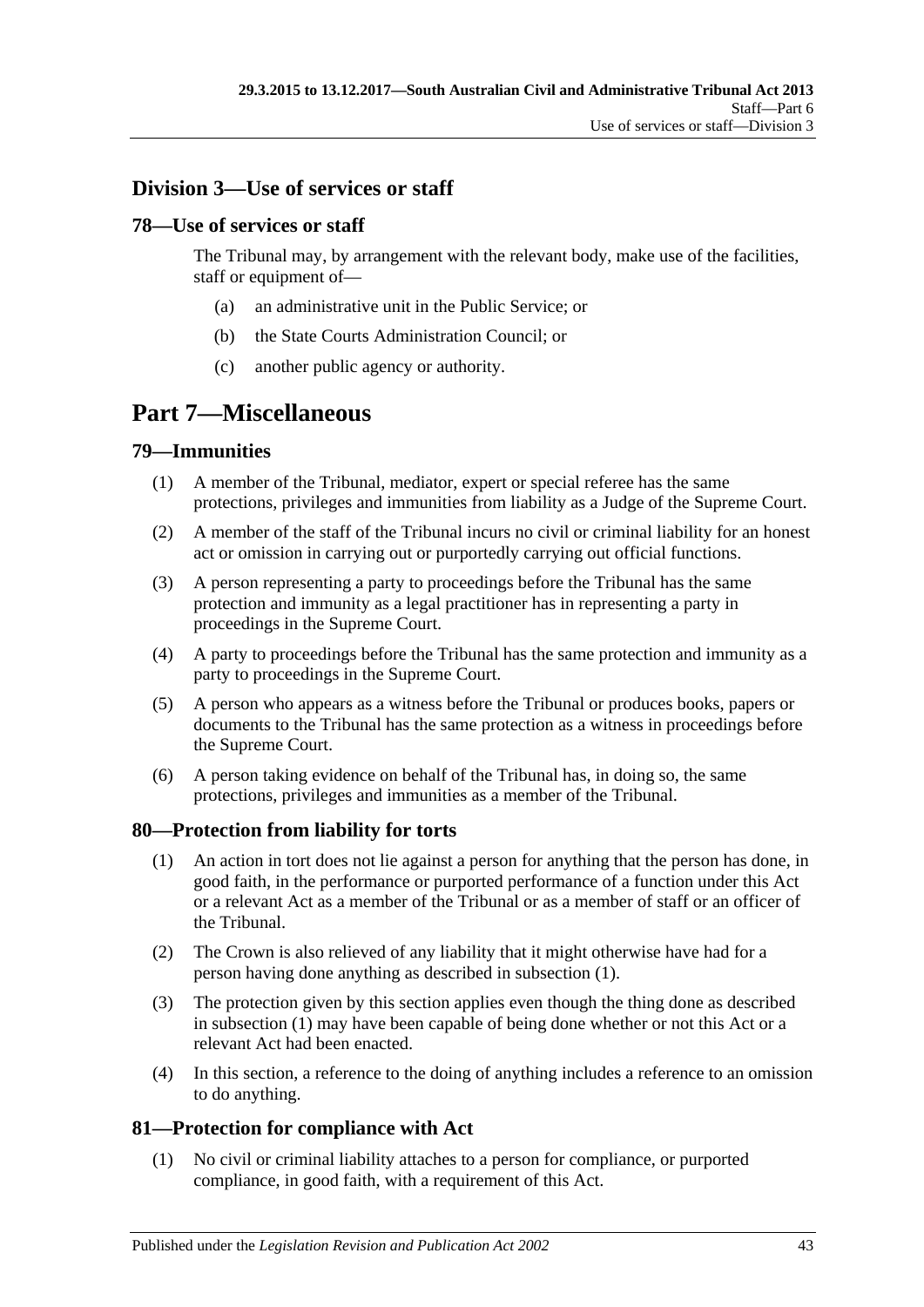(2) In particular, if a person produced a document or other material as required under this Act, no civil liability attaches to the person for producing the document or material, whether the liability would arise under a contract or otherwise.

### <span id="page-43-0"></span>**82—Alternative orders and relief**

Although a particular form of order or relief is sought by an applicant in proceedings before the Tribunal, the Tribunal may make any other form of order or grant any other form of relief that it considers more appropriate in the circumstances of the case.

#### <span id="page-43-1"></span>**83—Power to cure irregularities**

- (1) Where in proceedings before the Tribunal or on appeal from the Tribunal to the Supreme Court it appears to the Tribunal or the Court—
	- (a) that some irregularity has occurred affecting the proceedings or any matter to which the proceedings relate; and
	- (b) that it would be conducive to the expeditious resolution of the questions of substance at issue between the parties if the powers conferred by this section were exercised,

the Tribunal or the Court may cure the irregularity by ordering that, subject to the fulfilment of such conditions as may be stipulated by the Tribunal or the Court, a requirement of this Act, or of any other Act or law, be dispensed with to the extent necessary for the purpose.

(2) An order under this section does not affect the rights or liabilities of persons who are not parties to the proceedings.

## <span id="page-43-2"></span>**84—Correcting mistakes**

- (1) The Tribunal may correct a decision it gives or a statement of the reasons it has given for its decision to the extent necessary to rectify—
	- (a) a clerical mistake; or
	- (b) an error arising from an accidental slip or omission; or
	- (c) a material miscalculation of figures or a material mistake in the description of any person, thing or matter referred to in the decision; or
	- (d) a defect of form.
- (2) The correction may be made—
	- (a) on a party's application made in accordance with the rules; or
	- (b) on the Tribunal's own initiative.

#### <span id="page-43-3"></span>**85—Tribunal may review its decision if person was absent**

(1) In this section—

*relevant hearing*, in relation to a decision of the Tribunal, means a hearing at which the decision was made or which preceded the making of the decision but does not include a compulsory conference or mediation.

(2) A person in respect of whom the Tribunal makes a decision may apply to the Tribunal for a review of the decision if the person did not appear and was not represented at a relevant hearing.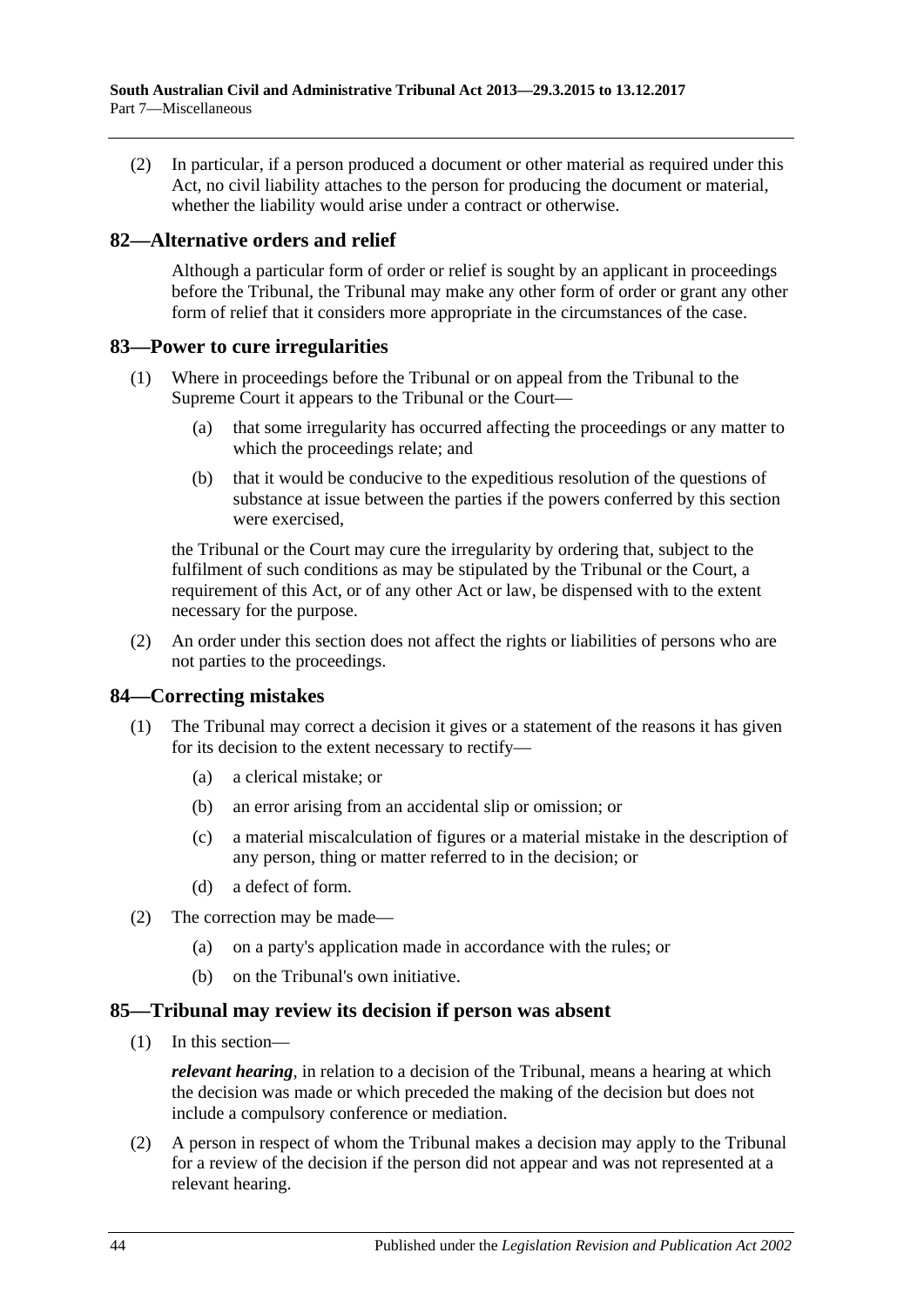- (3) The application has to be made within the time limits specified by, and otherwise in accordance with, the rules.
- (4) The rules may limit the number of applications that can be made under this section in respect of the same matter without leave of the Tribunal.
- (5) If on hearing the application the Tribunal is satisfied that the applicant had a reasonable excuse for not attending or being represented at the relevant hearing, the Tribunal is to review the decision and may revoke or vary it if the Tribunal considers it appropriate to do so.
- (6) For the hearing of the application, the Tribunal is to be constituted by the members by whom it was constituted when it made the decision, if that is practicable.
- (7) A review under this section—
	- (a) is part of the original proceedings; and
	- (b) is not a review of a decision for the purposes of [section](#page-21-3) 34 or [70.](#page-37-6)

#### <span id="page-44-2"></span><span id="page-44-0"></span>**86—Tribunal may authorise person to take evidence**

- (1) The Tribunal may authorise, in writing, a person (whether or not a member of the Tribunal) to take evidence on behalf of the Tribunal for the purposes of any proceedings.
- (2) The Tribunal's power under [subsection](#page-44-2) (1) to authorise the taking of evidence is exercisable only by a Presidential member.
- (3) The Tribunal may authorise evidence to be taken under this section outside South Australia.
- (4) The Tribunal may give directions as to the taking of evidence under this section.
- (5) If a person other than a member of the Tribunal is authorised to take evidence, the person has all the powers of a member of the Tribunal in relation to the taking of evidence.
- (6) Evidence taken under this section—
	- (a) is to be regarded as having been given to the Tribunal; and
	- (b) if taken outside South Australia, is to be regarded as having been given in South Australia.

#### <span id="page-44-1"></span>**87—Miscellaneous provisions relating to legal process and service**

- (1) Any process of the Tribunal may be issued, served or executed on a Sunday as well as any other day.
- (2) The validity of process is not affected by the fact that the person who issued it dies or ceases to hold office.
- <span id="page-44-3"></span>(3) If it is not practicable to serve any process, notice or other document relating to any proceedings in the manner otherwise prescribed or contemplated by law, the Tribunal may, by order—
	- (a) provide for service by post, or in any other way (including by substituted service) authorised by the regulations; or
	- (b) make any other provision that may be necessary or desirable for service.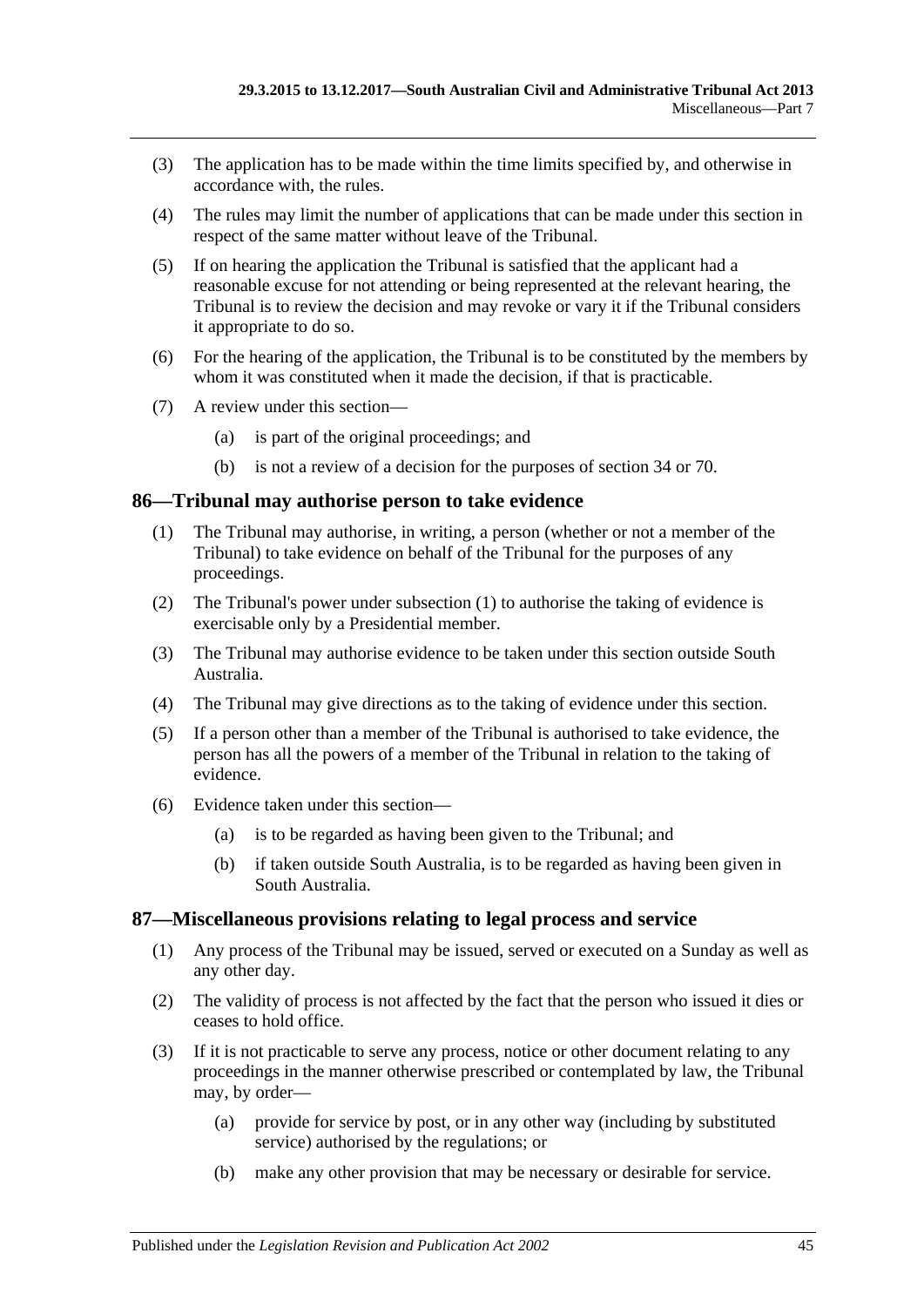- (4) Any process, notice or other document served in accordance with an order under [subsection](#page-44-3) (3) will, despite any other law, be taken to have been duly served.
- (5) A registrar is expressly authorised to make an order under [subsection](#page-44-3) (3).

### <span id="page-45-0"></span>**88—Proof of decisions and orders of Tribunal**

An apparently genuine document purporting to be a copy of a decision or order of the Tribunal and to be certified as such by a registrar will be accepted in any legal proceedings, in the absence of proof to the contrary, as a true copy of a decision or order of the Tribunal.

#### <span id="page-45-1"></span>**89—Enforcement of decisions and orders of Tribunal**

- (1) If the Tribunal makes a monetary order, the amount specified in the order may be recovered in the appropriate court, by a person recognised by the regulations for the purposes of this subsection, as if it were a debt.
- (2) A person who contravenes or fails to comply with an order of the Tribunal (other than a monetary order) is guilty of an offence.

Maximum penalty: \$50 000 or imprisonment for 2 years.

(3) In this section—

#### *appropriate court* means—

- (a) in relation to an order of the Tribunal that is a monetary order for an amount that does not exceed the amount that represents the jurisdictional limit of the Magistrates Court for a monetary claim founded on contract—the Magistrates Court;
- (b) in any other case—the District Court.

## <span id="page-45-2"></span>**89A—Bailiffs**

- (1) The President may appoint a person to be a bailiff.
- (2) The office of bailiff may be held (but may not need to be held) by—
	- (a) a person employed in a public sector agency; or
	- (b) a person appointed under the *[Courts Administration Act](http://www.legislation.sa.gov.au/index.aspx?action=legref&type=act&legtitle=Courts%20Administration%20Act%201993) 1993* or the *[Sheriff's](http://www.legislation.sa.gov.au/index.aspx?action=legref&type=act&legtitle=Sheriffs%20Act%201978)  Act [1978](http://www.legislation.sa.gov.au/index.aspx?action=legref&type=act&legtitle=Sheriffs%20Act%201978)*.
- (3) The regulations may prescribe fees to be paid in respect of any action taken by a bailiff (and provide for the recovery or enforcement of such a fee).
- (4) A bailiff (and, if relevant, a police officer assisting a bailiff) incurs no civil or criminal liability for an honest act or omission in carrying out or purportedly carrying out official functions.

#### <span id="page-45-4"></span><span id="page-45-3"></span>**90—Accessibility of evidence**

- (1) Subject to this section, the Tribunal may, on application by any member of the public, allow the applicant to inspect or obtain a copy of—
	- (a) any process relating to proceedings and forming part of the Tribunal's records;
	- (b) a transcript of evidence taken by the Tribunal in any proceedings;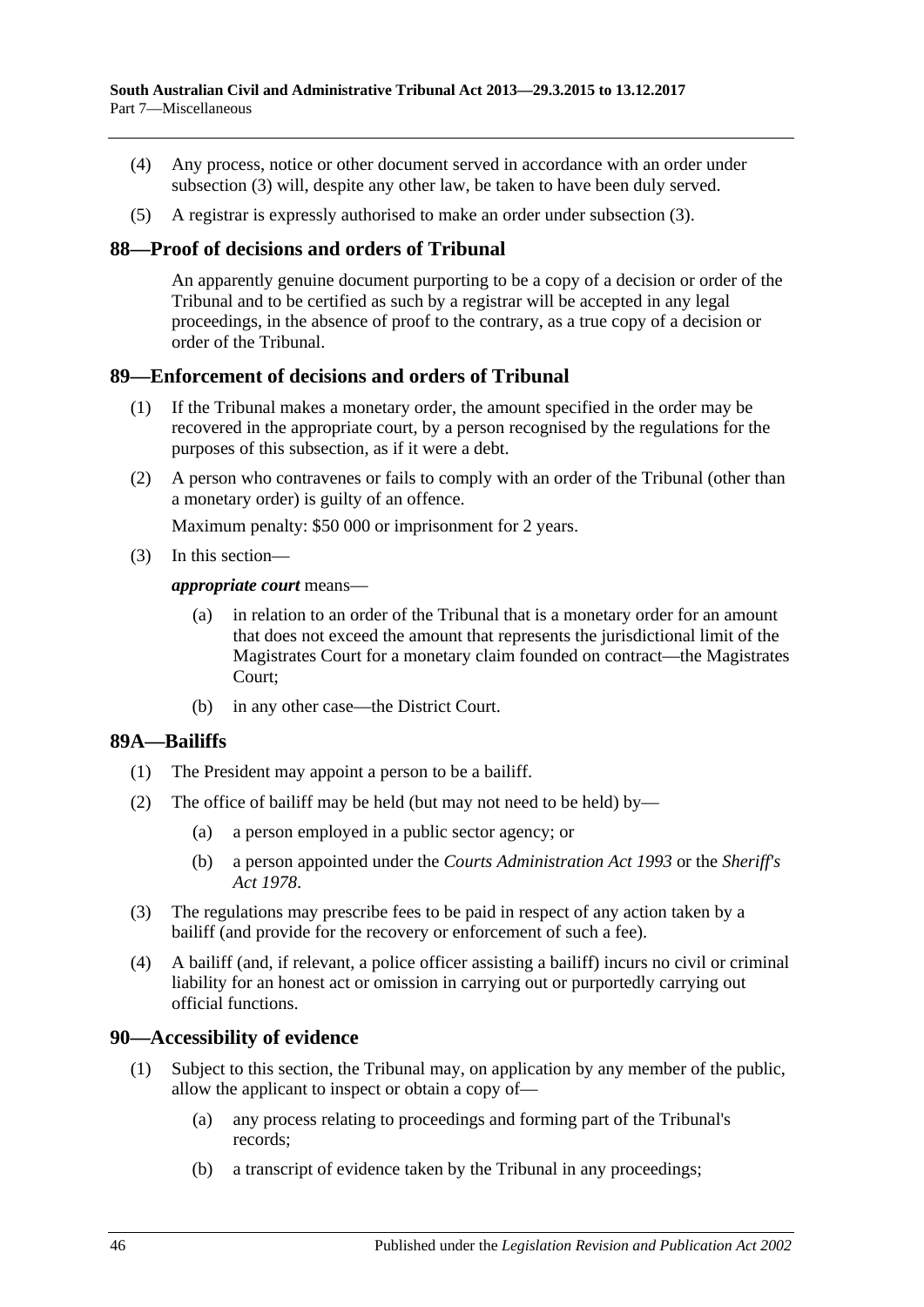- (c) any documentary material admitted into evidence in any proceedings;
- (d) any decision or order given or made by the Tribunal;
- (e) any other material of a prescribed kind.
- <span id="page-46-3"></span>(2) A member of the public may inspect or obtain a copy of the following material only with the permission of the Tribunal:
	- (a) material that was not taken or received in open court;
	- (b) material the disclosure of which would be contrary to a direction or order of the Tribunal given under another provision of this or any other Act;
	- (c) a photograph, slide, film, video tape, audio tape or other form of recording from which a visual image or sound can be produced;
	- (d) material of a class prescribed by the regulations.
- (3) The Tribunal may permit inspection or copying of material referred to in [subsection](#page-45-4)  $(1)$  or  $(2)$  subject to any condition it considers appropriate, including a condition limiting the publication or use of the material.
- (4) A decision by the Tribunal on an application under this section is administrative and is final and not subject to any form of review.
- (5) The Tribunal may charge a fee, fixed by regulation, for inspection or copying of material under this section.

### <span id="page-46-0"></span>**91—Costs of proceedings**

(1) In this section—

*costs of proceedings* means costs of, or incidental to, any proceedings of the Tribunal, other than the costs of a party.

- (2) The Tribunal may order that all or any of the costs of proceedings be paid by a party.
- (3) If the matter that is the subject of the proceeding comes within the Tribunal's review jurisdiction, the Tribunal cannot make an order under this section against a party unless—
	- (a) the party brought or conducted the proceedings frivolously or vexatiously; or
	- (b) the Tribunal is acting in prescribed circumstances.

#### <span id="page-46-1"></span>**92—Annual report**

- (1) The President of the Tribunal must on or before 31 October in each year make a report to the Attorney-General on the administration and operation of the Tribunal during the previous financial year.
- (2) The Attorney-General must within 12 sitting days after receiving a report under this section cause copies of the report to be laid before both Houses of Parliament.
- (3) The report must include any information prescribed by the regulations.

#### <span id="page-46-2"></span>**93—Additional reports**

The President of the Tribunal must, at the request of the Attorney-General, report to the Attorney-General on any matter relevant to the administration or operation of the Tribunal.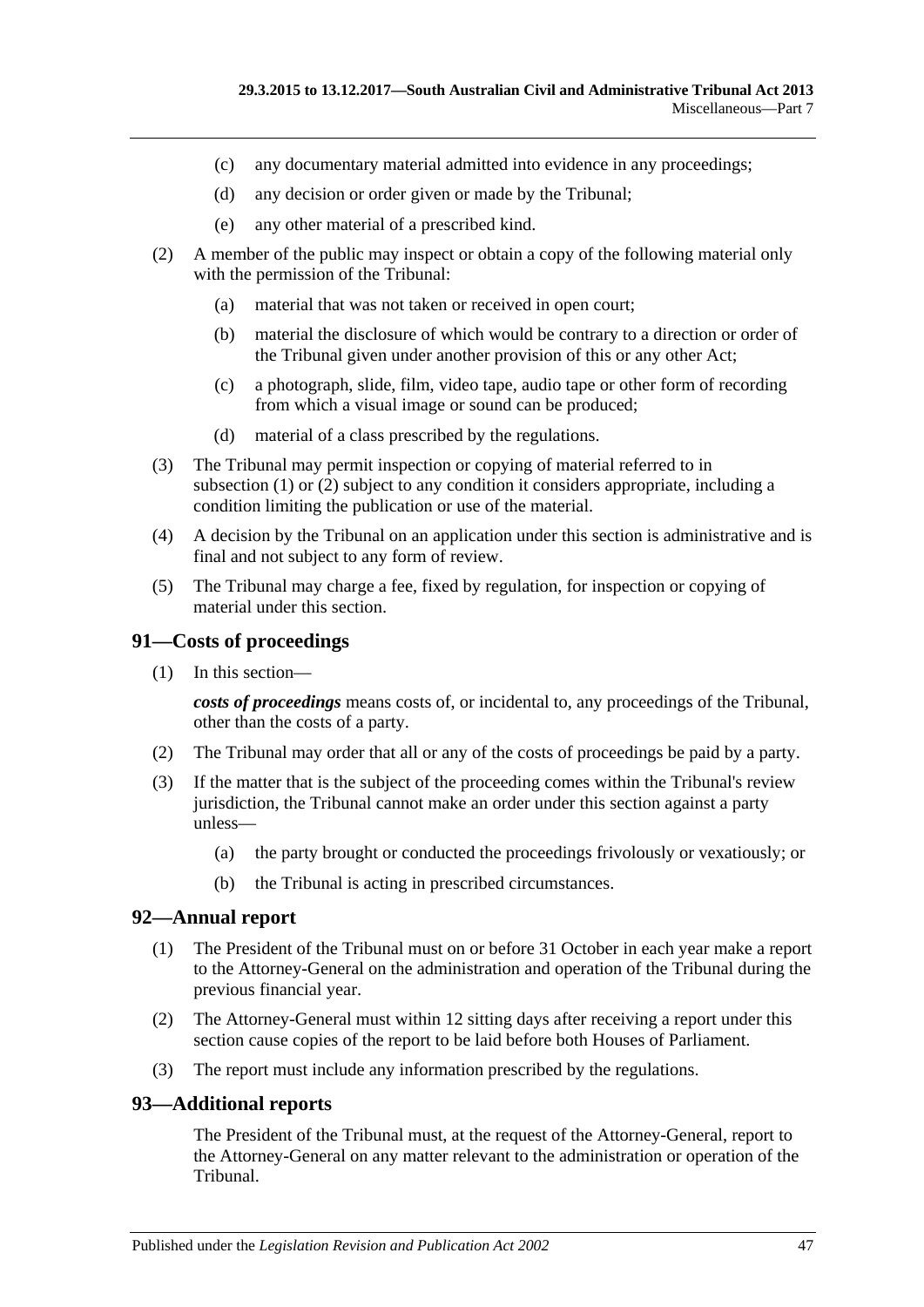## <span id="page-47-0"></span>**93A—Disrupting proceedings of Tribunal**

- (1) A person who is present at a place where proceedings of the Tribunal are being conducted must not—
	- (a) wilfully interrupt any proceedings; or
	- (b) behave in a disorderly or offensive manner; or
	- (c) use offensive language.

Maximum penalty: \$10 000 or imprisonment for 6 months.

- (2) Nothing in this section derogates from the operation of another provision of this Act.
- (3) In this section—

*offensive* includes threatening, abusive or insulting.

#### <span id="page-47-1"></span>**94—Rules**

- (1) Rules of the Tribunal may be made—
	- (a) regulating the business of the Tribunal and the duties of the various members and staff of the Tribunal; and
	- (b) authorising the registrars and other staff of the Tribunal to exercise powers with respect to proceedings before the Tribunal and providing for the internal review of specified classes of decisions in specified circumstances; and
	- (c) regulating the practice and procedure of the Tribunal; and
	- (d) imposing obligations on persons seeking to commence proceedings before the Tribunal to take any step, including to give a notification to another person or to provide any specified information; and
	- (e) providing for the service of applications and documents; and
	- (f) imposing obligations on parties to proceedings before the Tribunal to disclose to each other the contents of expert reports or other material of relevance to the proceedings before or in connection with the hearing of the proceedings; and
	- (g) regulating the referral of a matter to mediation, the conduct of mediations or the referral of questions for investigation and report by an expert or referee; and
	- (h) regulating the form in which evidence may be taken; and
	- (i) restricting or prohibiting certain classes of persons from appearing as representatives in proceedings before the Tribunal; and
	- (j) providing for the Tribunal to waive any procedural requirement; and
	- (k) regulating costs and providing for the assessment and settling of costs; and
	- (l) providing for witness fees; and
	- (m) providing for other matters relating to the management, conduct or settlement of proceedings before the Tribunal; and
	- (n) dealing with any other matters necessary or expedient for the effective and efficient operation of the Tribunal.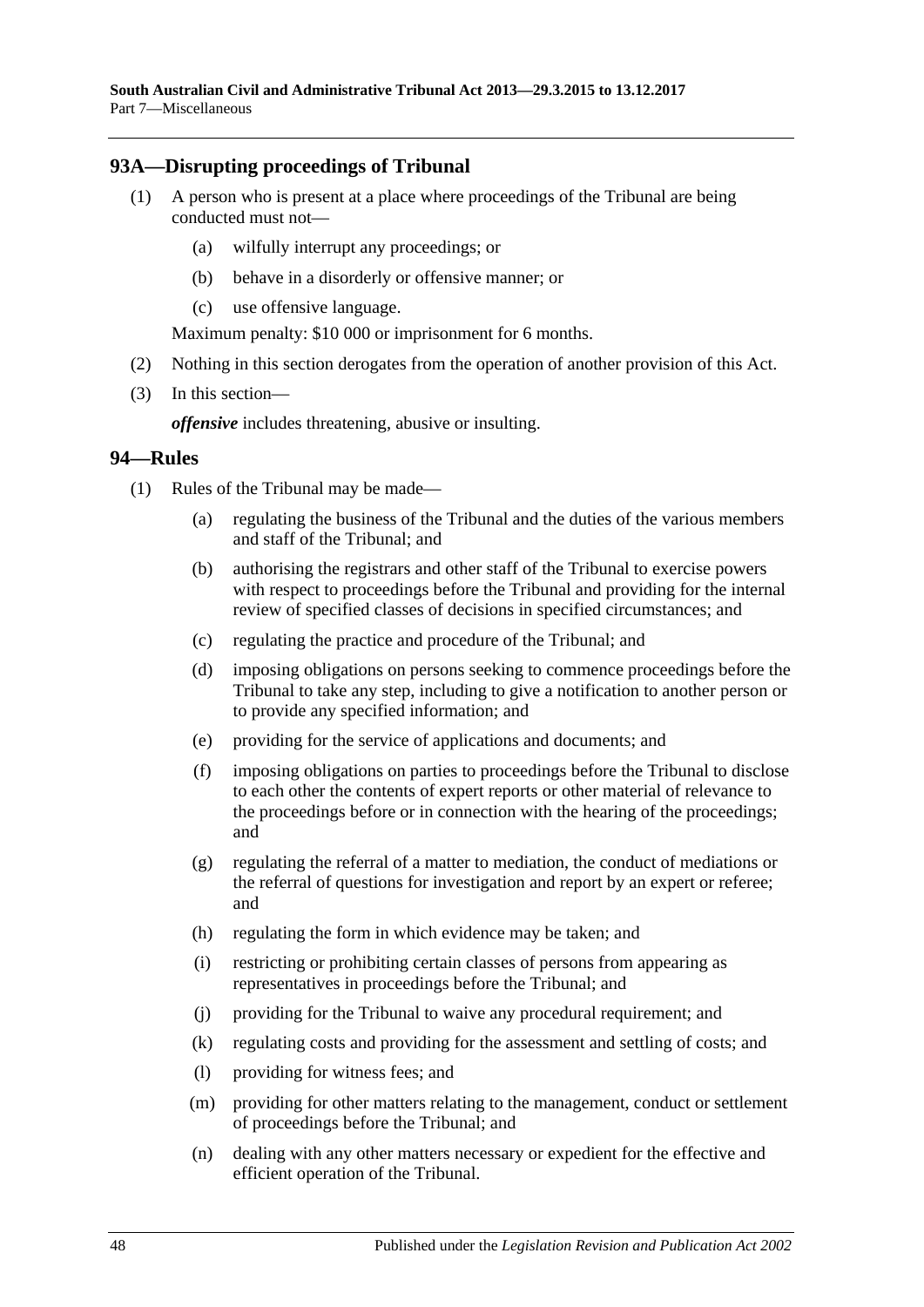- (2) The power to make rules under this section includes the power to make rules in respect of any jurisdiction conferred on the Tribunal by a relevant Act.
- (3) Rules of the Tribunal may be made by the President and a Deputy President of the Tribunal.
- (4) The rules take effect from the date of publication in the Gazette or a later date specified in the rules.
- (5) The rules must be consistent with the regulations, and with any relevant Act.

## <span id="page-48-2"></span><span id="page-48-0"></span>**95—Regulations**

- (1) The Governor may make such regulations as are contemplated by this Act or a relevant Act, or as are necessary or expedient for the purposes of this Act or a relevant Act.
- (2) Without limiting the generality of [subsection](#page-48-2) (1), the regulations may—
	- (a) provide information to be included in registers to be kept for the purposes of this Act; and
	- (b) prescribe matters relevant to the practice or procedures of the Tribunal; and
	- (c) prescribe and provide for the payment of fees in relation to proceedings before the Tribunal; and
	- (d) prescribe penalties not exceeding \$5 000 for contravention of, or non-compliance with, any regulation; and
	- (e) make provisions of a saving or transitional nature consequent on the vesting of jurisdiction on the Tribunal under another Act.
- <span id="page-48-3"></span>(3) The regulations may provide that any matter or thing is to be determined, dispensed with, regulated or prohibited according to the discretion of the President of the Tribunal or another prescribed person.
- (4) A regulation under [subsection](#page-48-3)  $(2)(e)$  may (without limiting that subsection)—
	- (a) operate in addition to any saving or transitional provision enacted under another Act in connection with the vesting of jurisdiction in the Tribunal; and
	- (b) operate so as to modify the operation or effect of another Act insofar as may be expedient in connection with the transfer of jurisdiction to the Tribunal from another entity; and
	- (c) take effect from the day on which jurisdiction is vested in the Tribunal under another Act (including so as to provide for the retrospective operation of the regulation).

## <span id="page-48-1"></span>**96—Review**

- (1) The Minister must appoint 1 or more independent persons to conduct a review under [subsection](#page-48-4) (2) as soon as practicable after the expiry of 2 years from the commencement of [Part](#page-20-1) 3 of this Act.
- <span id="page-48-5"></span><span id="page-48-4"></span>(2) The review must include an assessment of—
	- (a) the performance of the Tribunal; and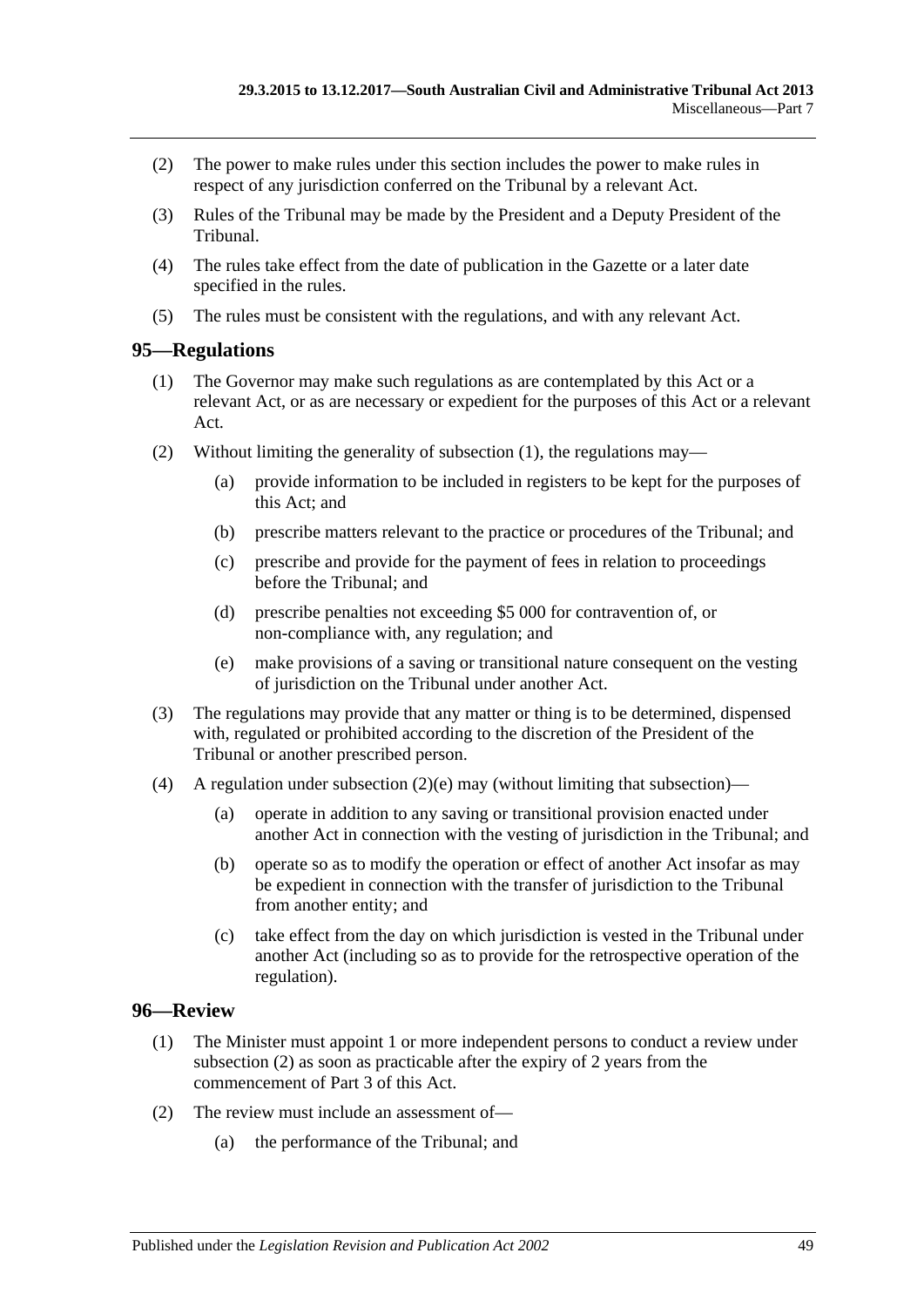- (b) without limiting [paragraph](#page-48-5) (a), the extent to which the main objectives of the Tribunal have been met over the period to which the review relates; and
- (c) the extent to which it would be advantageous to extend the jurisdiction of the Tribunal to matters arising under other Acts identified by the person or persons conducting the review or identified by the Minister for the purposes of the review,

and may include any other matter specified by the Minister for the purposes of the review.

- (3) The results of the review must be incorporated into a report submitted to the Minister.
- (4) The Minister must cause a copy of the report to be laid before both Houses of Parliament within 6 sitting days after receiving the report.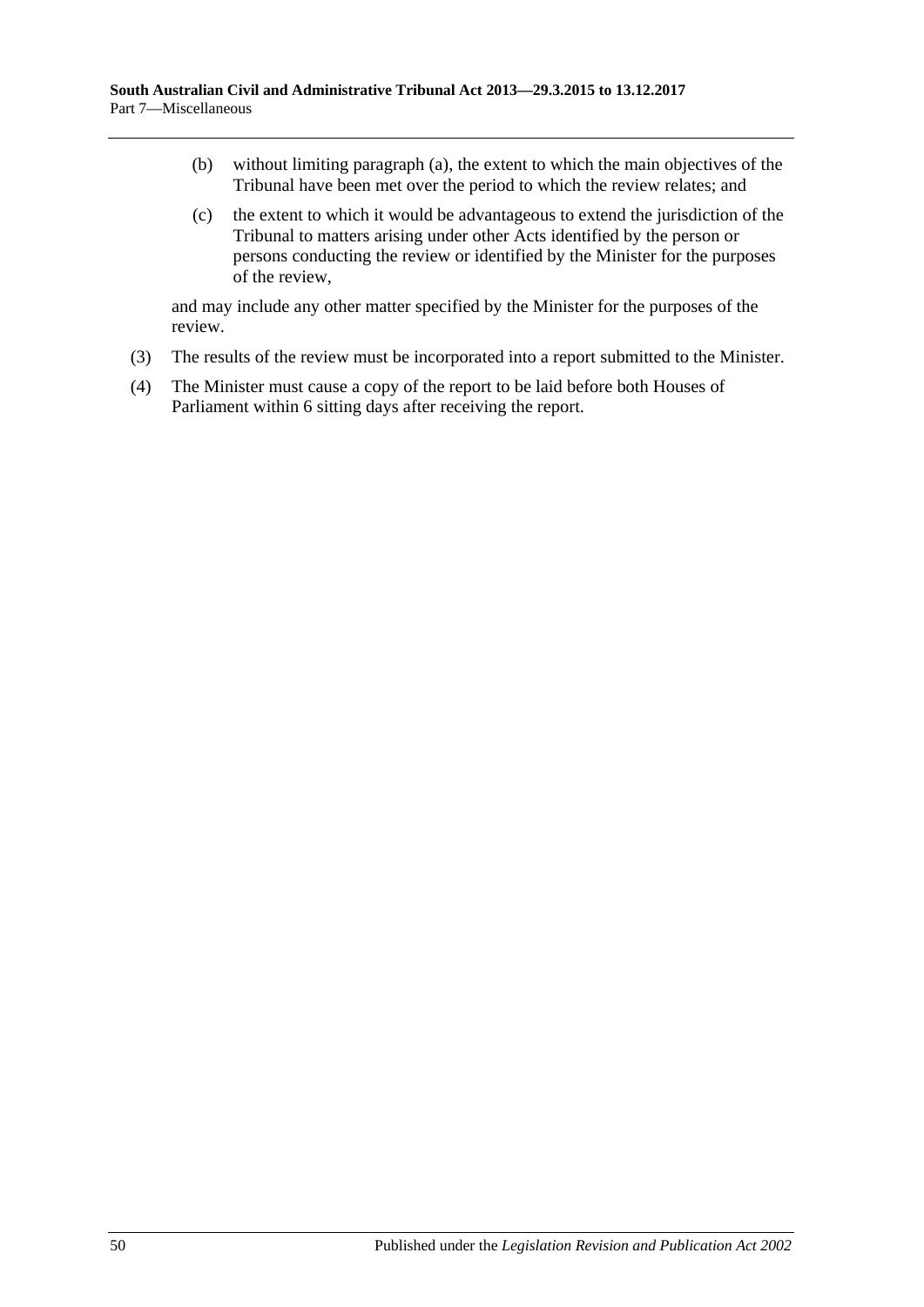# <span id="page-50-0"></span>**Legislative history**

## **Notes**

- Amendments of this version that are uncommenced are not incorporated into the text.
- Please note—References in the legislation to other legislation or instruments or to titles of bodies or offices are not automatically updated as part of the program for the revision and publication of legislation and therefore may be obsolete.
- Earlier versions of this Act (historical versions) are listed at the end of the legislative history.
- For further information relating to the Act and subordinate legislation made under the Act see the Index of South Australian Statutes or www.legislation.sa.gov.au.

## **Principal Act and amendments**

New entries appear in bold.

| Year | No | Title                                                                        | Assent     | Commencement                                                                                                                                                                                                                                                                                                       |
|------|----|------------------------------------------------------------------------------|------------|--------------------------------------------------------------------------------------------------------------------------------------------------------------------------------------------------------------------------------------------------------------------------------------------------------------------|
| 2013 | 59 | <b>South Australian Civil and</b><br><b>Administrative Tribunal Act 2013</b> | 7.11.2013  | 14.11.2013 (Gazette 14.11.2013 p4224)<br>except Pt 2 Div 3 Subdiv 3 & Pt 6<br>Divs $1 \& 2 - 13.2.2014$ (Gazette<br>13.2.2014 p886) and except ss 9, 12,<br>18-22, 27 & Pt 6 Div 3-8.5.2014<br>$(Gazette 8.5.2014 p1630)$ and except<br>ss 5—8, 23—26, Pts 3—5, ss 82—92 &<br>96-29.3.2015 (Gazette 5.3.2015 p882) |
| 2014 | 26 | <b>Statutes Amendment (SACAT)</b><br>Act 2014                                | 11.12.2014 | Pt 16 (s 202)-15.1.2015 ( <i>Gazette</i><br>15.1.2015 p309); ss 193-201 &<br>$203 - 205$ – 29.3.2015 immediately<br>after the commencement of the<br>remaining provisions of 59/2013<br>(Gazette 5.3.2015 p883)                                                                                                    |
| 2017 | 51 | Statutes Amendment (SACAT No 2)<br>Act 2017                                  | 28.11.2017 | Pt 43 (ss 221 to 224, 226 to<br>230)-14.12.2017 (Gazette 12.12.2017<br>$p4960$ ) except s 225—uncommenced                                                                                                                                                                                                          |

## **Provisions amended**

New entries appear in bold.

| Provision       | How varied                                  | Commencement |
|-----------------|---------------------------------------------|--------------|
| Pt 2            |                                             |              |
| s <sub>8</sub>  |                                             |              |
| s(1)            | s 8 redesignated as $s(1)$ by 26/2014 s 193 | 29.3.2015    |
| s(2)            | inserted by 26/2014 s 193                   | 29.3.2015    |
| Pt <sub>3</sub> |                                             |              |
| s <sub>33</sub> |                                             |              |
| $s\,33(1)$      | amended by $26/2014$ s $194(1)$             | 29.3.2015    |
| $s\,33(2)$      | substituted by $26/2014$ s $194(2)$         | 29.3.2015    |